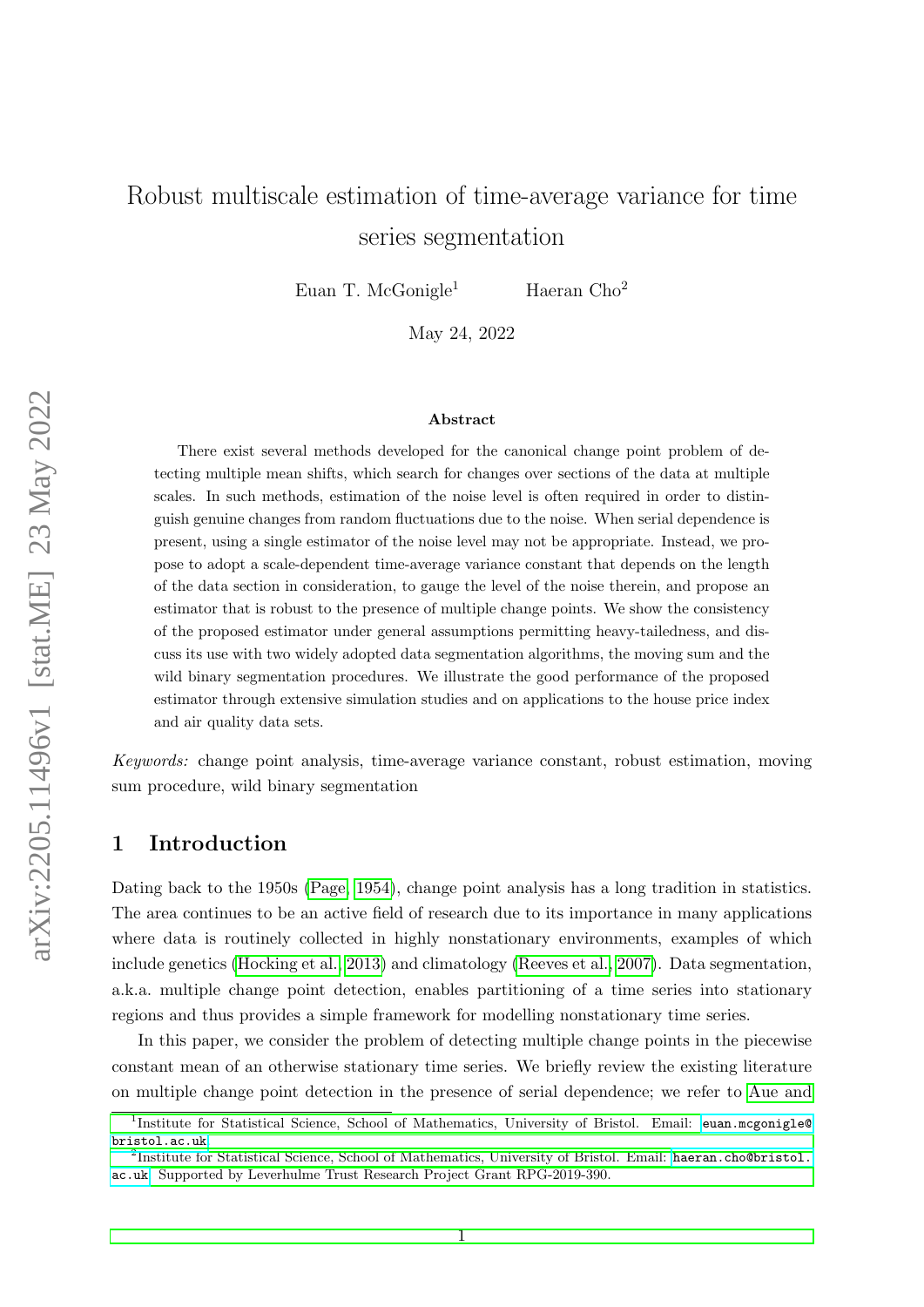Horváth [\(2013\)](#page-19-0) and [Truong et al.](#page-21-2) [\(2020\)](#page-21-2) for a comprehensive overview. One line of research takes a parametric approach and simultaneously estimates the serial dependence and change points. For example, [Chakar et al.](#page-19-1) [\(2017\)](#page-19-1), [Fang and Siegmund](#page-20-1) [\(2020\)](#page-20-1) and [Romano et al.](#page-21-3) [\(2021\)](#page-21-3) assume an autoregressive (AR) model of order one, while [Lu et al.](#page-21-4) [\(2010\)](#page-21-4), [Cho and Fryzlewicz](#page-20-2) [\(2021\)](#page-20-2) and [Gallagher et al.](#page-20-3) [\(2021\)](#page-20-3) permit an AR model of arbitrary order.

Another line of research focuses on applying the methodologies developed for independent data to time series settings. [Lavielle and Moulines](#page-21-5) [\(2000\)](#page-21-5) and [Cho and Kirch](#page-20-4) [\(2021a\)](#page-20-4) extend the use of an information criterion [\(Yao, 1988\)](#page-22-0) to data exhibiting serial correlations and heavy tails, which requires the choice of an appropriate penalty that depends on the level of noise. Tecuapetla-Gómez and Munk [\(2017\)](#page-21-6), [Eichinger and Kirch](#page-20-5) [\(2018\)](#page-20-5), [Dette et al.](#page-20-6) [\(2020\)](#page-20-6) and [Chan](#page-20-7) [\(2022\)](#page-20-7) propose estimators of the long-run variance (LRV) for quantifying the level of noise that are robust to the presence of multiple mean shifts. Such estimators are then combined e.g. with a moving sum procedure or the simultaneous multiscale change point estimator algorithm [\(Frick](#page-20-8) [et al., 2014\)](#page-20-8), for multiple change point detection. We also note that [Wu and Zhou](#page-22-1) [\(2020\)](#page-22-1) and [Zhao et al.](#page-22-2) [\(2021\)](#page-22-2) extend self-normalisation-based change point tests to the data segmentation problem.

In this paper, we propose a robust estimator of the scale-dependent time-average variance constant (TAVC, [Wu, 2009\)](#page-22-3). It is closely related to the literature on estimation of the LRV, namely  $\sigma^2 = \lim_{N \to \infty} \text{Var}(N^{-1/2} \sum_{t=1}^{N} \varepsilon_t)$  for a stationary time series  $\{\varepsilon_t\}_{t \in \mathbb{Z}}$ , but distinct in that our interest lies in estimating

<span id="page-1-0"></span>
$$
\sigma_L^2 = \text{Var}\left(\frac{1}{\sqrt{L}}\sum_{t=1}^L \varepsilon_t\right),\tag{1}
$$

for a given scale L. We argue that such a scale-dependent TAVC estimator is well-suited to be combined with a class of multiscale change point detection methodologies, examples of which include the moving sum (MOSUM) procedure [\(Eichinger and Kirch, 2018\)](#page-20-5) and the wild binary segmentation (WBS, [Fryzlewicz, 2014\)](#page-20-9) algorithm. Such approaches locally apply change point tests for single change point detection to data sections of varying lengths and achieve good adaptivity in multiple change point detection [\(Cho and Kirch, 2021a\)](#page-20-4). We motivate the use of scale-dependent TAVC in [\(1\)](#page-1-0) in combination with such multiscale methods in the following example.

<span id="page-1-1"></span>**Example 1.** Consider an MA(1) process  $\varepsilon_t = W_t - 0.9W_{t-1}$ , where  $\{W_t\}_{t \in \mathbb{Z}}$  is a white noise process with  $\text{Var}(W_t) = 1$ . Then, we have  $\sigma^2 = 0.01$ , while the TAVC at scales  $L = 50$  and  $L = 100$  are  $\sigma_{50}^2 = 0.1$  and  $\sigma_{100}^2 = 0.055$  respectively, which are several factors larger than the LRV. On the other hand, consider an AR(1) process  $\varepsilon_t = 0.9\varepsilon_{t-1} + W_t$ , with  $W_t$  defined as above. Then,  $\sigma^2 = 100$  while  $\sigma_{50}^2 \approx 81.16$  and  $\sigma_{100}^2 \approx 90.53$ , both of which are smaller than the LRV.

This demonstrates that adopting the global LRV may fail to reflect the degree of variability in the local data sections that are involved in multiscale algorithms, which in turn may result in false negatives (failure in detecting genuine changes) or false positives (detection of spurious estimators). Moreover, when the LRV is close to zero as in the first instance of Example [1,](#page-1-1)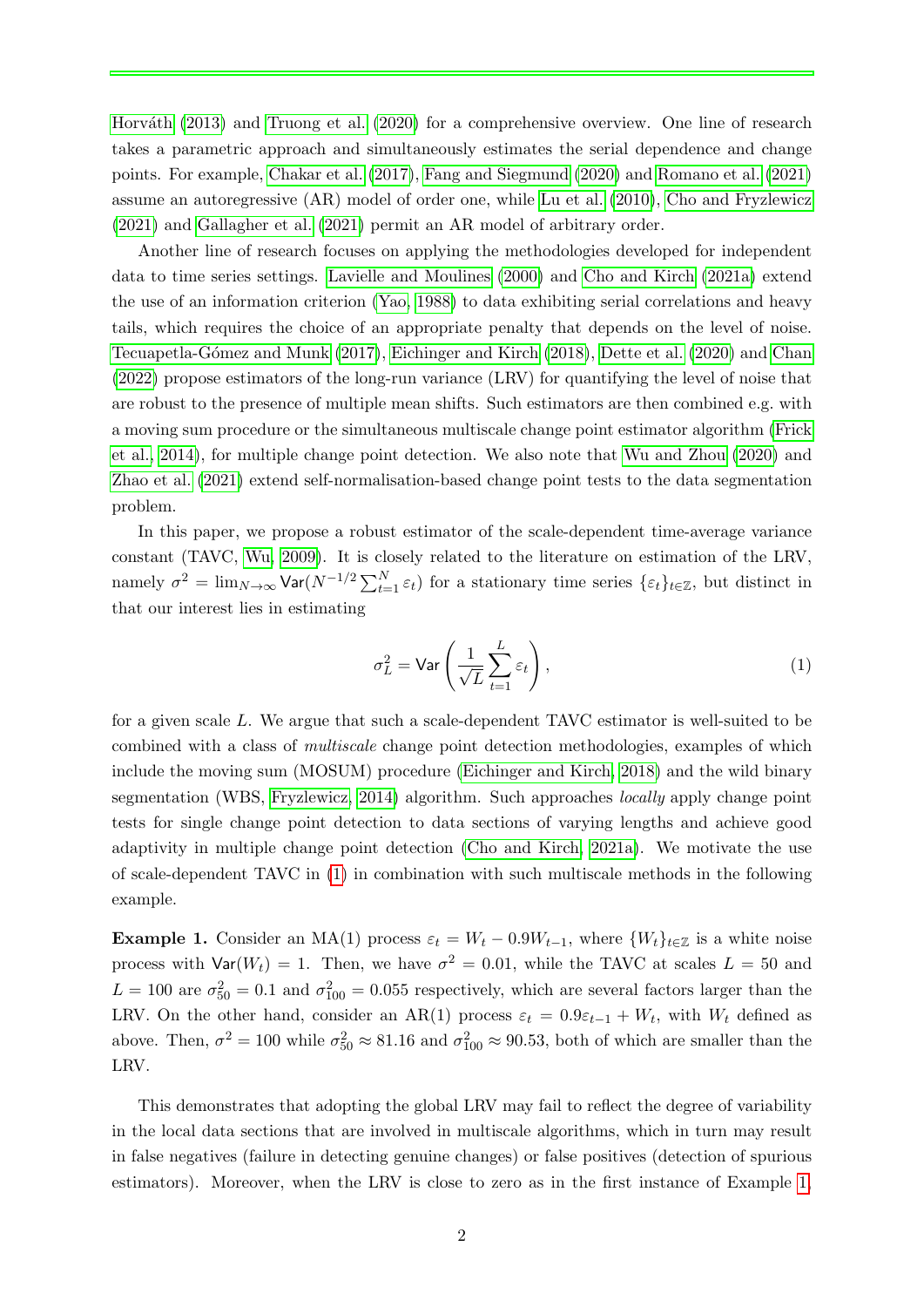some estimators of the LRV have been observed to take negative values (Hušková and Kirch, [2010\)](#page-20-10), which further makes their use in change point problems undesirable.

To ensure that the scale-dependent TAVC estimator is robust to the mean shifts, we adopt the robust M-estimation framework of [Catoni](#page-19-2) [\(2012\)](#page-19-2), which was first proposed in the independent setting for mean and variance estimation and further extended to the serially dependent setting for LRV estimation in [Chen et al.](#page-20-11) [\(2021\)](#page-20-11). We establish the consistency of the proposed robust estimator of scale-dependent TAVC under general conditions permitting heavy tails and serial dependence decaying at a polynomial rate. Then, we discuss its application with multiscale change point detection methods such as the MOSUM procedure and the WBS algorithm, and provide a heuristic approach to accommodate local stationarity in the data.

The remainder of the article is organised as follows. Section [2](#page-2-0) introduces the scale-dependent TAVC and its robust estimator and establishes its consistency. Section [3](#page-5-0) discusses its application with multiscale data segmentation algorithms and an extension to local stationarity. In Section [4,](#page-9-0) we examine the performance of the proposed methodology on simulated data sets and two real data examples on house price index and air quality. Section [5](#page-19-3) concludes the paper. All proofs, algorithmic descriptions of multiscale change point methods and additional numerical results are given in the appendix. Accompanying R software implementing the methodology is available from <https://github.com/EuanMcGonigle/TAVC.seg>.

## <span id="page-2-0"></span>2 Scale-dependent TAVC and its robust estimation

#### 2.1 Multiscale change point detection in the mean

We consider the problem of multiple change point detection under the following model:

<span id="page-2-1"></span>
$$
X_t = f_t + \varepsilon_t = f_0 + \sum_{i=1}^q \mu_i \cdot \mathbb{I}(t \ge \tau_i + 1) + \varepsilon_t, \quad t = 1, \dots, n. \tag{2}
$$

Under Model [\(2\)](#page-2-1), the piecewise constant signal  $f_t$  contains q change points at locations  $\tau_i$ ,  $i = 1, \ldots, q$ , with the notational convention that  $\tau_0 = 0$  and  $\tau_{q+1} = n$ . The errors  $\{\varepsilon_t\}_{t=1}^n$ are assumed to be a (weakly) stationary time series satisfying  $\mathbb{E}(\varepsilon_t) = 0$  with finite LRV  $\sigma^2 =$  $\lim_{N\to\infty}$  Var $(N^{-1/2}\sum_{t=1}^{N}\varepsilon_t) \in (0,\infty)$ , and are permitted to be serially correlated and heavytailed (see Assumption [1](#page-4-0) below for details). Our aim is to consistently estimate the total number and the locations of the change points.

A common approach to this problem is closely related to the change point testing literature, which scans the data for the detection and estimation of multiple change points by *locally* applying a test well-suited for detecting a single change. Such a procedure typically involves comparing a test statistic of the form  $\hat{\sigma}_{s,e}^{-1}|\mathcal{T}_{s,k,e}|$  to a threshold, say D. Here,

<span id="page-2-2"></span>
$$
\mathcal{T}_{s,k,e} = \sqrt{\frac{(k-s)(e-k)}{e-s}} \left( \frac{1}{k-s} \sum_{t=s+1}^{k} X_t - \frac{1}{e-k} \sum_{t=k+1}^{e} X_t \right) \tag{3}
$$

denotes a change point detector evaluated at some locations  $0 \leq s \leq k \leq e \leq n$ , which are determined in a method-specific way (see Section [3](#page-5-0) below),  $\sigma_{s,e}^2$  denotes a measure of variability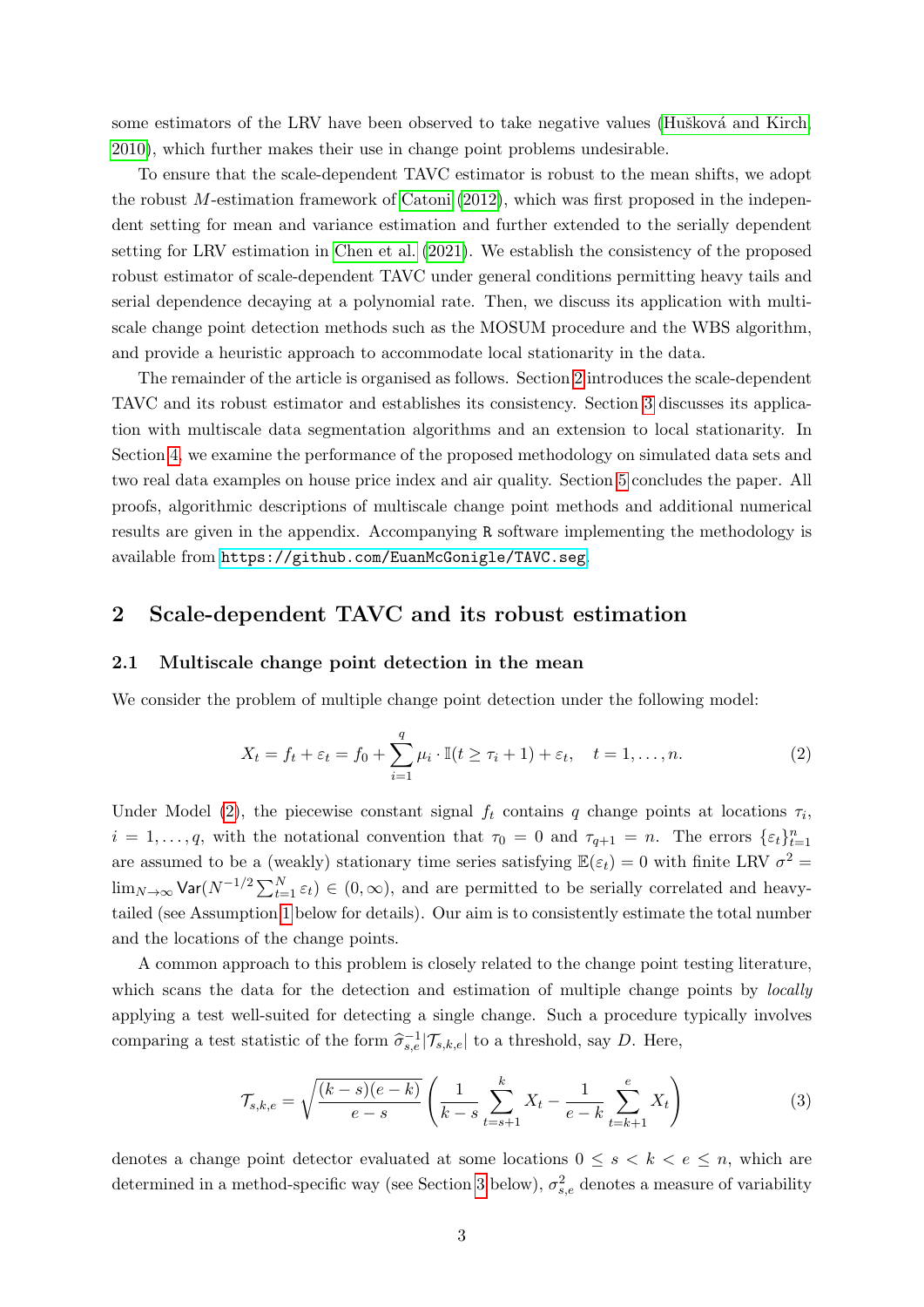in the data section  $\{X_t\}_{t=s+1}^e$ , and  $\hat{\sigma}_{s,e}^2$  its estimator. Under the stationarity assumption on  $\{\varepsilon_t\}_{t=1}^n$ , a natural choice is  $\sigma_{s,e}^2 = \sigma_{e-s}^2$ , the scale-dependent TAVC defined in [\(1\)](#page-1-0) with  $L = e - s$ as the scale. Then, if  $\{X_t\}_{t=s+1}^e$  does not contain any change point well within the interval, we  $\text{expect } \hat{\sigma}_{s,e}^{-1}|\mathcal{T}_{s,k,e}| \leq D, \text{ while it signals the presence of such a change point when } \hat{\sigma}_{s,e}^{-1}|\mathcal{T}_{s,k,e}| > D.$ The key challenge lies in separating genuine mean shifts from the natural fluctuations due to serial correlations, which requires a careful selection of the estimator  $\hat{\sigma}_{s,e}^2$  that correctly captures the variability in the section of the data under consideration.

It is well-documented that multiscale application of such a test on data sections of varying lengths, improves the adaptivity of the change point methodology to detect both large, frequent changes and small changes over long stretches of stationarity [\(Cho and Kirch, 2021a\)](#page-20-4). For such a multiscale procedure, Example [1](#page-1-1) demonstrates the potential pitfalls associated with using an estimator of the global LRV in place of  $\hat{\sigma}_{s,e}^2$ , regardless of the length of the interval on which the detector statistic in [\(3\)](#page-2-2) is computed. In the next section, we propose an estimator of the scale-dependent TAVC  $\sigma_L^2$  in [\(1\)](#page-1-0) that is robust to the presence of multiple mean shifts, for the standardisation of multiscale change point detectors.

#### <span id="page-3-0"></span>2.2 Robust estimation of multiscale TAVC

For notational convenience, suppose that L is an even number, and let  $G = L/2$  denote the block size. Then, for some starting point  $b \in \{0, ..., G-1\}$  with number of blocks  $N_1(b)$  =  $|(n - b - G)/G|$ , we define

$$
\bar{X}_{j,b} = \frac{1}{G} \sum_{t=jG+b+1}^{(j+1)G+b} X_t, \text{ and } \xi_{j,b} = \frac{G(\bar{X}_{j,b} - \bar{X}_{j-1,b})^2}{2} \text{ for } j = 1, \dots, N_1(b).
$$

Analogously, we define

$$
\bar{\varepsilon}_{j,b} = \frac{1}{G} \sum_{t=jG+b+1}^{(j+1)G+b} \varepsilon_t \quad \text{and} \quad \tilde{\xi}_{j,b} = \frac{G(\bar{\varepsilon}_{j,b} - \bar{\varepsilon}_{j-1,b})^2}{2}.
$$

Then, the following sum

$$
\widehat{\sigma}_L^2 = \frac{1}{N_1(b)} \sum_{j=1}^{N_1(b)} \widetilde{\xi}_{j,b},\tag{4}
$$

takes into account the temporal dependence in the local data sections of length  $L = 2G$ . Further, we have  $\mathbb{E}(\widehat{\sigma}_L^2) - \sigma_L^2 = o(1)$  for  $L \to \infty$  (see Theorem [1](#page-4-1) below), such that  $\widehat{\sigma}_L^2$  is indicative of the level of variability  $\sigma_L^2$  albeit being inaccessible (as it is defined with  $\bar{\varepsilon}_{j,b}$  in place of  $\bar{X}_{j,b}$ ). Its accessible counterpart,  $N_1(b)^{-1} \sum_{j=1}^{N_1(b)} \xi_{j,b}$ , on the other hand, is typically biased due to the mean shifts and thus is inappropriate as an estimator of the scale-dependent TAVC.

To obtain an estimator that is robust to multiple mean shifts, we adopt the robust M-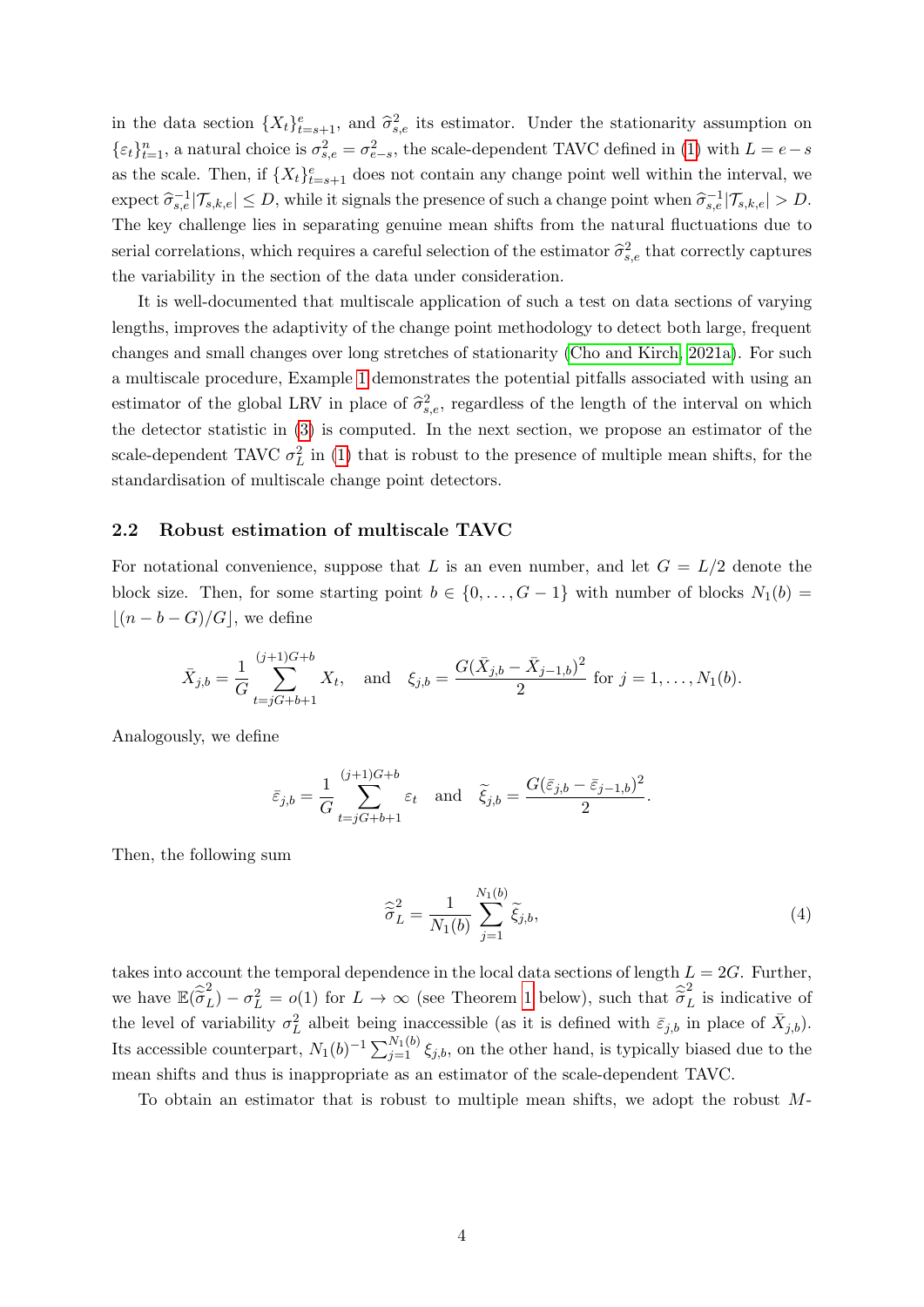estimation framework of [Catoni](#page-19-2) [\(2012\)](#page-19-2). Let  $\phi$  denote a non-decreasing influence function as

$$
\phi(x) = \begin{cases}\n-\log(2) & \text{for } x \le -1, \\
\log(1 + x + x^2/2) & \text{for } -1 \le x \le 0, \\
-\log(1 - x + x^2/2) & \text{for } 0 \le x \le 1, \\
\log(2) & \text{for } x \ge 1.\n\end{cases}
$$
\n(5)

The robust estimator of the TAVC at scale L and starting point b, denoted  $\hat{\sigma}_{L,b}^2$ , is defined as the solution of the M-estimation equation

<span id="page-4-8"></span><span id="page-4-2"></span>
$$
h_{L,b}(u) = \frac{1}{N_1(b)} \sum_{j=1}^{N_1(b)} \phi_v(\xi_{j,b} - u) = 0,
$$
\n(6)

where  $\phi_v(x) = v^{-1}\phi(vx)$  for some  $v > 0$ ; we specify the condition on v later. If there are multiple solutions to Equation [\(6\)](#page-4-2), any of them may be chosen.

#### 2.3 Theoretical properties

We establish the consistency of the scale-dependent TAVC estimator under the following assumption on the error process  $\{\varepsilon_t\}_{t=1}^n$ .

#### <span id="page-4-0"></span>Assumption 1.

- <span id="page-4-3"></span>(i) We assume that  $\varepsilon_t = \sum_{k=0}^{\infty} a_k \eta_{t-k}$ , where  $\{\eta_t\}_{t \in \mathbb{Z}}$  is a sequence of i.i.d. random variables and  $|a_k| \leq \Xi(k+1)^{-\beta}$  for some constants  $\beta > 2.5$  and  $\Xi > 0$  for all  $k \geq 0$ .
- <span id="page-4-4"></span>(ii) There exists a fixed constant  $c_{\sigma} > 0$  such that  $\sigma^2 = (\sum_{k \geq 0} a_k)^2$  satisfies  $\sigma^2 \geq c_{\sigma}$ .
- <span id="page-4-6"></span><span id="page-4-5"></span>(iii) We operate under *either* of the following two conditions on the distribution of  $\{\eta_t\}_{t\in\mathbb{Z}}$ .
	- (a) There exists a fixed constant  $r > 4$  such that  $\|\eta_1\|_r = (\mathbb{E}(|\eta_1|^r))^{1/r} < \infty$ .
	- (b) There exist fixed constants  $C_{\eta} > 0$  and  $\kappa \geq 0$  such that  $\|\eta_1\|_r \leq C_{\eta} r^{\kappa}$  for all  $r \geq 1$ .

<span id="page-4-7"></span>Assumption [1](#page-4-0) [\(i\)](#page-4-3) is a mild condition that permits the temporal dependence to decay at a polynomial rate, and [\(ii\)](#page-4-4) is made to ensure that the LRV is well-defined. Assumption [1](#page-4-0) [\(iii\)](#page-4-5) [\(a\)](#page-4-6) allows heavy-tailed  $\{\varepsilon_t\}_{t=1}^n$ , while [\(b\)](#page-4-7) assumes a stronger condition that requires sub-Weibull [\(Wong et al., 2020\)](#page-22-4) tail behaviour on  $\{\eta_t\}_{t\in\mathbb{Z}}$  which includes sub-Gaussian ( $\kappa = 1/2$ ) and sub-exponential  $(\kappa = 1)$  distributions as special cases.

The following theorem establishes the consistency of the estimator of the scale-dependent TAVC, see Appendix [C](#page-29-0) for the proof.

<span id="page-4-1"></span>Theorem 1. Suppose that Assumption [1](#page-4-0) holds, and define

$$
\widetilde{\sigma}_L^2 = \text{Var}\left(\frac{1}{\sqrt{L}}\left(\sum_{t=1}^G \varepsilon_t - \sum_{t=G+1}^L \varepsilon_t\right)\right)
$$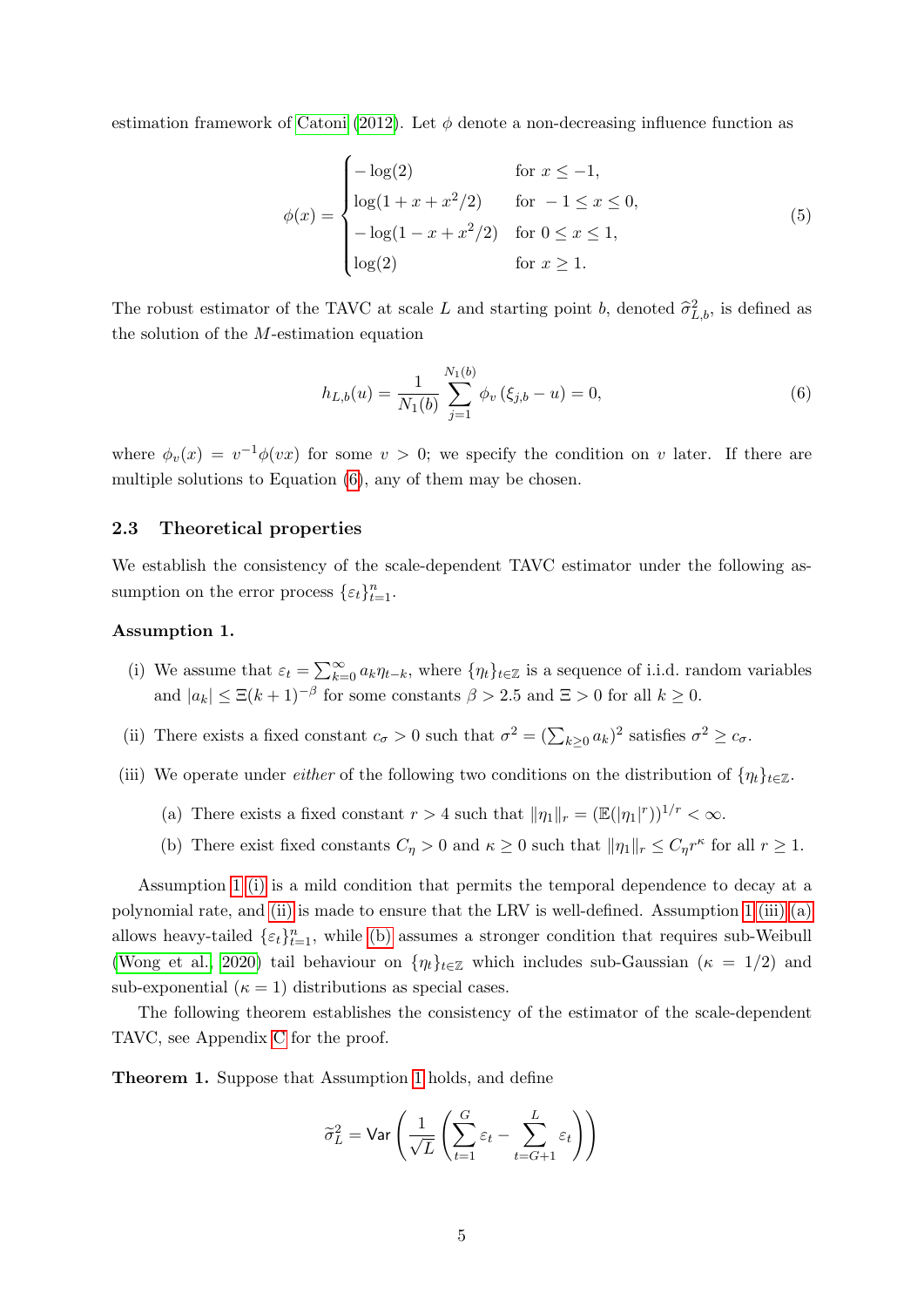for  $L = 2G$ . Then, provided that  $v \approx \sqrt{G/n}$ , the estimator  $\hat{\sigma}_{L,b}^2$  satisfies

$$
\left|\widehat{\sigma}_{L,b}^2 - \widetilde{\sigma}_L^2\right| = \mathcal{O}_P\left(\sqrt{\frac{Lq}{n}} + \max\left\{\left(\frac{L}{n}\right)^{\frac{r-2}{r+2}}, \sqrt{\frac{L\log(n)}{n}}\right\}\right) \tag{7}
$$

under Assumption [1](#page-4-0) [\(iii\)](#page-4-5) [\(a\),](#page-4-6) and

$$
\left|\widehat{\sigma}_{L,b}^2 - \widetilde{\sigma}_L^2\right| = \mathcal{O}_P\left(\sqrt{\frac{Lq}{n}} + \sqrt{\frac{L\log^{4\kappa+3}(n)}{n}}\right) \tag{8}
$$

under Assumption [1](#page-4-0) [\(iii\)](#page-4-5) [\(b\),](#page-4-7) for any fixed  $b \in \{0, ..., G-1\}$ . In addition,  $\tilde{\sigma}_L^2$  satisfies

<span id="page-5-3"></span><span id="page-5-2"></span><span id="page-5-1"></span>
$$
\left|\tilde{\sigma}_L^2 - \sigma_L^2\right| = \mathcal{O}(L^{-1}).\tag{9}
$$

Theorem [1](#page-4-1) shows that the proposed robust estimator consistently estimates the TAVC at scale L. The estimation error is decomposed into the error from approximating  $\sigma_L^2$  by  $\tilde{\sigma}_L^2$  in [\(9\)](#page-5-1), and that in estimating  $\tilde{\sigma}_L^2$  by  $\hat{\sigma}_{L,b}^2$ . In deriving the second error, we make explicit the influence of multiple mean shifts on the estimator by the term  $(Lq/n)^{1/2}$  in  $(7)-(8)$  $(7)-(8)$  $(7)-(8)$ , as well as the effect of the innovation distribution in the remaining terms. A careful examination of the proof of Theorem [1](#page-4-1) shows that

<span id="page-5-4"></span>
$$
\left|\tilde{\sigma}_L^2 - \sigma^2\right| = \mathcal{O}(L^{-1}),\tag{10}
$$

i.e. as L increases, the scale-L TAVC approximates the global LRV as expected.

<span id="page-5-5"></span>Remark 1 (Maximum time-scale for TAVC estimation). The error due to approximating  $\sigma_L^2$ with  $\tilde{\sigma}_L^2$  decreases with L as in [\(10\)](#page-5-4). On the other hand, the error of estimating  $\tilde{\sigma}_L^2$  with  $\hat{\sigma}_{L,k}^2$ increases with L as in  $(7)-(8)$  $(7)-(8)$  $(7)-(8)$ ; this is attributed to the effect of mean shifts that grows with L, and the decrease in the number of available blocks. To balance between the two, we suggest setting a maximum time-scale, say  $M$ , to be used in combination with a multiscale change point detection algorithm. That is, when the change point detector  $\mathcal{T}_{s,k,e}$  involves  $e-s \leq M$ , we scale the detector with the estimator of  $\sigma_{s-e}^2$ , the TAVC at the corresponding scale  $L = e - s$ . On the other hand, if  $e - s > M$ , we propose to scale the detector with the estimator of  $\sigma_M^2$ , the TAVC at the maximum time-scale M, which satisfies  $|\sigma_{e-s}^2 - \sigma_M^2| = \mathcal{O}(M^{-1}).$ 

# <span id="page-5-0"></span>3 Applications and extensions

We now describe explicitly how the robust estimator of the scale-dependent TAVC proposed in Section [2,](#page-2-0) is applied within the algorithms that scan moving sum (MOSUM) and cumulative sum (CUSUM) statistics of the form [\(3\)](#page-2-2), for multiple change point detection.

### <span id="page-5-6"></span>3.1 MOSUM procedure

The MOSUM procedure [\(Chu et al., 1995;](#page-20-12) [Eichinger and Kirch, 2018\)](#page-20-5) evaluates the change point detector  $\mathcal{T}_{s,k,e}$  over a moving window. For a given bandwidth G, the MOSUM detector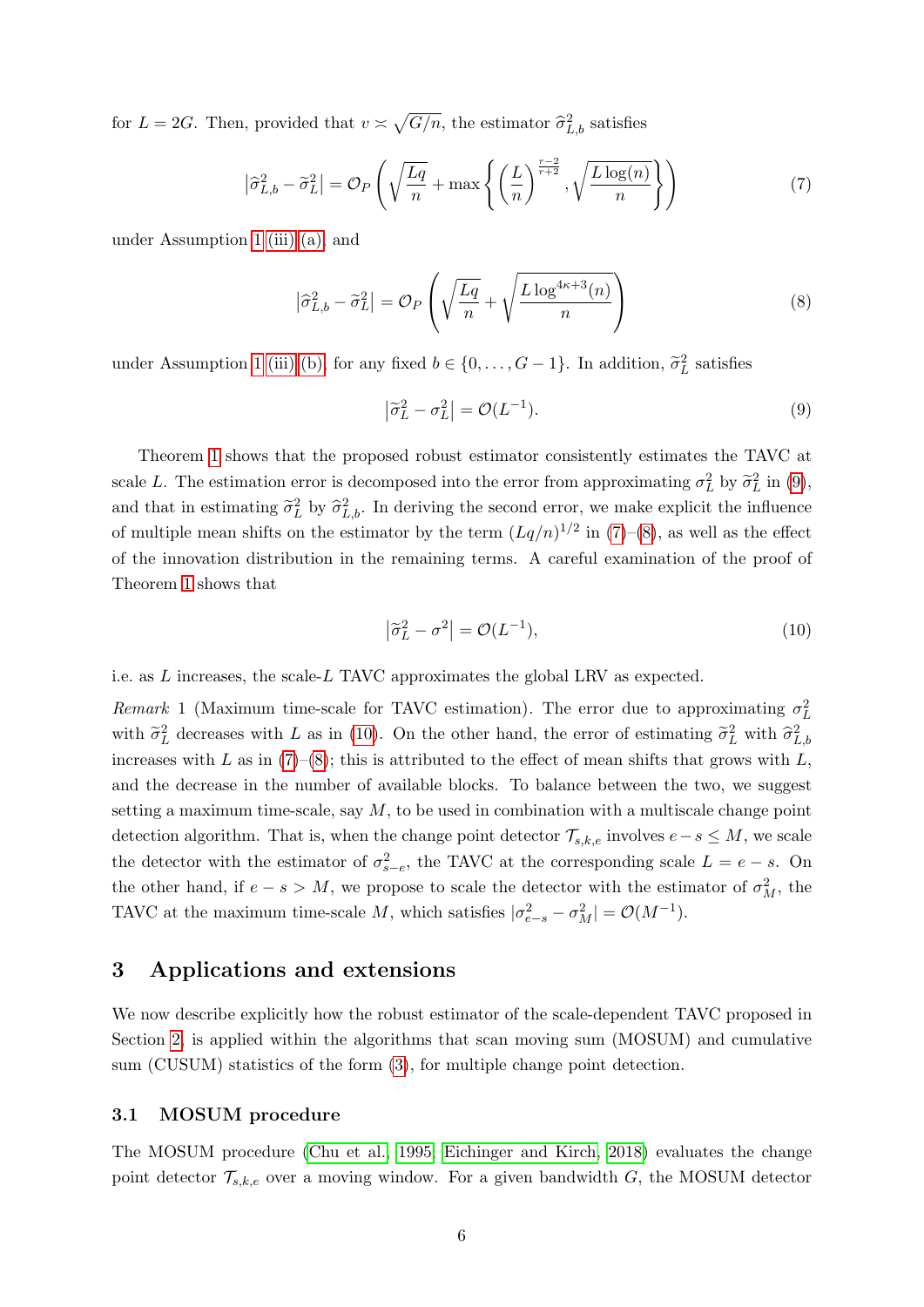for a change in mean at time point  $k$  is given by

$$
\mathcal{T}_G(k) = \mathcal{T}_{k-G,k,k+G} = \sqrt{\frac{G}{2}} \left( \frac{1}{G} \sum_{t=k+1}^{k+G} X_t - \frac{1}{G} \sum_{t=k-G+1}^k X_t \right), \quad G \le k \le n - G. \tag{11}
$$

[Eichinger and Kirch](#page-20-5) [\(2018\)](#page-20-5) propose to estimate the total number and the locations of multiple change points by identifying all significant local maximisers of  $\mathcal{T}_G(k)$ , say  $\hat{k}$ , satisfying

<span id="page-6-1"></span><span id="page-6-0"></span>
$$
|\mathcal{T}_G(\widehat{k})| > \widehat{\sigma} \cdot D_n(G; \alpha) \quad \text{and} \quad \widehat{k} = \arg \max_{k: \, |k - \widehat{k}| \le \eta G} |\mathcal{T}_G(k)| \tag{12}
$$

for some  $\eta \in (0,1)$ . Here,  $D_n(G; \alpha)$  denotes a critical value at a significance level  $\alpha \in$  $(0, 1)$ , which is drawn from the asymptotic null distribution of the MOSUM test statistic  $\max_{G \leq k \leq n-G} \sigma^{-1} |T_G(k)|$  obtained under mild conditions permitting heavy-tailedness and serial dependence, and takes the form

$$
D_n(G, \alpha) = \frac{b_{G,n} + c_{\alpha}}{a_{G,n}} \quad \text{with} \quad c_{\alpha} = -\log \log \left( \frac{1}{\sqrt{1 - \alpha}} \right),
$$

where  $a_{G,n}$  and  $b_{G,n}$  are known constants depending on G and n only. The single-bandwidth MOSUM procedure achieves consistency in estimating the total number and the locations of multiple change points, provided that  $\min_{1 \leq i \leq q} \mu_i^2 G \to \infty$  as  $n \to \infty$  sufficiently fast while  $2G \le \min_{0 \le i \le q} (\tau_{i+1} - \tau_i)$ , see Theorem 3.2 of [Eichinger and Kirch](#page-20-5) [\(2018\)](#page-20-5) and Corollary D.2 of [Cho and Kirch](#page-20-13) [\(2021b\)](#page-20-13) for explicit conditions. The requirement on  $G$  indicates that the singlescale MOSUM procedure performs best with the bandwidth chosen as large as possible while avoiding situations where there are more than one change point within the moving window at any time. Consequently, it lacks adaptivity when the data sequence contains both large changes over short intervals and small changes over long intervals.

Multiscale extensions of the single-bandwidth MOSUM procedure, i.e. applying the MOSUM procedure with a range of bandwidths and then combining the results, alleviate the difficulties involved in bandwidth selection and provide adaptivity. In this paper, we consider the multiscale MOSUM procedure combined with the 'bottom-up' merging as proposed by [Messer et al.](#page-21-7) [\(2014\)](#page-21-7) (see also [Meier et al.](#page-21-8) [\(2021\)](#page-21-8)). Denoting the range of bandwidths by  $\mathcal{G} = \{G_h, 1 \leq h \leq H$ :  $G_1 < \ldots < G_H$ , let  $\mathcal{C}(G)$  denote the set of estimators detected with some bandwidth  $G \in \mathcal{G}$ . Then, we accept all estimators in  $\mathcal{C}(G_1)$  returned with the finest bandwidth  $G_1$  to the set of final estimators C and, sequentially for  $h = 2, ..., H$ , accept  $\hat{k} \in C(G_h)$  if and only if  $\min_{k \in \mathcal{C}} |\hat{k} - k| > \eta G_h$  (with  $\eta$  identical to that in [\(12\)](#page-6-0)). That is, we only accept the estimators that do not detect the change points which have previously been detected at a finer scale.

We propose to apply the multiscale MOSUM procedure with bottom-up merging, in combination with the robust estimator of multiscale TAVC as follows. For each  $G_h \in \mathcal{G}$ , the TAVC at scale  $L = 2G_h$  is estimated by  $\hat{\sigma}_{2G_h}^2$  solving [\(6\)](#page-4-2), provided that  $2G_h \leq M$ . Here, M denotes the maximum scale which is set in relation to the sample size n, see Remark [1.](#page-5-5) Then, we use  $\hat{\sigma}_{2G_h}$ in place of the global estimator  $\hat{\sigma}$  in [\(12\)](#page-6-0) to standardise the MOSUM detector  $\mathcal{T}_{G_h}(k)$ . When  $2G_h > M$ , we use  $\hat{\sigma}_M$  in place of  $\hat{\sigma}_{2G_h}$  for MOSUM detector standardisation. In doing so, we ensure that change point detectors at multiple scales are standardised by the scale-dependent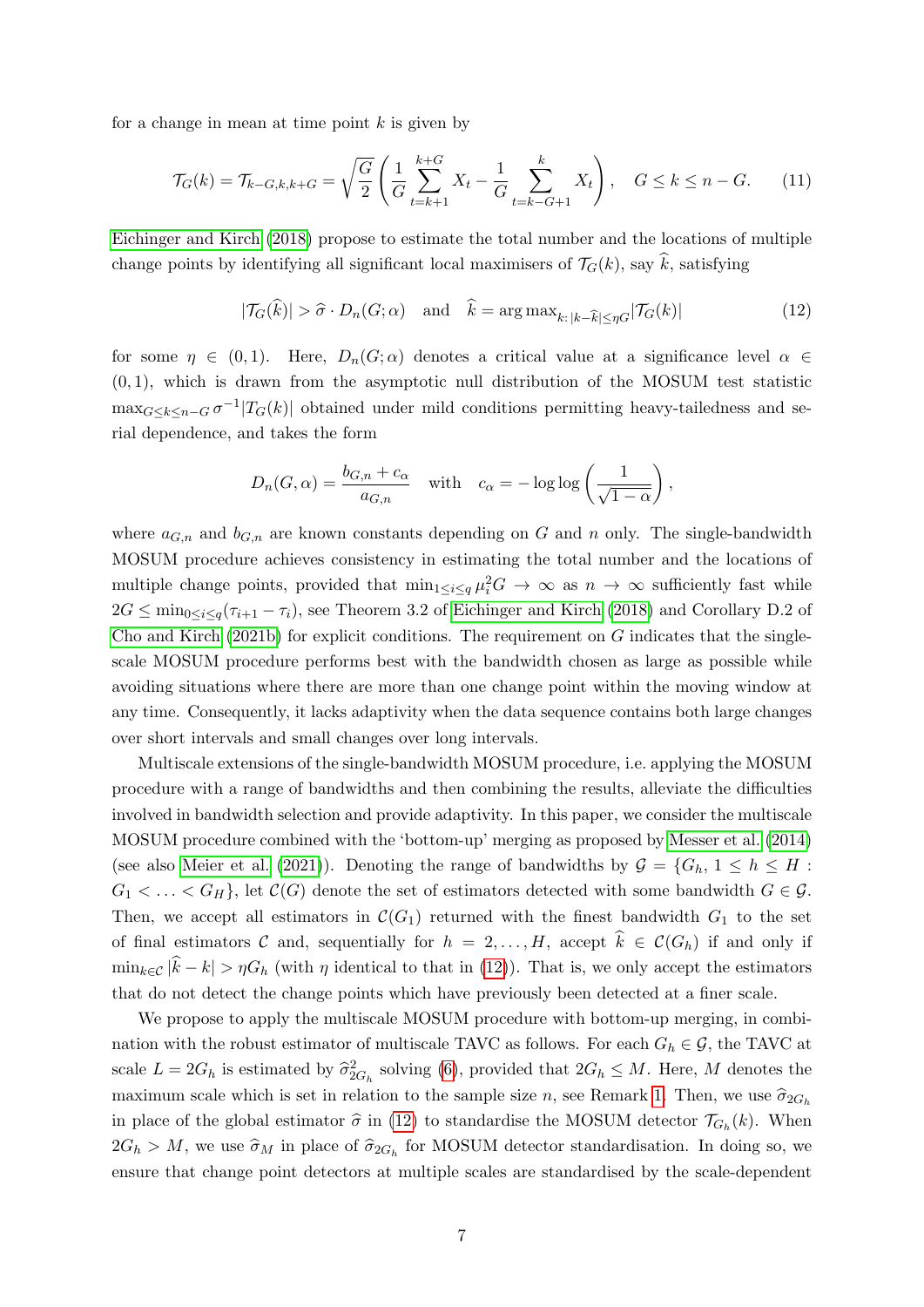TAVC that accurately reflects the degree of variability over the moving window, while taking into account the presence of possibly multiple mean shifts therein. We refer to Algorithm [1](#page-23-0) in Appendix [A](#page-23-1) for the pseudocode of the multiscale MOSUM procedure with the robust estimator of scale-dependent TAVC.

#### <span id="page-7-1"></span>3.2 Wild binary segmentation

The binary segmentation algorithm [\(Scott and Knott, 1974;](#page-21-9) [Vostrikova, 1981\)](#page-22-5) and its extensions, such as wild binary segmentation (WBS, [Fryzlewicz, 2014;](#page-20-9) [2020\)](#page-20-14) and seeded binary segmentation (Kovács et al., 2020), recursively search for multiple change points using the CUSUM statistic of the form  $(3)$ , with s and e that are identified iteratively. These methods have primarily been analysed for the data segmentation problem under [\(2\)](#page-2-1) assuming i.i.d. Gaussianity on the  $\{\varepsilon_t\}_{t=1}^n$ . Consequently, some robust estimators of  $\text{Var}(\varepsilon_1)$  have been considered for standardising the CUSUM statistic. Here, we discuss the application of the WBS2 algorithm [\(Fryzlewicz, 2020\)](#page-20-14) in the time series setting with the proposed robust estimator of the scale-dependent TAVC.

Let  $\mathcal{A}_{s,e} = \{(\ell, r) \in \mathbb{Z}^2 : s \leq \ell < r \leq e, r - \ell > 1\}$  denote the collection of all intervals within  $\{s + 1, \ldots, e\}$  for some  $0 \leq s \leq e \leq n$ , and  $\mathcal{R}_{s,e}$  denote its subset selected either randomly or deterministically (see [Cho and Fryzlewicz](#page-20-2) [\(2021\)](#page-20-2) for one approach to deterministic grid selection) with  $|\mathcal{R}_{s,e}| = \min(R, |\mathcal{A}_{s,e}|)$  for some given  $R \leq n(n-1)/2$ . Starting with  $(s, e) = (0, n)$ , we identify

<span id="page-7-0"></span>
$$
(s_o, k_o, e_o) = \arg \max_{\substack{(\ell, k, r) : \ell < k < r \\ (\ell, r) \in \mathcal{R}_{s,e}}} \frac{|\mathcal{T}_{\ell, k, r}|}{\widehat{\sigma}_{r-\ell}} \quad \text{with} \quad |\mathcal{T}_{s_o, k_o, e_o}| > \widehat{\sigma}_{e_o - s_o} \cdot D \tag{13}
$$

for some threshold D and  $\hat{\sigma}_{r-\ell}^2$  denoting the proposed robust estimator of the TAVC at scale  $L = r - \ell$  (when  $r - \ell$  is odd, we use  $\hat{\sigma}_{r-\ell-1}^2$  instead). As in Section [3.1,](#page-5-6) a maximum scale M is set so that the CUSUM statistic over any interval of length greater than  $M$  is standardised using  $\hat{\sigma}_M$ . Following the recommendation made in [Fryzlewicz](#page-20-9) [\(2014\)](#page-20-9), we adopt the threshold  $D = C\sqrt{2\log(n)}$  where C is a universal constant.

If  $(s_0, k_0, e_0)$  that fulfils [\(13\)](#page-7-0) exists, it signals the presence of a change point so that the data is partitioned into  $\{X_t\}_{t=s+1}^{k_{\circ}}$  and  $\{X_t\}_{t=k_{\circ}+1}^e$ , and the same step of detecting and identifying a single change point is repeated on each partition separately. If no such  $(s_0, k_0, e_0)$  exists, or when the user-specified minimum segment length is reached, then the search for change points is terminated on  $\{X_t\}_{t=s+1}^e$ . We provide a pseudocode of the WBS2 algorithm with the robust estimator of scale-dependent TAVC in Algorithm [2](#page-24-0) of Appendix [A.](#page-23-1)

#### <span id="page-7-2"></span>3.3 Extension to local stationarity

We propose a heuristic extension of the robust estimator of scale-dependent TAVC to the setting where the second-order structure of  $\{\varepsilon_t\}_{t=1}^n$  varies smoothly over time. Suppose that there exists an appropriately chosen window size W such that  $\{\varepsilon_t\}_{t=k-|W/2|+1}^{k+|W/2|}$  may be regarded as being approximately second-order stationary over all k. Then, we propose to perform the robust estimation described in Section [2.2](#page-3-0) in a localised fashion.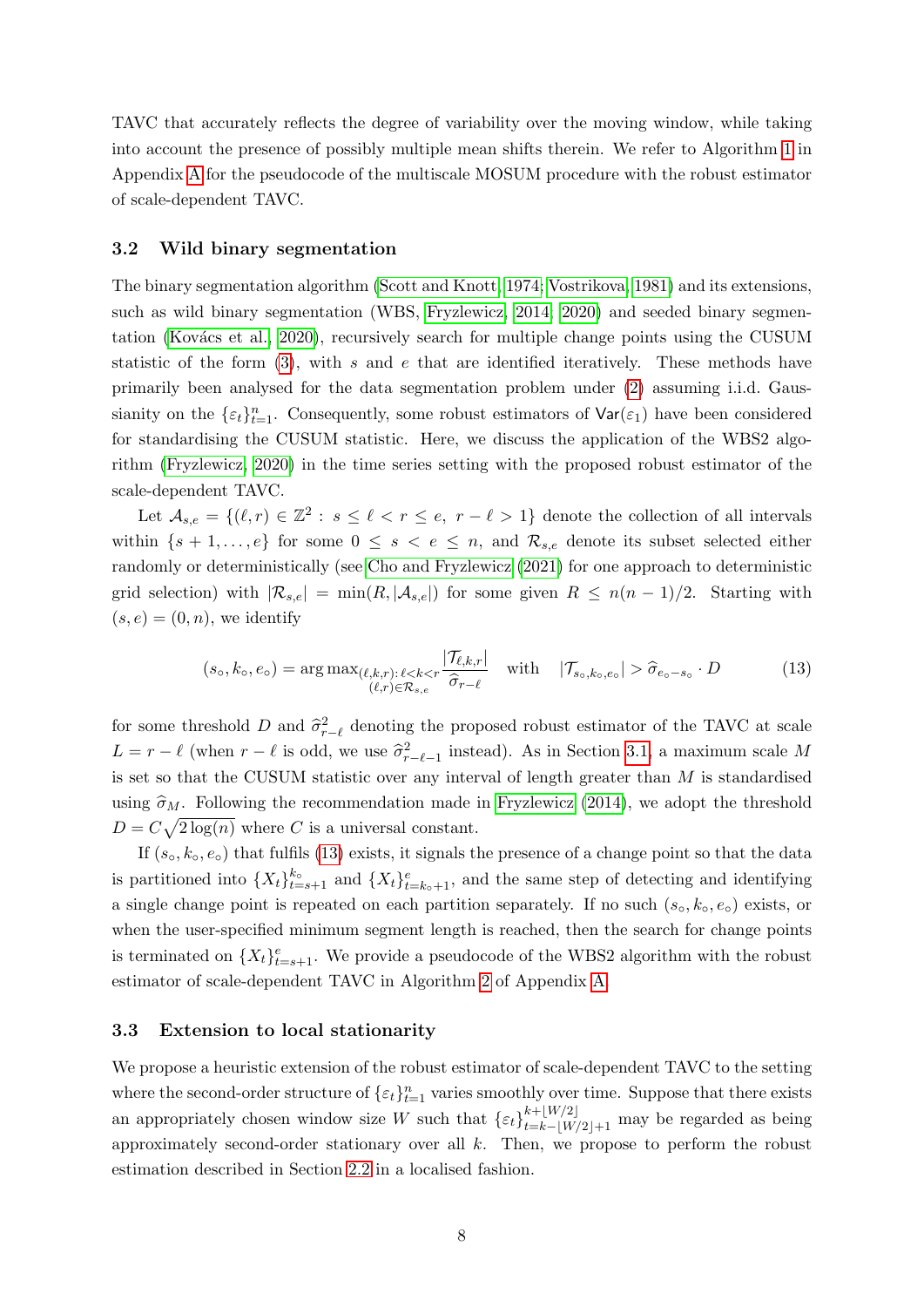To this end, define the time-varying TAVC at scale L and time k by

$$
\sigma_L^2(k) = \text{Var}\left(\frac{1}{\sqrt{L}} \sum_{t=k-G+1}^{k+G} \varepsilon_t\right). \tag{14}
$$

For notational convenience, we set  $W = N_2L$  for some integer  $N_2$ , and let  $N_3 = \lfloor (W - G)/G \rfloor$ be the number of blocks for window size W. For  $k \in \{W/2, \ldots, n - W/2\}$ , we estimate  $\sigma_L^2(k)$ by  $\hat{\sigma}_L^2(k)$ , the solution of the following M-estimation equation

$$
h_L(u,k) = \frac{1}{N_3} \sum_{j=1}^{N_3} \phi_v \left( \xi_{j,k-W/2} - u \right) = 0 \tag{15}
$$

with  $v \approx (G/W)^{1/2}$ . We apply a boundary extension so that  $\hat{\sigma}_L^2(1) = \ldots = \hat{\sigma}_L^2(W/2)$  and  $\hat{\sigma}_L^2(n - W/2) = \ldots = \hat{\sigma}_L^2(n)$ . The estimator of the local TAVC at time k and scale L is obtained analogously as that of the global TAVC at scale L described in Section [2.2,](#page-3-0) except that we only use the windowed data region starting at time  $k - W/2$  and ending at  $k + W/2$ for the estimation of the former. Then, the MOSUM detector  $\mathcal{T}_G(k)$  and the CUSUM statistic  $\mathcal{T}_{s,k,e}$  described in Sections [3.1–](#page-5-6)[3.2](#page-7-1) are standardised in a time-dependent way using  $\hat{\sigma}_{2G}(k)$  and  $\hat{\sigma}^2_{(e-s)}(k)$ , respectively. In practice, we observe that taking the running median of  $\{\hat{\sigma}^2_L(k + b - \hat{\sigma}^2_L(k + b - \hat{\sigma}^2_L(k + b - \hat{\sigma}^2_L(k + b - \hat{\sigma}^2_L(k + b - \hat{\sigma}^2_L(k + b - \hat{\sigma}^2_L(k + b - \hat{\sigma}^2_L(k + b - \hat{\sigma}^2_L(k + b - \hat{\sigma}^2_L(k + b - \hat{\sigma}^2_L$  $\lfloor G/2 \rfloor$ ) $\}^{G-1}_{b=0}$  as an estimator of  $\sigma^2_L(k)$  further improves the performance, as it 'smoothes' out the local estimators and enhances the robustness to mean changes.

We illustrate the benefit of adopting the time-varying adaptation of the proposed robust estimator using the following example. Consider a time series of length  $n = 1000$ , where the errors  $\{\varepsilon_t\}_{t\in\mathbb{Z}}$  follow a time-varying AR(1) model:  $\varepsilon_t = a_1(t)\varepsilon_{t-1} + W_t$ , with  $a_1(t) = 0$  for  $t \le 500$ ,  $a_1(t) = 0.7$  for  $t \ge 501$ , and  $W_t \sim$ <sub>i.i.d.</sub>  $\mathcal{N}(0,1)$ . There are two changes in the mean at  $\tau_1 = 300$  and  $\tau_2 = 700$ , with change sizes 1 and 2, respectively. In Figure [1,](#page-9-1) we show the MOSUM detector statistic in [\(11\)](#page-6-1) calculated using bandwidth  $G = 100$ . We also plot the threshold  $D_n(G, \alpha)$  at the significance level  $\alpha = 0.05$ , multiplied by the square root of the global TAVC estimator at scale  $L = 2G$  (i.e.  $\hat{\sigma}_{2G}^2$ ) in dashed blue line, and that multiplied by the square root of the local estimators of the scale-L TAVC (i.e.  $\hat{\sigma}_{2G}^2(k)$ ) in solid red line. We see that using the global approach misses the change at time  $\tau_1 = 300$  due to the global scale-L TAVC estimator being too large, whilst the localised approach successfully detects both changes.

Lastly, we mention that the robust estimation of time-varying and scale-dependent TAVC is of independent interest beyond the context of change point analysis, with possible extensions including the estimation of other second-order properties. For example, the procedure can be used to obtain a robust estimator of the spectrum of a locally stationary wavelet process [\(Nason](#page-21-11) [et al., 2000\)](#page-21-11) while the time series undergoes shifts in the mean.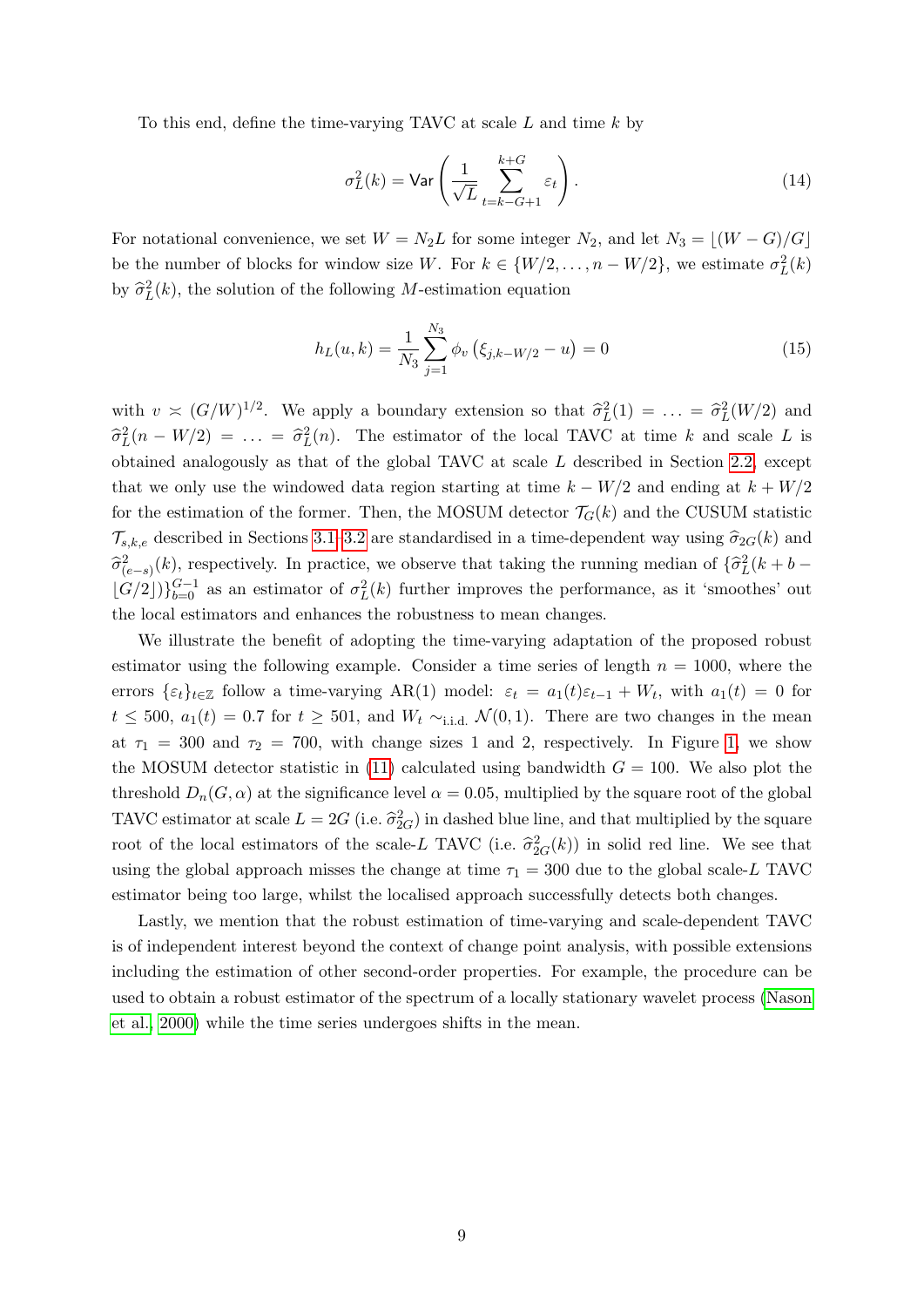<span id="page-9-1"></span>

Figure 1: MOSUM detector statistic (black solid line) computed from the time series generated as described in the text with two changes in the mean (denoted by vertical lines). Also shown are the thresholds computed using global (blue dashed line) and local (red solid line) estimators of the scale-dependent TAVC.

# <span id="page-9-0"></span>4 Numerical results

#### <span id="page-9-4"></span>4.1 Practical considerations

We provide guidance on the selection of tuning parameters required for the proposed robust TAVC estimator and its application with multiscale change point detection methods.

**Parameter** v in [\(6\)](#page-4-2). We select  $v = v_b = \bar{\xi}_b^{-1}$  $\bar{\xi}_b^{-1}\sqrt{G/n}$  where  $\bar{\xi}_b$  is a fixed constant for a given  $b \in \{0, \ldots, G-1\}$ . For the problem of robust mean estimation, [Catoni](#page-19-2) [\(2012\)](#page-19-2) recommends the standard deviation in the place of  $\bar{\xi}_b$  and in a similar vein, [Chen et al.](#page-20-11) [\(2021\)](#page-20-11) propose to use a trimmed mean

<span id="page-9-2"></span>
$$
\bar{\xi}_{[1],b} = \frac{1}{\lfloor 3N_1(b)/4 \rfloor - \lceil N_1(b)/4 \rceil + 1} \sum_{j=\lceil N_1(b)/4 \rceil}^{\lfloor 3N_1(b)/4 \rfloor} \xi_{(j),b},\tag{16}
$$

where  $\xi_{(1),b} \leq \ldots \leq \xi_{(N_1(b)),b}$  are the ordered  $\{\xi_{j,b}\}_{j=1}^{N_1(b)}$ . Another approach is to use an appropriately scaled median of  $\{\xi_{j,b}\}_{j=1}^{N_1(b)}$ , in a similar fashion to [McGonigle et al.](#page-21-12) [\(2021\)](#page-21-12). In this case, the necessary scaling constant to ensure unbiasedness can be chosen by noting that  $\bar{X}_{j,b}$ is asymptotically Gaussian as  $L \to \infty$ , and thus  $\xi_{j,b}$  is asymptotically scaled  $\chi_1^2$ . This leads to the choice

<span id="page-9-3"></span>
$$
\bar{\xi}_{[2],b} = K \cdot \text{Median} \left\{ \xi_{1,b}, \dots, \xi_{N_1(b),b} \right\},\tag{17}
$$

where  $K = 2.125$ . In simulation studies, we report the results obtained with  $\bar{\xi}_{[\ell],b}$ ,  $\ell = 1, 2$ , in setting the parameter  $v<sub>b</sub>$  where we observe that both choices return similarly good results.

**Parameters** b and  $b_{\text{max}}$  in [\(6\)](#page-4-2). As a further step to ensure greater robustness of the estimator, we obtain the estimator  $\hat{\sigma}_{L,b}^2$  for a range of  $b \in \{0, \ldots, b_{\text{max}}\}$  and take their median as the final estimator  $\hat{\sigma}_L^2$ . Informally, we may get unlucky with some starting value b that leads to many of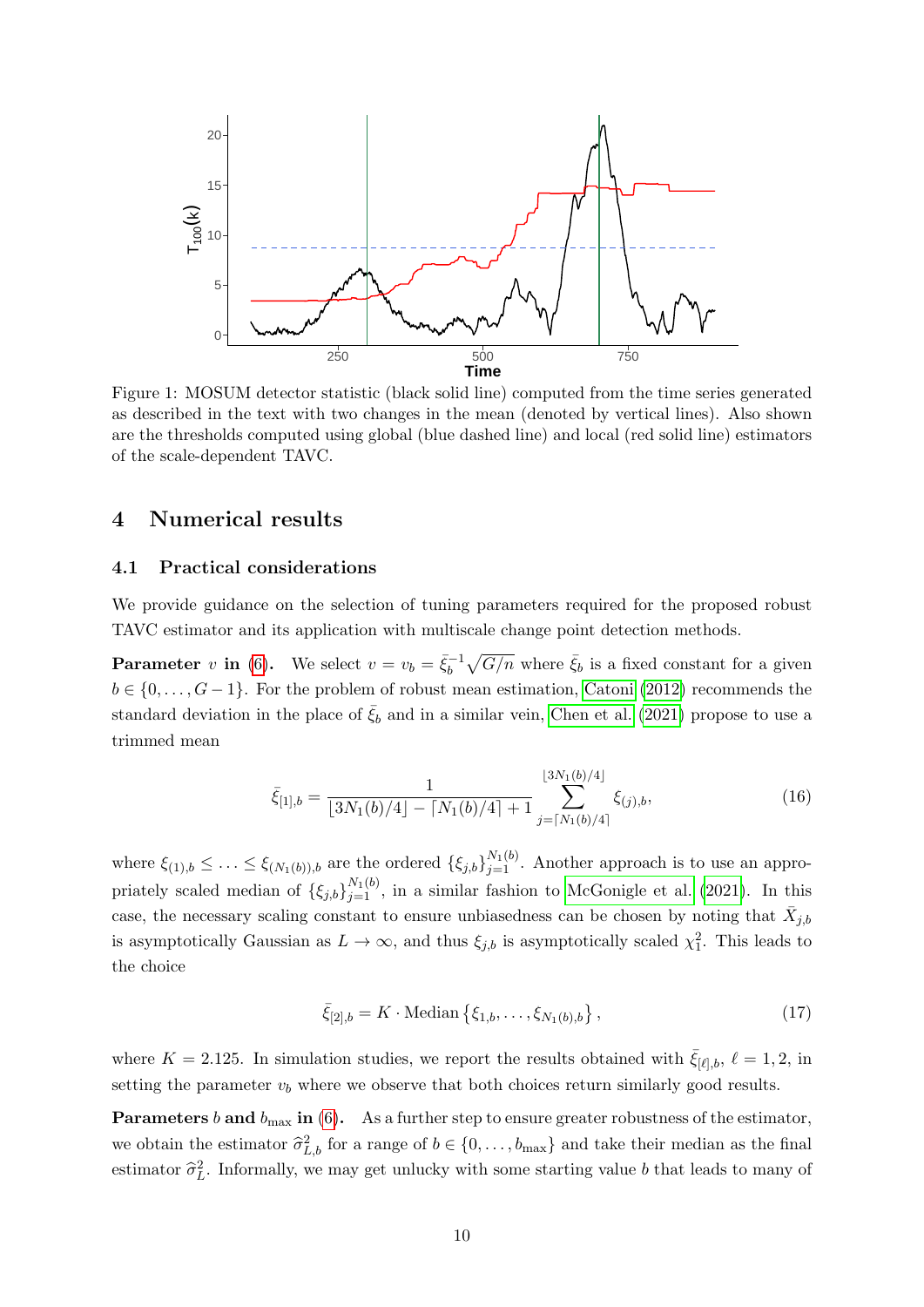the  $\xi_{j,b}$  contaminated by the mean changes, and taking the median over a range of values of b helps in alleviating this. We take  $b_{\text{max}} = G - 1$  in practice which yields good performance.

**Maximum time-scale** M. We recommend  $M = |2.5\sqrt{n}|$  as the coarsest scale at which the scale-dependent TAVC is estimated. This choice is made to balance between mitigating the effect of change points, and ensuring that the TAVC at coarser scales is well-approximated by  $\sigma_M^2$ .

Tuning parameters for the multiscale MOSUM procedure. We follow [Cho and Kirch](#page-20-13)  $(2021b)$  and generate G as a sequence of Fibonacci numbers. For the simulation studies reported in Section [4.2](#page-10-0) and Appendix [B,](#page-23-2) we consider  $\mathcal{G} = \{G_m, 1 \leq m \leq 4 : G_1 < \ldots < G_4\}$  where  $G_m = G_{m-1} + G_{m-2}$  for  $m \geq 2$  with  $G_0 = G_1 = 20 + 10\lfloor n/1000 \rfloor$ . For other tuning parameters, we adopt the recommended default values of the R package mosum [\(Meier et al., 2021\)](#page-21-8), and set  $\alpha = 0.05$  and  $\eta = 0.4$ .

Tuning parameters for the WBS2 algorithm. For the threshold, we set the constant  $C = 1.3$  and draw  $R = 100$  deterministic intervals at each iteration, which are suggested choices in [Fryzlewicz](#page-20-9) [\(2014\)](#page-20-9) and [Cho and Fryzlewicz](#page-20-2) [\(2021\)](#page-20-2) respectively. As we permit the presence of serial correlations, it is reasonable to impose a minimum length requirement on the intervals considered in the WBS2 algorithm. We set this minimum length to be  $2G_1$ , with  $G_1$  the finest scale considered by the MOSUM procedure.

Window size  $W$  for time-varying TAVC estimation. We utilise a scale-dependent window size  $W_L$ . Setting  $W_L = N_2 L$  gives  $N_3 = 2N_2 - 1$  data points used in the solving of the M-estimation equations. We advise setting  $N_2 = 5$ , which ensures that the influence of change points is negated and that the window size is large enough to include enough data points for reliable estimation of the TAVC.

#### <span id="page-10-0"></span>4.2 Simulation study

In this section, we evaluate the performance of the proposed robust estimator of scale-dependent TAVC applied with the two multiscale change point detection procedures discussed in Sections [3.1](#page-5-6)[–3.2.](#page-7-1) We compare with other methods that account for serial dependence under [\(2\)](#page-2-1) and whose implementations are readily available in R, with a variety of scenarios for generating serially correlated  $\{\varepsilon_t\}_{t\in\mathbb{Z}}$ .

#### 4.2.1 Settings

We assess the performance of different methods both in the case of no changes  $(q = 0)$  and multiple changes  $(q \geq 1)$ , under a variety of error structures. Unless stated otherwise, we generate  $W_t \sim$ <sub>i.i.d.</sub>  $\mathcal{N}(0, \sigma_w^2)$  with  $\sigma_w = 1$ .

<span id="page-10-1"></span>
$$
(M1) \varepsilon_t = W_t.
$$

<span id="page-10-2"></span>(M2)  $\varepsilon_t = W_t$ , where  $W_t$  are i.i.d. t<sub>5</sub>-distributed random variables.

<span id="page-10-3"></span>(M3) AR(1) model:  $\varepsilon_t = a_1 \varepsilon_{t-1} + W_t$ , with  $a_1 = 0.9$  and  $\sigma_w = \sqrt{1 - a_1^2}$ .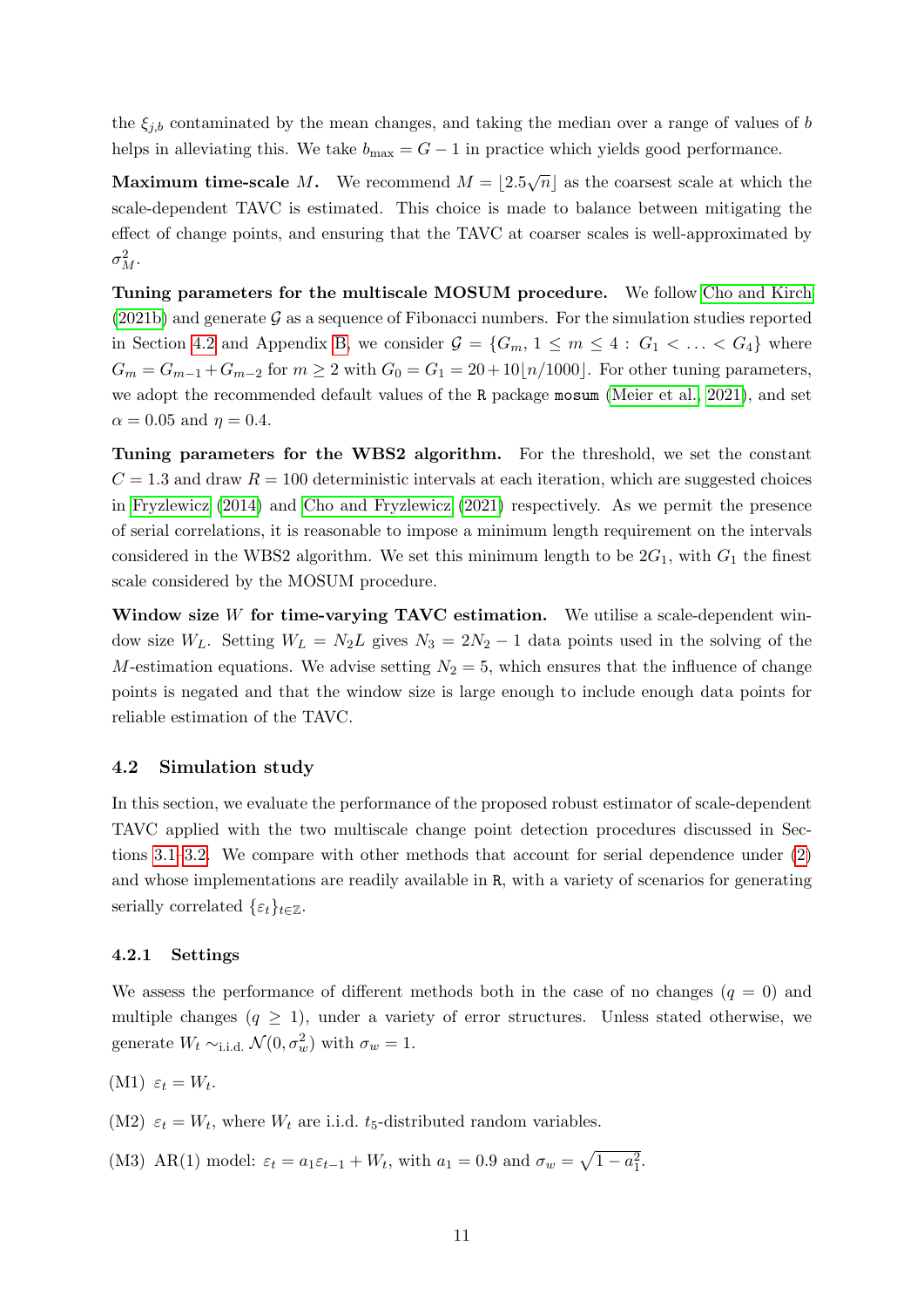- <span id="page-11-1"></span>(M4) AR(2) model:  $\varepsilon_t = a_1 \varepsilon_{t-1} + a_2 \varepsilon_{t-2} + W_t$ , with  $a_1 = 0.5$  and  $a_2 = 0.3$ , with  $\sigma_w = 0.6676184$ .
- <span id="page-11-2"></span>(M5) MA(1) model:  $\varepsilon_t = W_t + b_1 W_{t-1}$ , with  $b_1 = -0.9$ .
- <span id="page-11-0"></span>(M6) ARCH(1) model:  $\varepsilon_t = \sigma_t W_t$  with  $\sigma_t^2 = c_0 + c_1 \varepsilon_{t-1}^2$ , where  $c_0 = 0.5$ ,  $c_1 = 0.4$ .
- <span id="page-11-3"></span>(M7) Time-varying AR(1) model:  $\varepsilon_t = a_1(t)\varepsilon_{t-1} + W_t$ , with  $a_1(t) = 0.8 - 0.6t/n$ .
- <span id="page-11-5"></span>(M8) Time-varying AR(1) model:  $\varepsilon_t = a_1(t)\varepsilon_{t-1} + \sigma(t)W_t$ , with  $a_1(t) = 0.5 \cos(2\pi t/n)$  and  $\sigma(t) = \sqrt{1 - a_1(t)^2}.$
- <span id="page-11-4"></span>(M9) Time-varying MA(1) model:  $\varepsilon_t = W_t + b_1(t)W_{t-1}$ , with  $b_1(t) = 12(t/n)^3 - 18(t/n)^2 + 6t/n$ .

Models [\(M1\)](#page-10-1)[–\(M6\)](#page-11-0) represent stationary error scenarios. Model [\(M1\)](#page-10-1) is the setting commonly adopted in the literature while [\(M2\),](#page-10-2) taken from [Cho and Kirch](#page-20-4) [\(2021a\)](#page-20-4), is adopted to examine whether a method works well in the presence of non-Gaussian errors. Models [\(M3\)](#page-10-3) and [\(M4\)](#page-11-1) allow strong autocorrelations in  $\{\varepsilon_t\}_{t=1}^n$ . Under Model [\(M5\),](#page-11-2) the LRV is close to zero, which makes its accurate estimation difficult. Model [\(M6\)](#page-11-0) is a non-linear process. Models [\(M7\)–](#page-11-3) [\(M9\)](#page-11-4) consider time-varying dependence structure; variants of [\(M7\)](#page-11-3) and [\(M8\)](#page-11-5) were studied in [McGonigle et al.](#page-21-12) [\(2021\)](#page-21-12) and [Cho and Fryzlewicz](#page-20-2) [\(2021\)](#page-20-2), respectively. For Models [\(M1\)–](#page-10-1)[\(M6\),](#page-11-0) we use the global scale-dependent TAVC estimator described in Section [2.2](#page-3-0) while for [\(M7\)–](#page-11-3)[\(M9\),](#page-11-4) we use the window-based estimator of the local scale-dependent TAVC described in Section [3.3.](#page-7-2)

We assess the performance of the methods both when  $q = 0$  and  $q \ge 1$ . In the latter case, the time series contains the q change points at  $\tau_i = \frac{n}{(q+1)} \cdot i$ ,  $i = 1, \ldots, q$ , with the (signed) change size  $\mu_i = \mu(\tau_i) \cdot (-1)^{i+1}$ . In [\(M1\)](#page-10-1)[–\(M4\)](#page-11-1) and [\(M6\),](#page-11-0) we set  $\mu(\tau_i) = \sigma$  and in the case of [\(M5\),](#page-11-2) we set  $\mu = 1$ . In [\(M7\)](#page-11-3)[–\(M9\),](#page-11-4) we set  $\mu(\tau_i) = \sigma(\tau_i)$  where  $\sigma^2(t)$  denotes the time-varying LRV.

We implement the robust TAVC estimation within both the multiscale MOSUM and WBS2 procedures as described in Sections [3.1](#page-5-6) and [3.2,](#page-7-1) which are referred to as MOSUM.TAVC $_{[\ell]}$ and WBS2.TAVC<sub>[ $\ell$ ]</sub>, respectively. Here, the subscript with  $\ell = 1, 2$ , refers to the choice of the tuning parameter  $\xi_{[\ell],b}$  involved in the parameter v, see [\(16\)](#page-9-2)–[\(17\)](#page-9-3). For the choice of the tuning parameters, we refer to Section [4.1.](#page-9-4) For illustrative purposes, we also report the results of the 'oracle' versions of the MOSUM and WBS2 procedures referred to as MOSUM.oracle and WBS2.oracle, respectively. These methods are implemented with the true LRV  $\sigma^2$  ( $\sigma^2(t)$ ) in the case of Models  $(M7)–(M9)$  for standardising the detector statistics, while all other tuning parameters are kept the same.

Additionally, we consider DepSMUCE [\(Dette et al., 2020\)](#page-20-6), DeCAFS [\(Romano et al., 2021\)](#page-21-3) and WCM.gSa [\(Cho and Fryzlewicz, 2021\)](#page-20-2) for comparison. DepSMUCE extends SMUCE [\(Frick](#page-20-8) [et al., 2014\)](#page-20-8) to dependent data using a difference-type estimator of the LRV. Although not its primary objective, DeCAFS detects multiple change points in the mean assuming that the noise is a stationary AR(1) process. The WCM.gSa method performs model selection on the sequence of models generated by the WBS2 algorithm, using an information criterion-based model selection strategy which assumes that  $\{\varepsilon_t\}_{t\in\mathbb{Z}}$  follows an AR model of an arbitrary order. For DepSMUCE, we consider significance levels  $\alpha \in \{0.05, 0.2\}$ . Other tuning parameters not mentioned here are chosen as recommended by the authors.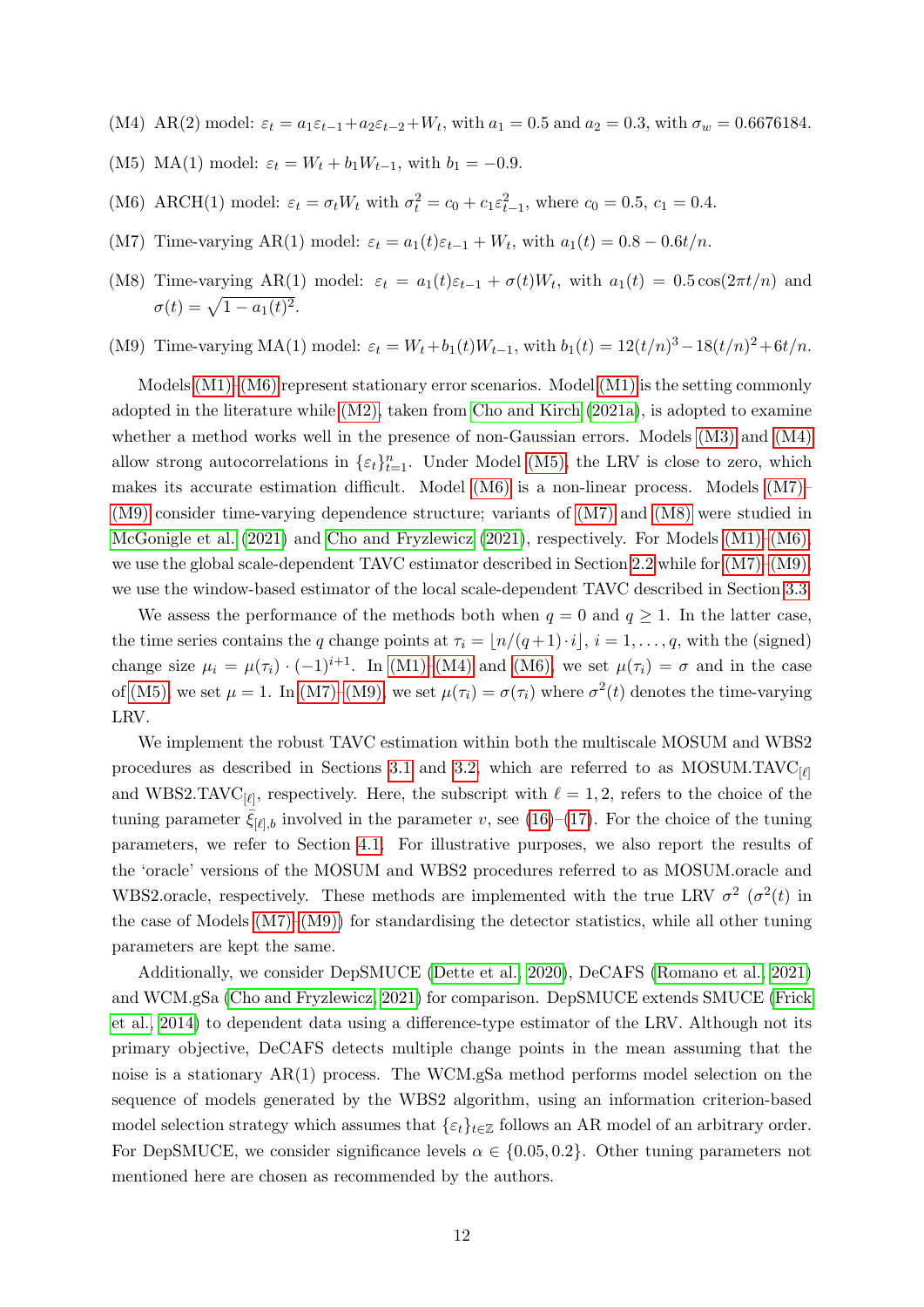#### 4.2.2 Results

Table [1](#page-12-0) summarises the results of the comparative simulation study from 1000 replications of time series of length  $n = 1000$  generated as in [\(M1\)–](#page-10-1)[\(M9\)](#page-11-4) with  $q \in \{0, 4\}$ . Results for other values of  $n \in \{500, 2000\}$  are given in Appendix [B,](#page-23-2) where we make similar observations as below.

When  $q = 0$ , we report the proportion of falsely detecting any change point out of the 1000 realisations (see the column 'Size' in Table [1\)](#page-12-0). When  $q \ge 1$ , we report the relative mean squared error (RMSE)

$$
\sum_{t=1}^{n} (\hat{f}_t - f_t)^2 / \sum_{t=1}^{n} (\hat{f}_t^* - f_t)^2,
$$

where  $\hat{f}_t$  is the piecewise constant signal constructed with the estimated change points, and  $\hat{f}_t^*$ is the oracle estimator constructed with the true change points. We also report the distribution of the estimated number of change points, as well as the covering metric (CM). The covering metric [\(Arbelaez et al., 2010\)](#page-19-4) measures the quality of the resulting segmentation as defined by the location of the detected changes, and is recommended in [van den Burg and Williams](#page-22-6) [\(2020\)](#page-22-6) as an evaluation metric for comparing change point detection algorithms. The CM take values between 0 and 1, with a value of 1 corresponding to a perfect segmentation. Its explicit definition can be found in Appendix [B.](#page-23-2) For each measure, we report its average over the 1000 realisations.

<span id="page-12-0"></span>Table 1: Performance comparisons for  $n = 1000$ . We report the size, the proportion of realisations where change points are falsely detected when  $q = 0$ , and the distribution of the estimated number of change points, covering metric (CM) and relative MSE (RMSE) over 1000 realisations when  $q = 4$ . The modal value of the distribution of the number of estimated change points for each method is shown in bold. The best performing method according to each metric when  $q = 4$  is underlined.

|       |                           |                 |                     | $\widehat{q}-q$                                      |              |          |       |             |
|-------|---------------------------|-----------------|---------------------|------------------------------------------------------|--------------|----------|-------|-------------|
| Model | Method                    |                 | Size $\leq -2$ $-1$ | $\bf{0}$                                             | $\mathbf{1}$ | $\geq 2$ | CM    | <b>RMSE</b> |
| (M1)  | MOSUM.TAVC <sub>[1]</sub> |                 |                     | $0.135$ $0.000$ $0.006$ <b>0.980</b> $0.014$ $0.000$ |              |          | 0.967 | 6.098       |
|       | MOSUM.TAVC <sub>[2]</sub> | 0.091 0.000     | 0.015               | 0.978 0.007                                          |              | 0.000    | 0.965 | 6.234       |
|       | WBS2.TAVC <sub>[1]</sub>  | $0.049$ $0.000$ |                     | $0.004$ 0.996 0.000                                  |              | 0.000    | 0.976 | 4.605       |
|       | WBS2.TAVC <sub>[2]</sub>  | $0.028$ 0.001   | 0.017               | 0.982 0.000                                          |              | 0.000    | 0.973 | 4.787       |
|       | DepSMUCE(0.05)            |                 |                     | $0.010$ $0.000$ $0.014$ <b>0.986</b> $0.000$ $0.000$ |              |          | 0.970 | 5.053       |
|       | DepSMUCE(0.2)             | $0.066$ 0.000   |                     | $0.001$ 0.998 0.001                                  |              | 0.000    | 0.974 | 4.763       |
|       | <b>DeCAFS</b>             | $0.015$ 0.000   | 0.000               | 0.970 0.029                                          |              | 0.001    | 0.976 | 4.798       |
|       | WCM.gSa                   | $0.007$ 0.000   | 0.000               | 0.978 0.020                                          |              | 0.002    | 0.975 | 4.733       |
|       | MOSUM.oracle              | $0.040\ 0.000$  | 0.000               | 0.861 0.132                                          |              | 0.007    | 0.965 | 5.782       |
|       | WBS2.oracle               | $0.004$ 0.000   | 0.000               | $1.000$ 0.000                                        |              | 0.000    | 0.977 | 4.567       |
| (M2)  | MOSUM.TAVC <sub>[1]</sub> |                 |                     | $0.149$ $0.001$ $0.004$ <b>0.979</b> $0.015$ $0.001$ |              |          | 0.967 | 6.512       |
|       | MOSUM.TAVC <sub>[2]</sub> | $0.086$ 0.003   |                     | $0.008$ 0.981 0.008                                  |              | 0.000    | 0.965 | 6.595       |
|       | WBS2.TAVC <sub>[1]</sub>  | $0.040$ $0.001$ | 0.006               | 0.993 0.000                                          |              | 0.000    | 0.976 | 4.702       |
|       | WBS2.TAVC <sub>[2]</sub>  | 0.014 0.004     | 0.011               | 0.985 0.000                                          |              | 0.000    | 0.974 | 4.899       |
|       | DepSMUCE(0.05)            |                 |                     | $0.586$ $0.000$ $0.004$ <b>0.610</b> $0.161$ $0.225$ |              |          | 0.943 | 7.003       |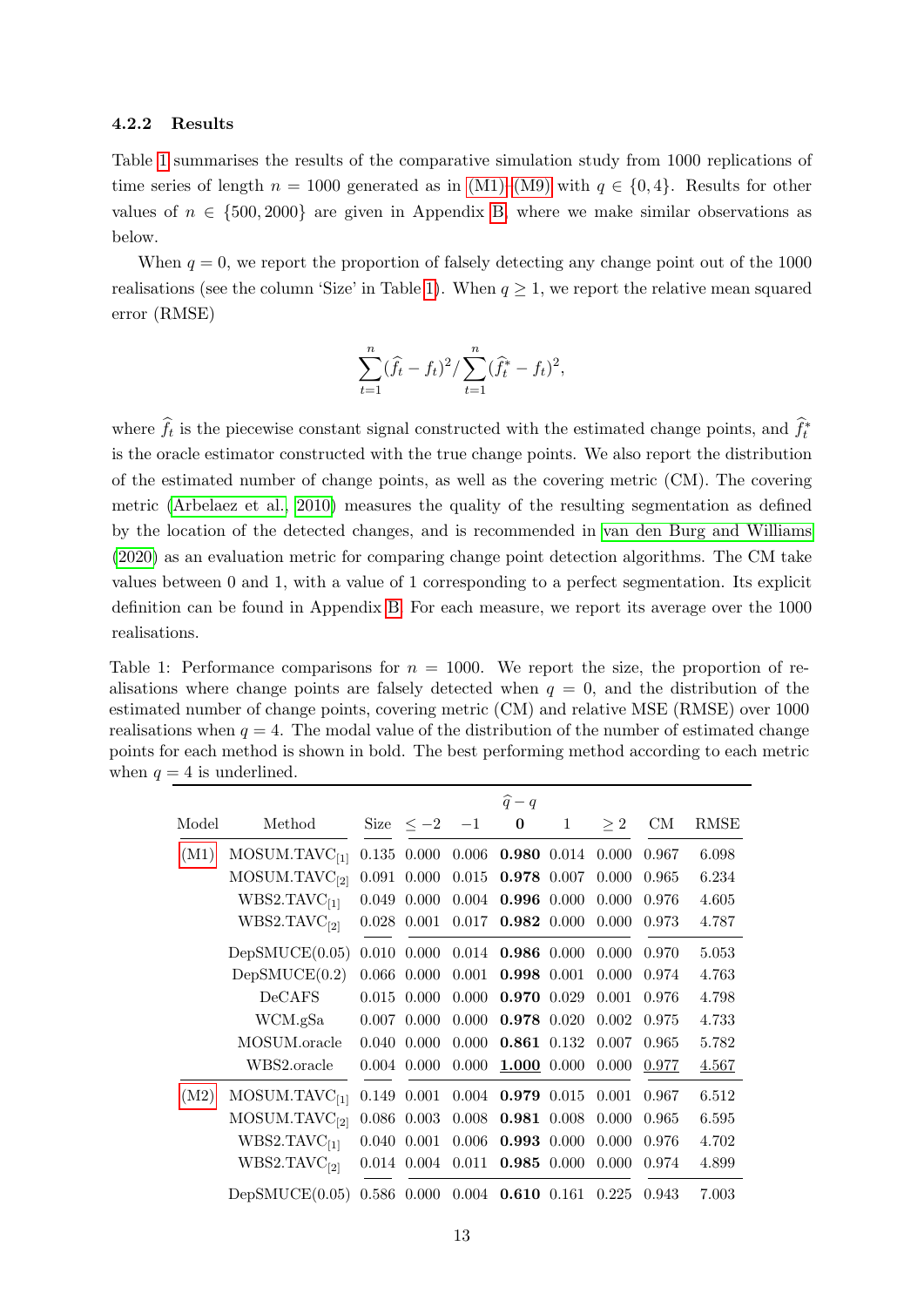|      | DepSMUCE(0.2)             | 0.747     | 0.000           | 0.000     | 0.420 0.180     |       | 0.400               | 0.932 | 6.666    |
|------|---------------------------|-----------|-----------------|-----------|-----------------|-------|---------------------|-------|----------|
|      | DeCAFS                    | 0.898     | 0.000           | 0.000     | 0.105           | 0.040 | 0.855               | 0.886 | 29.258   |
|      | WCM.gSa                   |           | $0.009$ $0.000$ | 0.000     | 0.978 0.020     |       | 0.002               | 0.975 | 4.789    |
|      | MOSUM.oracle              | 0.037     | 0.000           | 0.000     | 0.843 0.143     |       | 0.014               | 0.964 | 6.300    |
|      | WBS2.oracle               | 0.012     | 0.000           | 0.000     | 0.996 0.004     |       | 0.000               | 0.978 | 4.650    |
| (M3) | MOSUM.TAVC <sub>[1]</sub> | 0.147     | 0.000           | 0.000     | 0.998 0.002     |       | 0.000               | 0.995 | 1.810    |
|      | MOSUM.TAVC <sub>[2]</sub> | 0.082     | 0.000           | 0.001     | 0.999 0.000     |       | 0.000               | 0.994 | 1.789    |
|      | WBS2.TAVC <sub>[1]</sub>  |           | $0.062\ 0.000$  | 0.000     | $1.000$ 0.000   |       | 0.000               | 0.998 | 1.258    |
|      | WBS2.TAVC <sub>[2]</sub>  |           | 0.034 0.000     | 0.001     | 0.999 0.000     |       | 0.000               | 0.998 | 1.264    |
|      | DepSMUCE(0.05)            | 0.968     | 0.000           | 0.000     | 0.920 0.078     |       | 0.002               | 0.985 | 2.743    |
|      | DepSMUCE(0.2)             | 0.996     | 0.000           | 0.000     | 0.739 0.232     |       | 0.029               | 0.971 | 3.123    |
|      | DeCAFS                    |           | $0.597$ $0.000$ | 0.000     | 0.590 0.342     |       | 0.068               | 0.982 | 1.236    |
|      | WCM.gSa                   |           | $0.053$ $0.000$ | 0.000     | $0.731$ $0.135$ |       | 0.134               | 0.959 | 2.086    |
|      | MOSUM.oracle              | 0.001     | 0.000           | 0.000     | 0.891 0.097     |       | 0.012               | 0.988 | 2.012    |
|      | WBS2.oracle               | 0.000     | 0.000           | 0.000     | 0.979 0.021     |       | 0.000               | 0.997 | 1.321    |
| (M4) | MOSUM.TAVC <sub>[1]</sub> | 0.123     | 0.000           | 0.003     | 0.992 0.005     |       | 0.000               | 0.987 | 3.133    |
|      | MOSUM.TAVC <sub>[2]</sub> | 0.073     | 0.001           | 0.004     | 0.992 0.003     |       | 0.000               | 0.986 | 3.232    |
|      | WBS2.TAVC <sub>[1]</sub>  | 0.053     | 0.001           | 0.000     | 0.999 0.000     |       | 0.000               | 0.994 | 1.715    |
|      | WBS2.TAVC <sub>[2]</sub>  | 0.035     | 0.003           | 0.002     | $0.995$ 0.000   |       | 0.000               | 0.993 | 1.755    |
|      | DepSMUCE(0.05)            | 0.678     | 0.000           | 0.000     | 0.979 0.021     |       | 0.000               | 0.986 | 2.932    |
|      | DepSMUCE(0.2)             | 0.907     | 0.000           | 0.000     | 0.891 0.105     |       | 0.004               | 0.980 | 3.183    |
|      | DeCAFS                    |           | 0.734 0.000     | 0.000     | 0.241           | 0.224 | 0.535               | 0.935 | 2.258    |
|      | WCM.gSa                   | 0.022     | 0.000           | 0.000     | 0.778 0.111     |       | 0.111               | 0.966 | 2.684    |
|      | MOSUM.oracle              | 0.008     | 0.000           | 0.000     | 0.972 0.028     |       | 0.000               | 0.986 | 3.087    |
|      | WBS2.oracle               | 0.001     | 0.000           | 0.000     | $1.000$ 0.000   |       | 0.000               | 0.995 | 1.705    |
| (M5) | MOSUM.TAVC <sub>[1]</sub> | 0.120     | 0.000           | 0.000     | $1.000$ 0.000   |       | 0.000               | 0.990 | 89.580   |
|      | MOSUM.TAVC <sub>[2]</sub> | 0.069     | 0.000           | 0.000     | $1.000$ 0.000   |       | 0.000               | 0.990 | 89.580   |
|      | WBS2.TAVC <sub>[1]</sub>  | 0.103     | 0.000           | 0.000     | $1.000$ 0.000   |       | 0.000               | 0.992 | 76.922   |
|      | WBS2.TAVC <sub>[2]</sub>  |           | $0.052\ 0.000$  | 0.000     | 1.000 0.000     |       | 0.000               | 0.992 | 76.922   |
|      | DepSMUCE(0.05)            |           | $0.998$ $0.000$ | 0.000     | 0.036           |       | $0.048$ 0.916 0.771 |       | 611.183  |
|      | DepSMUCE(0.2)             | 1.000     | 0.000           | 0.000     | 0.003           |       | $0.004$ 0.993 0.633 |       | 1038.395 |
|      | DeCAFS                    | 0.001     | 0.000           | 0.000     | 0.997           | 0.003 | 0.000               | 0.992 | 77.886   |
|      | WCM.gSa                   | 0.000     | 0.000           | 0.000     | 1.000           | 0.000 | 0.000               | 0.992 | 76.814   |
|      | MOSUM.oracle              | 1.000     | 0.000           | 0.000     | 0.000           | 0.000 | 1.000               | 0.276 | 247.634  |
|      | WBS2.oracle               | 1.000     | 0.000           | 0.000     | 0.000           | 0.000 | 1.000               | 0.278 | 207.555  |
| (M6) | MOSUM.TAVC <sub>[1]</sub> | 0.168     | 0.000           | $0.000\,$ | 0.978 0.021     |       | 0.001               | 0.973 | 6.246    |
|      | MOSUM.TAVC <sub>[2]</sub> |           | $0.112$ $0.000$ | 0.001     | 0.993 0.006     |       | 0.000               | 0.973 | 6.246    |
|      | WBS2.TAVC <sub>[1]</sub>  | 0.064     | 0.000           | 0.000     | $1.000$ 0.000   |       | 0.000               | 0.981 | 4.833    |
|      | WBS2.TAVC <sub>[2]</sub>  | 0.030     | 0.000           | 0.001     | 0.999 0.000     |       | 0.000               | 0.981 | 4.844    |
|      | DepSMUCE(0.05)            | 0.507     | 0.000           | 0.000     | 0.740 0.176     |       | 0.084               | 0.960 | 6.920    |
|      | DepSMUCE(0.2)             | 0.716     | 0.000           | 0.000     | 0.564 0.252     |       | 0.184               | 0.947 | 7.630    |
|      | DeCAFS                    | $0.755\,$ | 0.000           | 0.000     | 0.191           | 0.066 | 0.743               | 0.911 | 25.250   |
|      | WCM.gSa                   | 0.021     | 0.000           | 0.000     | 0.971           | 0.018 | 0.011               | 0.978 | 5.406    |
|      | MOSUM.oracle              |           | $0.021$ $0.000$ | 0.000     | 0.881 0.109     |       | 0.010               | 0.969 | 6.300    |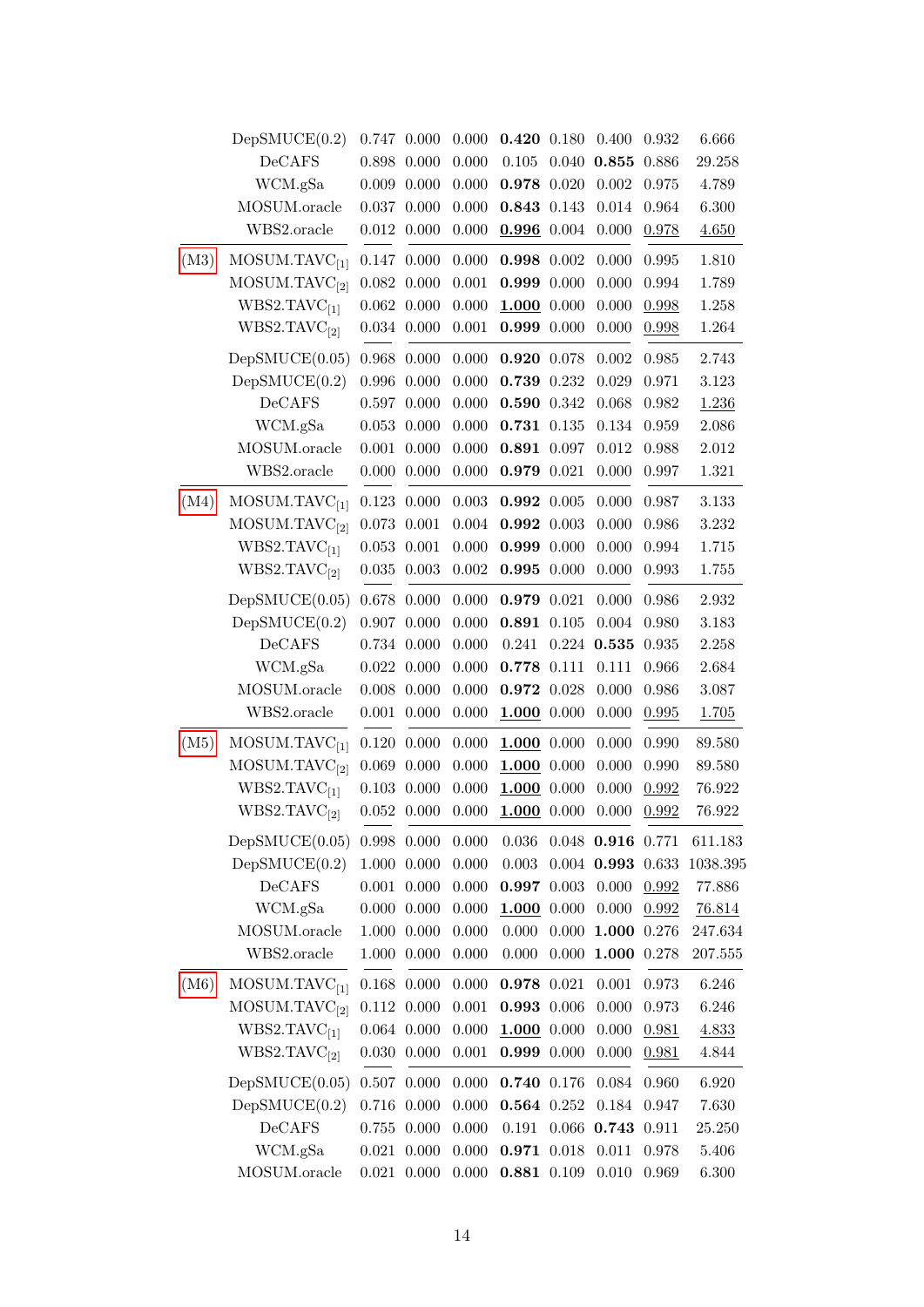|      | WBS2.oracle               | 0.005       | 0.000           | 0.000 | 0.995 0.005     |       | 0.000       | 0.981     | 4.863     |
|------|---------------------------|-------------|-----------------|-------|-----------------|-------|-------------|-----------|-----------|
| (M7) | MOSUM.TAVC <sub>[1]</sub> | 0.247       | 0.000           | 0.002 | 0.970 0.025     |       | 0.003       | 0.973     | 5.232     |
|      | MOSUM.TAVC <sub>[2]</sub> | 0.171       | 0.000           | 0.004 | 0.972 0.023     |       | 0.001       | 0.972     | 5.310     |
|      | WBS2.TAVC <sub>[1]</sub>  | 0.184       | 0.000           | 0.004 | 0.988 0.008     |       | 0.000       | 0.971     | $5.004\,$ |
|      | WBS2.TAVC <sub>[2]</sub>  | $0.125\,$   | 0.000           | 0.010 | 0.987 0.003     |       | 0.000       | 0.970     | 5.114     |
|      | DepSMUCE(0.05)            | 0.747       | 0.000           | 0.175 | 0.718 0.107     |       | 0.000       | 0.925     | 8.377     |
|      | DepSMUCE(0.2)             | 0.921       | 0.000           | 0.019 | 0.716 0.258     |       | 0.007       | 0.956     | 5.974     |
|      | DeCAFS                    | 0.830       | 0.000           | 0.000 | $0.652$ 0.171   |       | 0.177       | 0.958     | 6.217     |
|      | WCM.gSa                   | 0.471       | 0.059           | 0.041 | 0.830 0.044     |       | 0.026       | 0.941     | 6.975     |
|      | MOSUM.oracle              | $\,0.015\,$ | 0.000           | 0.000 | $0.903$ 0.094   |       | 0.003       | 0.969     | 5.312     |
|      | WBS2.oracle               | $0.005\,$   | 0.000           | 0.000 | $1.000$ 0.000   |       | 0.000       | 0.975     | 4.884     |
| (M8) | MOSUM.TAVC <sub>[1]</sub> | 0.244       | 0.000           | 0.001 | 0.947 0.052     |       | 0.000       | 0.969     | 6.884     |
|      | MOSUM.TAVC <sub>[2]</sub> |             | $0.154$ $0.000$ | 0.001 | $0.961$ $0.038$ |       | 0.000       | 0.969     | 6.918     |
|      | WBS2.TAVC <sub>[1]</sub>  | 0.160       | 0.000           | 0.002 | $0.995$ 0.003   |       | 0.000       | 0.967     | 6.565     |
|      | WBS2.TAVC <sub>[2]</sub>  | 0.107       | 0.000           | 0.003 | $0.994$ 0.003   |       | 0.000       | $0.967\,$ | 6.658     |
|      | DepSMUCE(0.05)            | 0.219       | $\,0.032\,$     | 0.641 | 0.306           | 0.019 | 0.002       | 0.815     | 17.980    |
|      | DepSMUCE(0.2)             | 0.483       | 0.000           | 0.252 | 0.633 0.105     |       | 0.010       | 0.902     | 10.728    |
|      | DeCAFS                    | 0.341       | 0.001           | 0.002 | $0.652$ 0.153   |       | 0.192       | 0.953     | 9.188     |
|      | WCM.gSa                   | 0.173       | 0.076           | 0.159 | 0.748 0.011     |       | 0.006       | 0.913     | 8.976     |
|      | MOSUM.oracle              | 0.045       | 0.000           | 0.000 | 0.841 0.142     |       | 0.017       | 0.962     | 7.206     |
|      | WBS2.oracle               | $\,0.013\,$ | 0.000           | 0.000 | $0.996$ 0.004   |       | 0.000       | 0.971     | 5.960     |
| (M9) | MOSUM.TAVC <sub>[1]</sub> | 0.311       | 0.000           | 0.008 | 0.915 0.076     |       | 0.001       | 0.964     | 7.027     |
|      | MOSUM.TAVC <sub>[2]</sub> |             | $0.204$ $0.000$ | 0.020 | 0.931 0.049     |       | 0.000       | 0.962     | 7.026     |
|      | WBS2.TAVC <sub>[1]</sub>  |             | $0.234$ $0.000$ | 0.020 | 0.972 0.008     |       | 0.000       | 0.958     | 8.451     |
|      | WBS2.TAVC <sub>[2]</sub>  |             | $0.167$ $0.000$ | 0.029 | $0.968$ 0.003   |       | 0.000       | 0.958     | 8.143     |
|      | DepSMUCE(0.05)            | 0.130       | 0.181           | 0.806 | 0.013           | 0.000 | 0.000       | 0.742     | 13.815    |
|      | DepSMUCE(0.2)             | $0.380\,$   | 0.022           | 0.874 | 0.094           | 0.010 | 0.000       | 0.773     | 12.108    |
|      | DeCAFS                    | 0.075       | 0.034           | 0.414 | 0.431           | 0.078 | 0.043       | 0.858     | 10.028    |
|      | WCM.gSa                   | 0.054       | 0.057           | 0.695 | 0.236           | 0.009 | $\,0.003\,$ | 0.814     | 10.822    |
|      | MOSUM.oracle              | $0.101\,$   | 0.000           | 0.000 | 0.760           | 0.211 | 0.029       | 0.957     | 7.436     |
|      | WBS2.oracle               |             | $0.080$ $0.000$ | 0.000 | 0.827 0.171     |       | 0.002       | 0.950     | 7.927     |

Overall, WBS2.TAVC displays better size control than MOSUM.TAVC. The multiscale MO-SUM procedure with bottom-up merging has been noted to return false positives as it accepts all estimators from the finest bandwidth; see the simulation results reported in [Cho and Kirch](#page-20-13) [\(2021b\)](#page-20-13). Despite this known issue, MOSUM.TAVC shows better size control than some of the competitors such as DepSMUCE and DeCAFS. Between the two choices of the parameter  $v$ used in [\(6\)](#page-4-2), the one involving [\(17\)](#page-9-3) (corresponding to the subscript 2) yields the estimator of TAVC that returns better size control, e.g. closer to the nominal level  $\alpha = 0.05$  for the multiscale MOSUM procedure. On the other hand, using the trimmed mean (corresponding to the subscript 1) as in [\(16\)](#page-9-2) sees improved power at the cost of larger size. This suggests that an approach combining the two choices of  $v$  may yield a more balanced performance.

WBS2.TAVC performs the best across all metrics and scenarios among non-oracle methods when  $q \geq 1$ . Also, we observe that using the proposed robust estimator of scale-dependent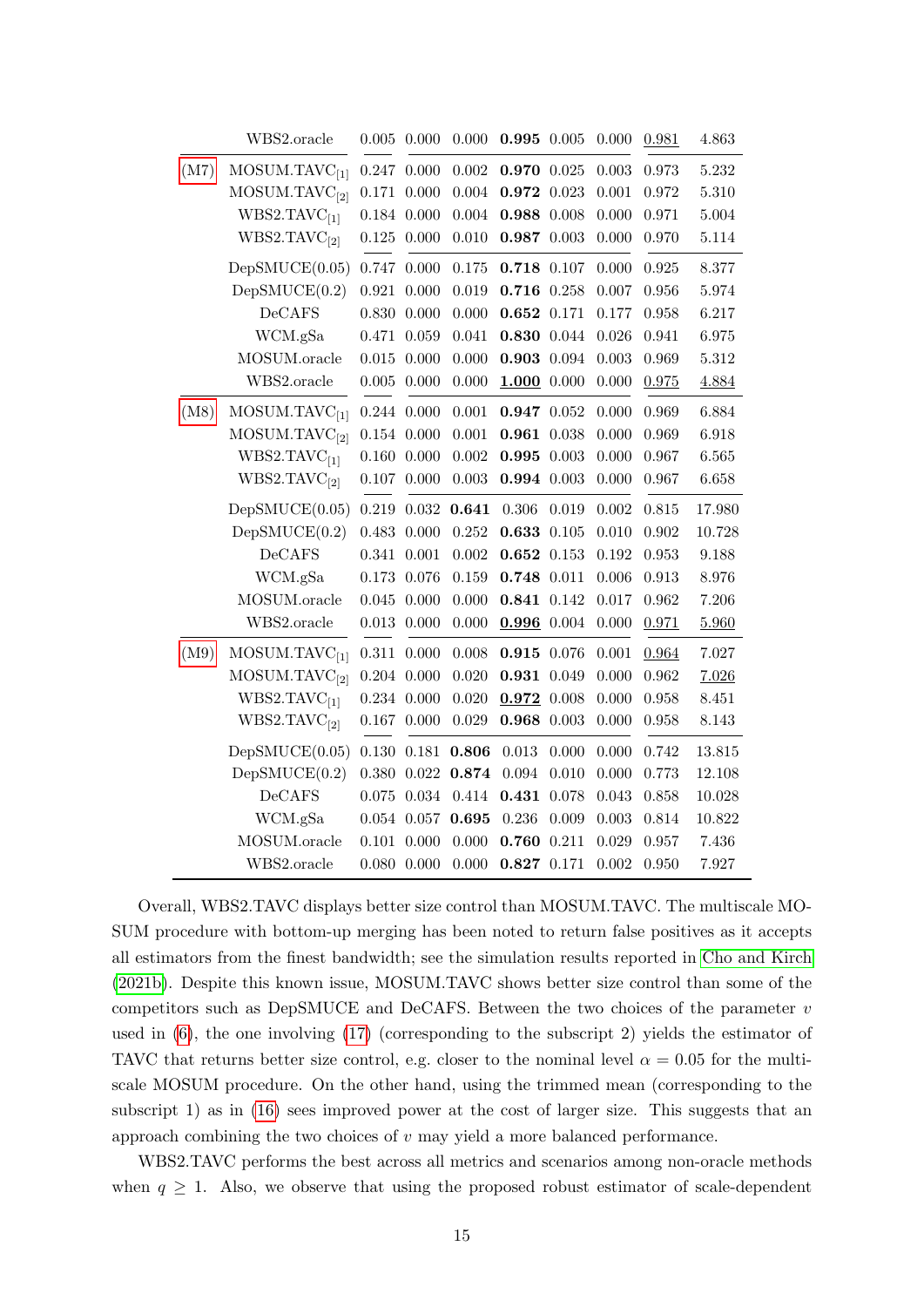TAVC, compares favourably to the multiscale methods applied with the true LRV (i.e. MO-SUM.oracle and WBS2.oracle) and in some scenarios, the former outperforms the respective oracle counterpart. In particular, in Scenario [\(M5\)](#page-11-2) where the LRV is close to 0, plugging in its true value leads to detecting many false positives. This shows that adopting the scaledependent TAVC in place of the LRV for test statistic standardisation improves the finite sample performance when the change point detection procedure involves localised testing, as is the case for both the MOSUM and the WBS2 procedures. We make a similar observation about the performance of DepSMUCE which also sets out to estimate the LRV. DeCAFS exhibits good detection power but tends to over-estimate the number of change points as well as failing to control the size adequately even when it is applied to the correctly specified scenario (Model [\(M3\)\)](#page-10-3). WCM.gSa performs well in correctly estimating the number of change points regardless of whether  $q = 0$  or  $q \ge 1$ . However, its performance deteriorates in the presence of nonstationarities, see [\(M7\)–](#page-11-3)[\(M9\).](#page-11-4)

Further inspection of the results under [\(M9\)](#page-11-4) demonstrates one advantage of the time-varying approach. Figure [2](#page-15-0) plots the histogram of the estimated change point locations across the 1000 replications for each of the methods. We see that the competing approaches struggle to detect the final change point due to the decreased variability towards the end of the data sequence, whereas the proposed estimator of time-varying scale-dependent TAVC successfully extends to the locally stationary scenarios.

<span id="page-15-0"></span>

Figure 2: Histograms plotting the change point estimators returned by different methods under Model [\(M9\).](#page-11-4)

#### 4.3 Data applications

We apply MOSUM.TAVC and WBS2.TAVC, the multiscale procedures combined with the robust estimator of scale-dependent TAVC, to two data examples. We select the parameter  $v$ in [\(6\)](#page-4-2) using [\(16\)](#page-9-2) and select other tuning parameters as described in Section [4.1](#page-9-4) unless specified otherwise.

#### 4.3.1 House price index data

We analyse the monthly percentage changes in UK house price index (HPI), which provides insight into the estimated overall changes in house prices across the UK. The data are available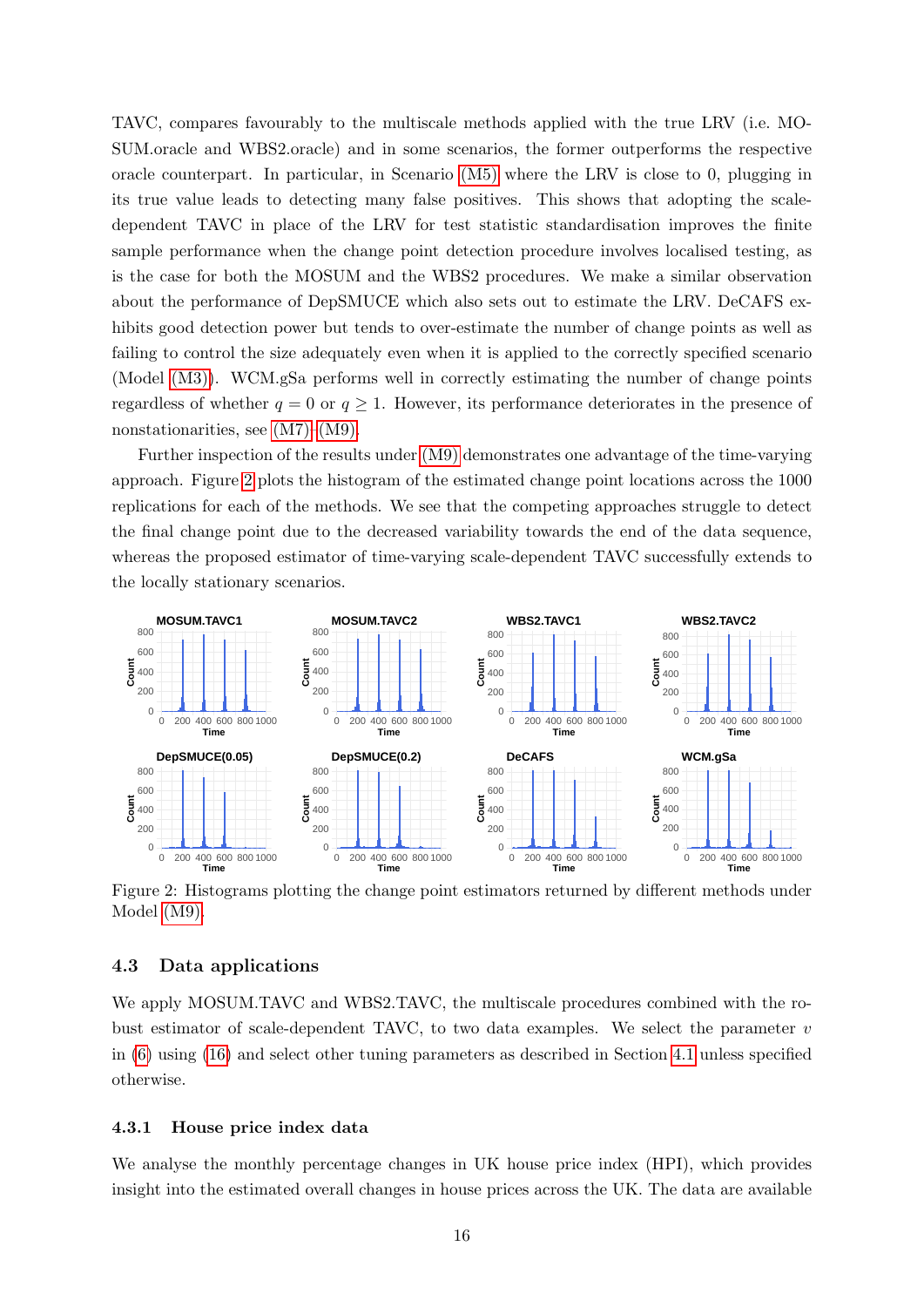from <https://www.gov.uk/government/statistical-data-sets/>, and a detailed description of the calculation of the HPI can be found from [UK Land Registry](#page-22-7) [\(2021\)](#page-22-7). The HPI series for various regions of the UK have previously been analysed in [Baranowski et al.](#page-19-5) [\(2019\)](#page-19-5) and [McGonigle et al.](#page-21-12) [\(2021\)](#page-21-12). We analyse the HPI for detached properties in the area of Somerset West and Taunton between April 1995 and February 2022 ( $n = 323$ ).

We set the tuning parameters as described in Section [4.1](#page-9-4) except for the window size  $W =$ 4L,  $C = 1.15$  (for WBS2.TAVC) and  $\alpha = 0.1$  (for MOSUM.TAVC) due to the short length of the time series. We combine the multiscale change point detection procedures with the robust estimator of the time-varying, scale-dependent TAVC described in Section [3.3,](#page-7-2) with the bandwidths  $\mathcal{G} = \{20, 40, 60\}$  for the MOSUM procedure and the minimum interval length set at 40 for WBS2. The data are shown in Figure [3,](#page-16-0) with the change points detected by WBS2.TAVC and MOSUM.TAVC as well as the resulting estimated mean signal given in the top and bottom panels, respectively. For comparison, we also apply DepSMUCE, DeCAFS and WCM.gSa to the data, see Table [2.](#page-17-0)

<span id="page-16-0"></span>

Figure 3: Monthly percentage change in HPI for detached properties in Somerset West and Taunton. Change point estimators returned by WBS2.TAVC (top) and MOSUM.TAVC (bottom) are denoted by dashed vertical lines, and the estimated means are given by solid line.

Both WBS2.TAVC and MOSUM.TAVC detect two changes. The first change, detected in May and November 2004 for the two methods, corresponds to a decrease in the mean of the HPI series. The second change, detected in May/June 2020, may be associated with the changing consumer demand for housing in the wake of the COVID-19 pandemic. The Taunton area saw the biggest increase in overall house prices in 2021, as the "race for space" saw buyers opt for "more space to work from home as well as more outdoor space" [\(The Guardian, 2021\)](#page-21-13).

We observe that no changes are detected by either WBS2.TAVC or MOSUM.TAVC during the 2008–2009 period associated with the financial crisis. In contrast, DepSMUCE (with  $\alpha =$ 0.2), DeCAFS and WCM.gSa detect changes during this time period, possibly influenced by the increased variability during the financial crisis. Changes detected in the crisis period can be attributed to changes in variance (and autocorrelation), rather than those in mean, as noted in [McGonigle et al.](#page-21-12) [\(2021\)](#page-21-12). We further support this interpretation by estimating the time-varying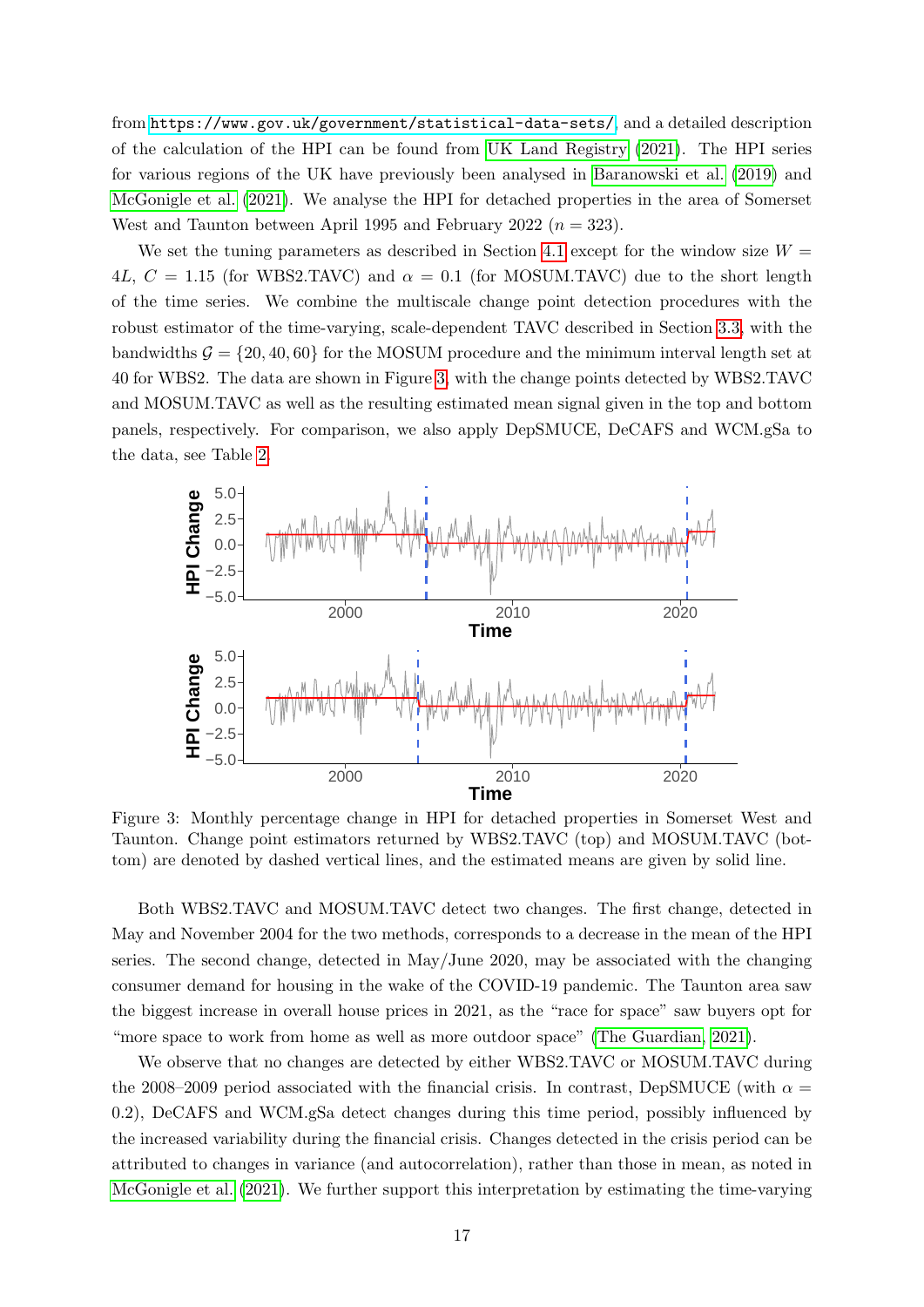variance after adjusting for the shifts in mean using the change point estimators returned by WBS2.TAVC, using the wavelet-based framework of [Nason et al.](#page-21-11) [\(2000\)](#page-21-11) implemented for nondyadic data as described in [McGonigle et al.](#page-21-14) [\(2022\)](#page-21-14), see Figure [4.](#page-17-1) There is a clear period of increased variance between 2007–2010, likely due to the financial crisis. By utilising a timevarying TAVC estimator, our proposed methodology is able to capture the increased variability during this period, which ensures that potential false positives are not detected. Furthermore, by accounting for the decrease in variability towards the end of the series, our time-varying estimator of the scale-dependent TAVC allows for the detection of a change in 2020 that is missed by other methods.

<span id="page-17-1"></span>

Figure 4: Estimated variance of the mean change-adjusted Somerset West and Taunton HPI series.

<span id="page-17-0"></span>

| Table 2: Change points detected from the monthly HPI series for Somerset West and Taunton |  |  |
|-------------------------------------------------------------------------------------------|--|--|
| from April 1995 to February 2022.                                                         |  |  |

| Method                 | Detected change points                      |
|------------------------|---------------------------------------------|
| WBS2.TAVC              | 2004-11, 2020-06                            |
| MOSUM.TAVC             | 2004-05, 2020-05                            |
| DepSMUCE(0.05) 2004-11 |                                             |
| DepSMUCE(0.2)          | 2008-09                                     |
| <b>DeCAFS</b>          | 1999-05, 2003-01, 2008-08, 2009-01          |
| WCM.gSa                | 1999-05, 2003-01, 2007-09, 2009-01, 2021-08 |

#### 4.3.2 Nitrogen dioxide concentration in London

We analyse the daily average concentrations of nitrogen dioxide (NO<sub>2</sub>), measured in  $\mu g/m^3$ , recorded at Marylebone Road in London, UK. The measurements were taken from January 1st, 2000 until October 31st, 2021 ( $n = 7734$ ). The data set is available from [https://www.](https://www.londonair.org.uk) [londonair.org.uk](https://www.londonair.org.uk) and a similar dataset was analysed for shifts in the mean in [Cho and Fry](#page-20-2)[zlewicz](#page-20-2) [\(2021\)](#page-20-2) using the WCM.gSa method. The data take positive values and display both seasonality and effects due to bank holidays, as the main source of  $NO<sub>2</sub>$  emissions at the site is likely to be road traffic. To mitigate these effects, we take the square root transform of the data and remove seasonality as described in [Cho and Fryzlewicz](#page-20-2) [\(2021\)](#page-20-2).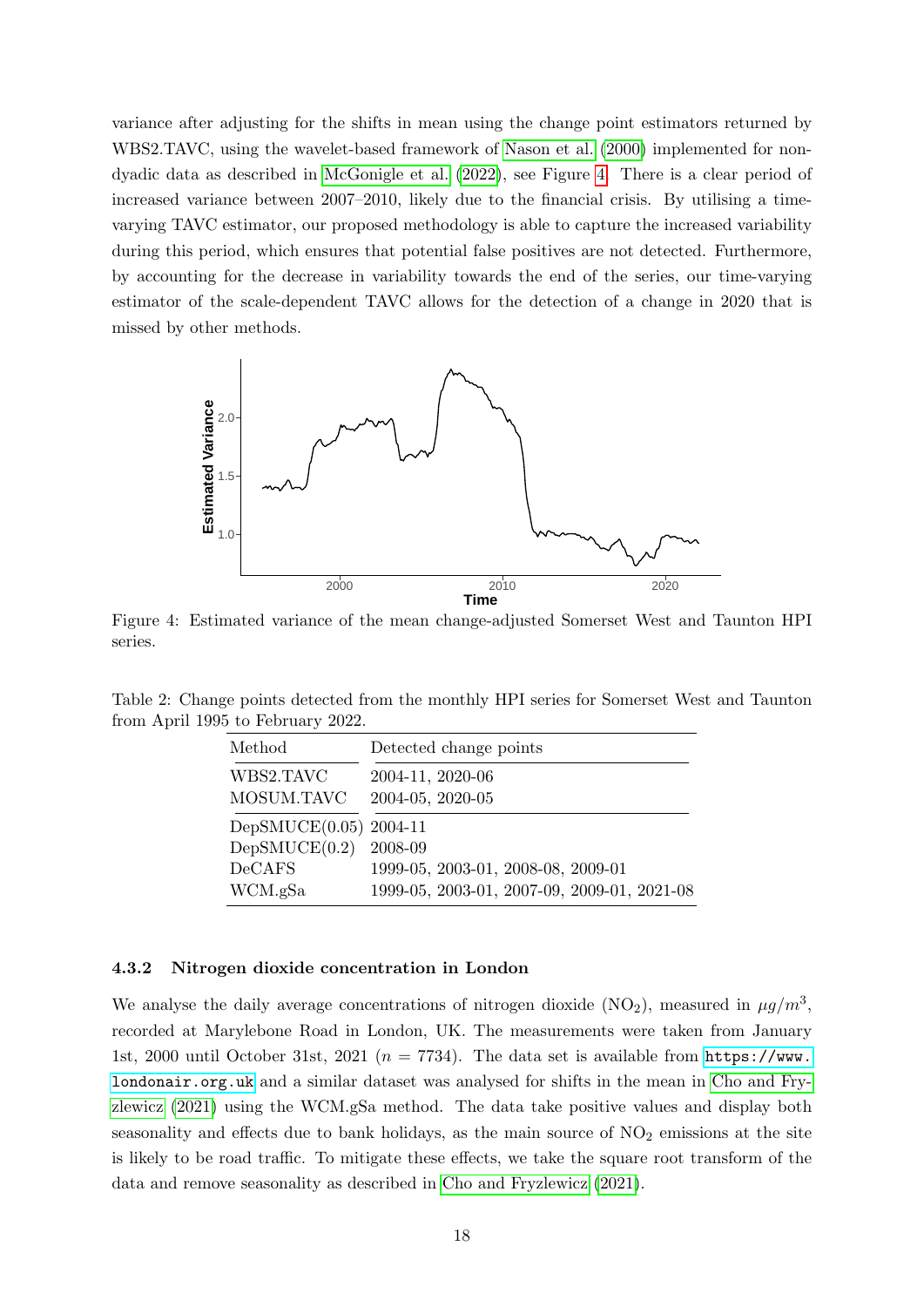We apply WBS2.TAVC and MOSUM.TAVC using the global TAVC estimator in [\(6\)](#page-4-2), with the minimum interval length set at 80 for WBS2.TAVC and the bandwidths set as  $\mathcal{G}$  = {40, 80, 120, 200, 320, 520, 840} for the MOSUM.TAVC. All other tuning parameters are selected as in Section [4.1.](#page-9-4) The transformed data are shown in Figure [5,](#page-18-0) with change points detected by WBS2.TAVC and MOSUM.TAVC and the resulting estimated mean signals given in the top and bottom panels, respectively. For comparison, we also apply DepSMUCE, DeCAFS and WCM.gSa to the data. Except for DeCAFS, which detects 17 change points, all methods return similar estimators. For brevity, the DeCAFS method is omitted from the results reported in Table [3.](#page-19-6)

<span id="page-18-0"></span>

Figure 5: Transformed daily NO<sup>2</sup> measurements taken at Marylebone Road, London, UK. Change point estimators returned by WBS2.TAVC (top) and MOSUM.TAVC (bottom) are denoted by dashed vertical lines, and the estimated meanx are given by solid lines.

Both WBS2.TAVC and MOSUM.TAVC detect four change points, some of which can be linked to policy changes likely affecting the levels of air pollutants. In February 2003, traffic management measures were introduced in central London which included modification of the pollutant filters of London buses and other heavy duty diesel vehicles, leading to an increase in their  $NO<sub>2</sub>$  emissions [\(Air Quality Expert Group, 2004\)](#page-19-7). This corresponds to the change on January 31st, 2003 detected by all methods. Also, Marylebone Road lies within the ultra low emission zone (ULEZ) that was introduced in April 2019. The ULEZ places restrictions on the levels of pollutants of vehicles travelling in the zone, and can be linked to the change on March 10th, 2019 detected by WBS2.TAVC or earlier in 2018 by other methods considering the bias in the change point estimators. This corresponds to a decrease in the concentration of  $NO<sub>2</sub>$ . The final change point, detected by all methods on March 18th, 2020, aligns with the nationwide lockdown due to the COVID-19 pandemic on March 23rd, 2020, which resulted in drastically reduced levels of  $NO<sub>2</sub>$  throughout the UK [\(Higham et al., 2021\)](#page-20-15).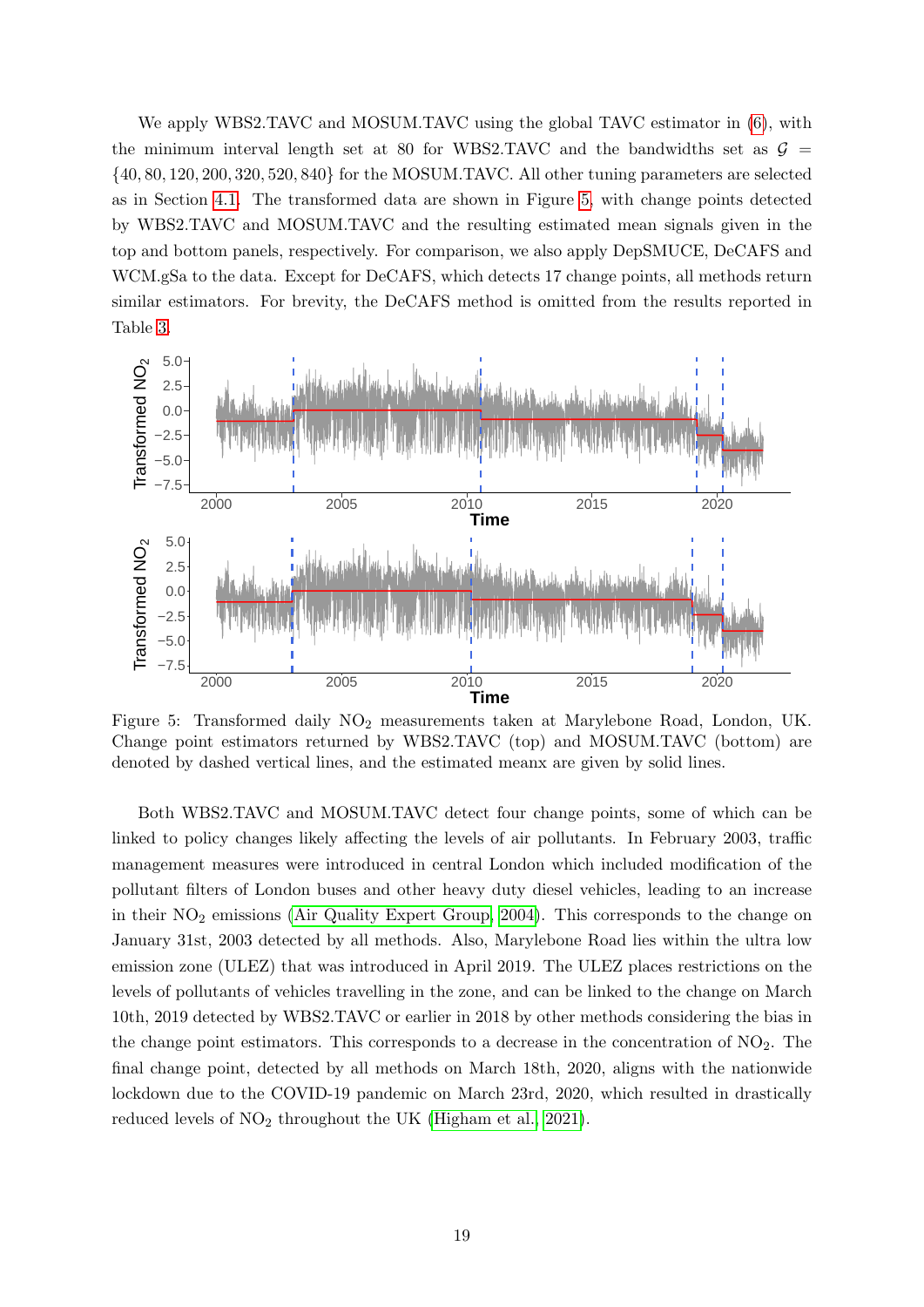| Method                  | Detected change points                                                                           |
|-------------------------|--------------------------------------------------------------------------------------------------|
| WBS2.TAVC<br>MOSUM.TAVC | 2003-01-31, 2010-07-25, 2019-03-10, 2020-03-18<br>2003-01-11, 2010-03-06, 2018-12-30, 2020-03-18 |
|                         | DepSMUCE(0.05) 2003-01-31, 2010-07-25, 2018-10-14, 2020-03-18                                    |
| DepSMUCE(0.2)           | 2003-01-31, 2008-08-31, 2012-10-04, 2018-10-14, 2020-03-18                                       |
| WCM.gSa                 | 2003-01-31, 2009-12-09, 2018-10-14, 2020-03-18                                                   |

<span id="page-19-6"></span>Table 3: Change points detected from the daily average concentrations of  $NO<sub>2</sub>$  at Marylebone Road in London from January 1st, 2000 to October 31st, 2021.

# <span id="page-19-3"></span>5 Conclusions

We propose an estimator of scale-dependent TAVC that is robust to the presence of (possibly) multiple mean shifts. It is readily combined with multiscale change point detection methodologies which, by scanning for change points over data sections of varying lengths, provide good adaptivity to the problem of multiple change point detection. We show the consistency of the proposed estimator under general assumptions permitting heavy tails and serial dependence decaying at a polynomial rate, and investigate its use with the multiscale MOSUM procedure and the WBS2 algorithm. Through extensive numerical studies, we demonstrate the benefit of adopting the proposed estimator of scale-dependent TAVC for improved finite sample performance, as it better reflects the level of variability in the local data sections involved in the multiscale methods. In particular, the heuristic extension to local stationarity shows promising performance which provides a natural avenue for future research.

# References

- <span id="page-19-7"></span>Air Quality Expert Group (2004). Nitrogen dioxide in the United Kingdom. [https://uk-air.](https://uk-air.defra.gov.uk/library/assets/documents/reports/aqeg/nd-chapter2.pdf) [defra.gov.uk/library/assets/documents/reports/aqeg/nd-chapter2.pdf](https://uk-air.defra.gov.uk/library/assets/documents/reports/aqeg/nd-chapter2.pdf). Accessed 01/03/2022.
- <span id="page-19-4"></span>Arbelaez, P., Maire, M., Fowlkes, C., and Malik, J. (2010). Contour detection and hierarchical image segmentation. IEEE Transactions on Pattern Analysis and Machine Intelligence, 33(5):898–916.
- <span id="page-19-0"></span>Aue, A. and Horváth, L. (2013). Structural breaks in time series. Journal of Time Series Analysis, 34:1–16.
- <span id="page-19-5"></span>Baranowski, R., Chen, Y., and Fryzlewicz, P. (2019). Narrowest-over-threshold detection of multiple change points and change-point-like features. Journal of the Royal Statistical Society: Series B (Statistical Methodology), 81(3):649–672.
- <span id="page-19-2"></span>Catoni, O. (2012). Challenging the empirical mean and empirical variance: A deviation study. Annales de l'Institut Henri Poincaré, Probabilités et Statistiques, 48(4):1148–1185.
- <span id="page-19-1"></span>Chakar, S., Lebarbier, E., Lévy-Leduc, C., and Robin, S. (2017). A robust approach for estimating change-points in the mean of an  $AR(1)$  process. *Bernoulli*, 23(2):1408–1447.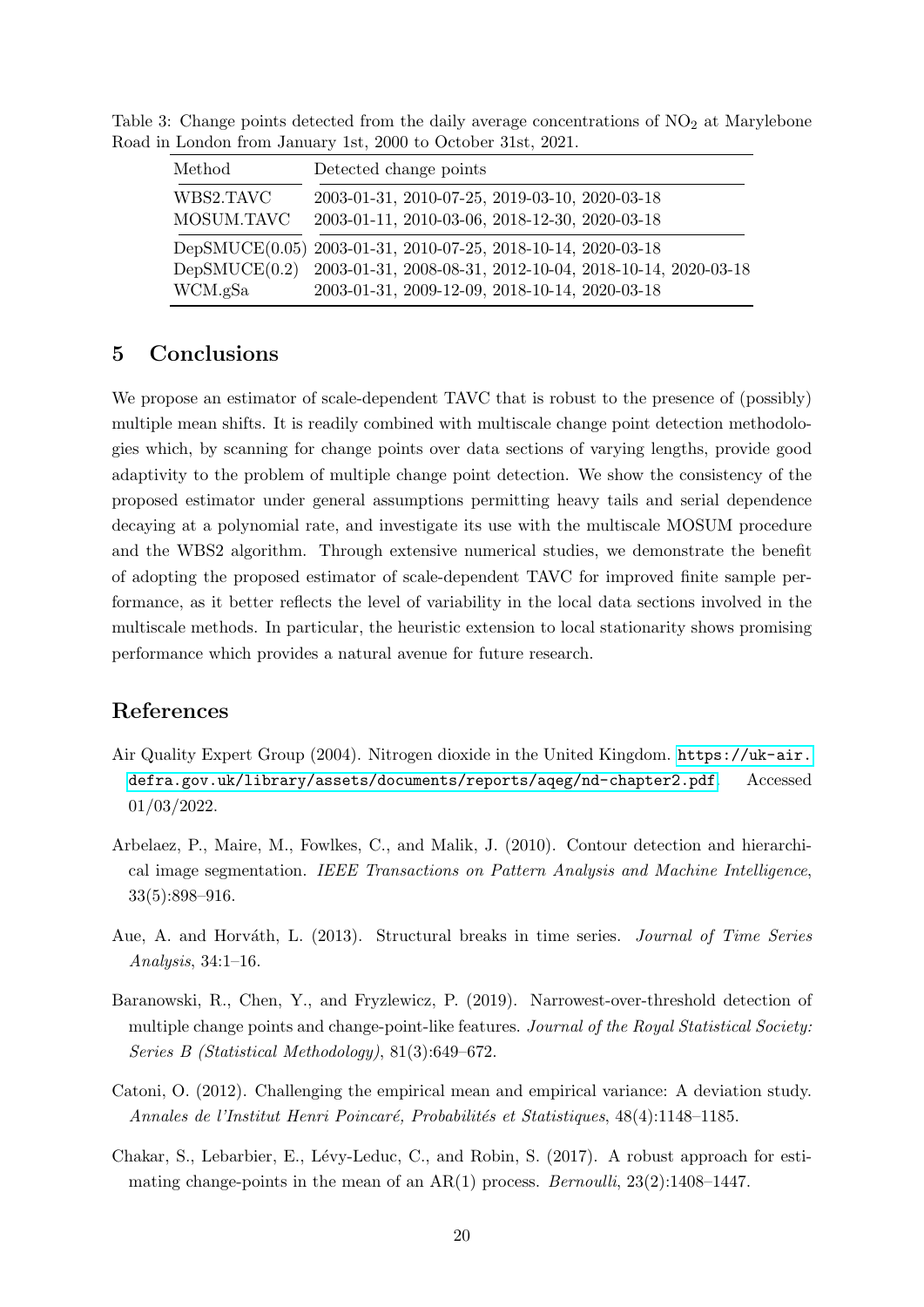- <span id="page-20-7"></span>Chan, K. W. (2022). Optimal difference-based variance estimators in time series: A general framework. The Annals of Statistics (to appear).
- <span id="page-20-11"></span>Chen, L., Wang, W., and Wu, W. B. (2021). Inference of breakpoints in high-dimensional time series. Journal of the American Statistical Association, pages 1–13.
- <span id="page-20-2"></span>Cho, H. and Fryzlewicz, P. (2021). Multiple change point detection under serial dependence: Wild contrast maximisation and gappy Schwarz algorithm. *arXiv preprint arXiv:2011.13884*.
- <span id="page-20-4"></span>Cho, H. and Kirch, C. (2021a). Data segmentation algorithms: Univariate mean change and beyond. Econometrics and Statistics (to appear).
- <span id="page-20-13"></span>Cho, H. and Kirch, C. (2021b). Two-stage data segmentation permitting multiscale change points, heavy tails and dependence. Annals of the Institute of Statistical Mathematics (to appear).
- <span id="page-20-12"></span>Chu, C.-S. J., Hornik, K., and Kaun, C.-M. (1995). MOSUM tests for parameter constancy. Biometrika, 82(3):603–617.
- <span id="page-20-6"></span>Dette, H., Eckle, T., and Vetter, M. (2020). Multiscale change point detection for dependent data. Scandinavian Journal of Statistics, 47(4):1243–1274.
- <span id="page-20-5"></span>Eichinger, B. and Kirch, C. (2018). A MOSUM procedure for the estimation of multiple random change points. *Bernoulli*,  $24(1):526-564$ .
- <span id="page-20-1"></span>Fang, X. and Siegmund, D. (2020). Detection and estimation of local signals. arXiv preprint arXiv:2004.08159.
- <span id="page-20-8"></span>Frick, K., Munk, A., and Sieling, H. (2014). Multiscale change point inference. Journal of the Royal Statistical Society: Series B (Statistical Methodology), 76(3):495–580.
- <span id="page-20-9"></span>Fryzlewicz, P. (2014). Wild binary segmentation for multiple change-point detection. The Annals of Statistics, 42(6):2243–2281.
- <span id="page-20-14"></span>Fryzlewicz, P. (2020). Detecting possibly frequent change-points: Wild binary segmentation 2 and steepest-drop model selection. Journal of the Korean Statistical Society, 49(4):1027–1070.
- <span id="page-20-3"></span>Gallagher, C., Killick, R., Lund, R., and Shi, X. (2021). Autocovariance estimation in the presence of changepoints. arXiv preprint arXiv:2102.10669.
- <span id="page-20-15"></span>Higham, J., Ramírez, C. A., Green, M., and Morse, A. (2021). UK COVID-19 lockdown: 100 days of air pollution reduction? Air Quality, Atmosphere & Health, 14(3):325–332.
- <span id="page-20-0"></span>Hocking, T. D., Schleiermacher, G., Janoueix-Lerosey, I., Boeva, V., Cappo, J., Delattre, O., Bach, F., and Vert, J.-P. (2013). Learning smoothing models of copy number profiles using breakpoint annotations. BMC Bioinformatics, 14(1):1–15.
- <span id="page-20-10"></span>Hušková, M. and Kirch, C. (2010). A note on studentized confidence intervals for the changepoint. Computational Statistics, 25(2):269–289.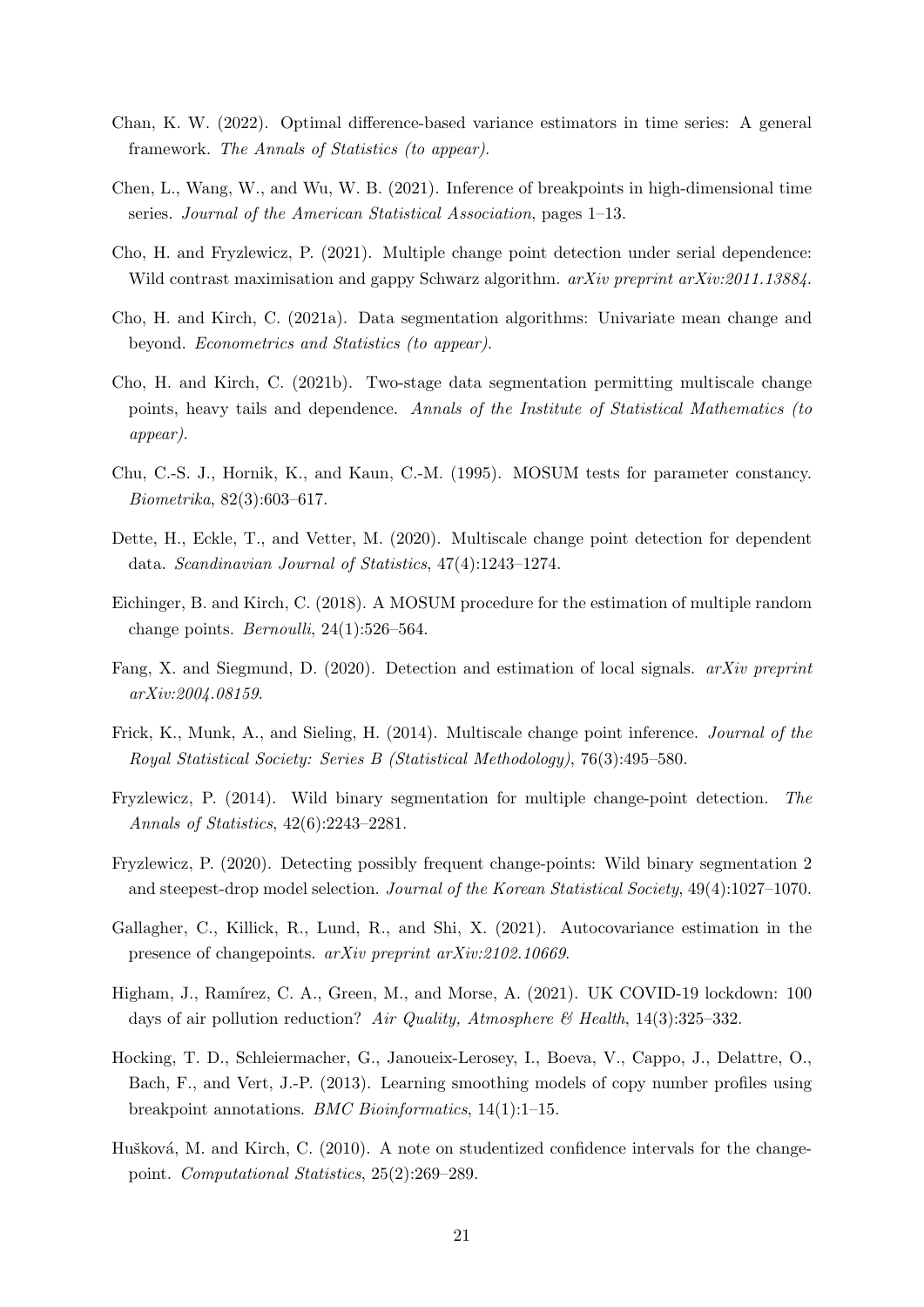- <span id="page-21-10"></span>Kovács, S., Li, H., Bühlmann, P., and Munk, A. (2020). Seeded binary segmentation: A general methodology for fast and optimal change point detection. *arXiv preprint arXiv:2002.06633*.
- <span id="page-21-5"></span>Lavielle, M. and Moulines, E. (2000). Least-squares estimation of an unknown number of shifts in a time series. Journal of Time Series Analysis, 21(1):33–59.
- <span id="page-21-4"></span>Lu, Q., Lund, R., and Lee, T. C. (2010). An MDL approach to the climate segmentation problem. The Annals of Applied Statistics, 4(1):299–319.
- <span id="page-21-12"></span>McGonigle, E. T., Killick, R., and Nunes, M. A. (2021). Detecting changes in mean in the presence of time-varying autocovariance. Stat, 10(1):e351.
- <span id="page-21-14"></span>McGonigle, E. T., Killick, R., and Nunes, M. A. (2022). Trend locally stationary wavelet processes. Journal of Time Series Analysis (to appear).
- <span id="page-21-8"></span>Meier, A., Kirch, C., and Cho, H. (2021). mosum: A package for moving sums in change-point analysis. Journal of Statistical Software, 97(1):1–42.
- <span id="page-21-7"></span>Messer, M., Kirchner, M., Schiemann, J., Roeper, J., Neininger, R., and Schneider, G. (2014). A multiple filter test for the detection of rate changes in renewal processes with varying variance. The Annals of Applied Statistics, 8(4):2027–2067.
- <span id="page-21-11"></span>Nason, G. P., von Sachs, R., and Kroisandt, G. (2000). Wavelet processes and adaptive estimation of the evolutionary wavelet spectrum. Journal of the Royal Statistical Society: Series B (Statistical Methodology), 62(2):271–292.
- <span id="page-21-0"></span>Page, E. S. (1954). Continuous inspection schemes. Biometrika, 41(1/2):100–115.
- <span id="page-21-1"></span>Reeves, J., Chen, J., Wang, X. L., Lund, R., and Lu, Q. Q. (2007). A review and comparison of changepoint detection techniques for climate data. Journal of Applied Meteorology and Climatology, 46(6):900–915.
- <span id="page-21-3"></span>Romano, G., Rigaill, G., Runge, V., and Fearnhead, P. (2021). Detecting abrupt changes in the presence of local fluctuations and autocorrelated noise. Journal of the American Statistical Association, pages 1–16.
- <span id="page-21-9"></span>Scott, A. J. and Knott, M. (1974). A cluster analysis method for grouping means in the analysis of variance. *Biometrics*,  $30(3):507-512$ .
- <span id="page-21-6"></span>Tecuapetla-Gómez, I. and Munk, A. (2017). Autocovariance estimation in regression with a discontinuous signal and m-dependent errors: A difference-based approach. Scandinavian Journal of Statistics, 44(2):346–368.
- <span id="page-21-13"></span>The Guardian (2021). House prices shoot up in UK towns as 'race for space' continues apace. [https://www.theguardian.com/money/2021/dec/30/house-prices-shoot](https://www.theguardian.com/money/2021/dec/30/house-prices-shoot-up-in-uk-towns-as-race-for-space-continues-apace)[up-in-uk-towns-as-race-for-space-continues-apace](https://www.theguardian.com/money/2021/dec/30/house-prices-shoot-up-in-uk-towns-as-race-for-space-continues-apace). Accessed 01/05/2022.
- <span id="page-21-2"></span>Truong, C., Oudre, L., and Vayatis, N. (2020). Selective review of offline change point detection methods. Signal Processing, 167:107299.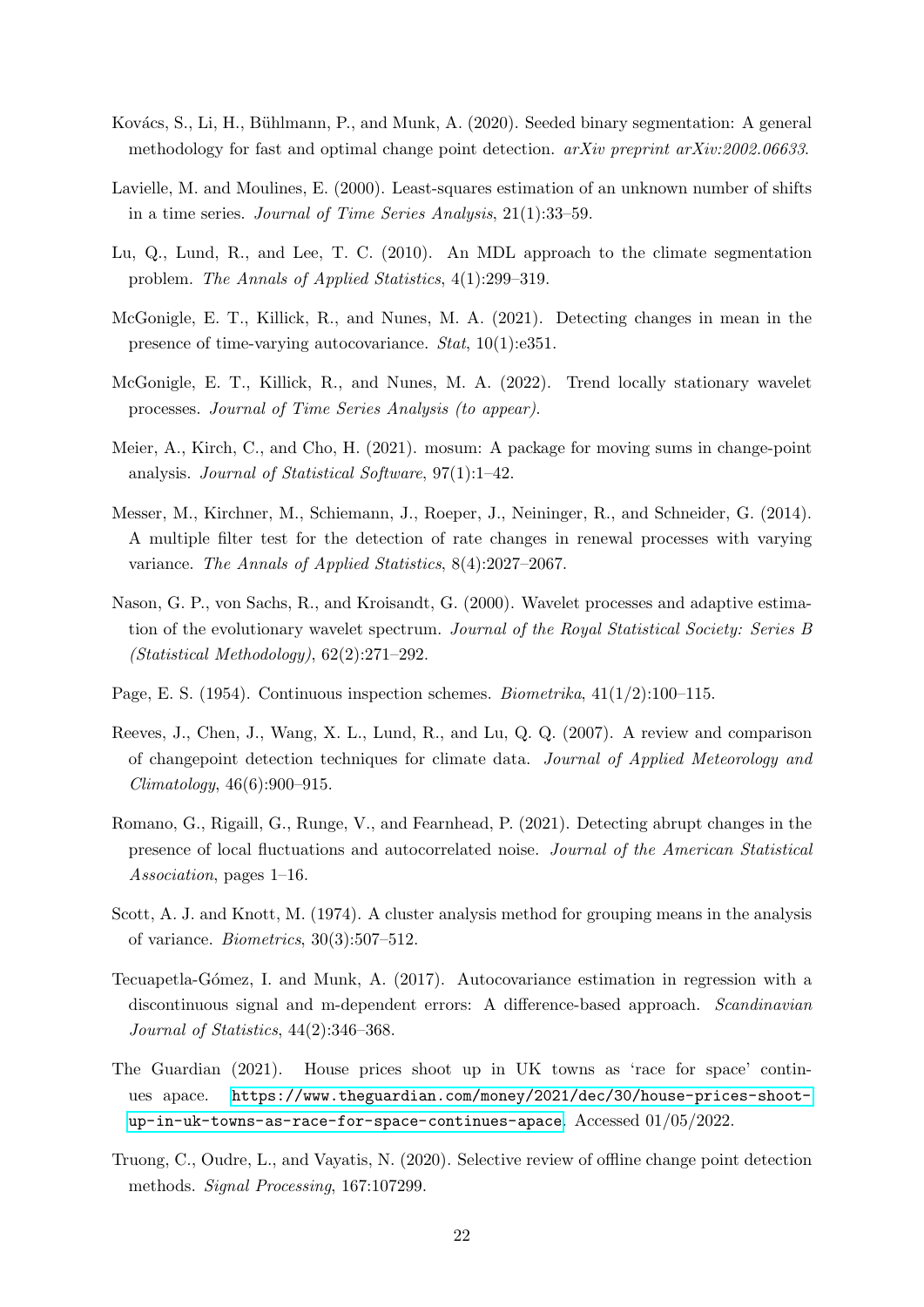- <span id="page-22-7"></span>UK Land Registry (2021). UK house price index. [http://landregistry.data.gov.uk/app/](http://landregistry.data.gov.uk/app/ukhpi) [ukhpi](http://landregistry.data.gov.uk/app/ukhpi). Accessed 01/05/2022.
- <span id="page-22-6"></span>van den Burg, G. J. and Williams, C. K. (2020). An evaluation of change point detection algorithms. arXiv preprint arXiv:2003.06222.
- <span id="page-22-5"></span>Vostrikova, L. J. (1981). Detecting 'disorder' in multidimensional random processes. Soviet Doklady Mathematics, 24:55–59.
- <span id="page-22-4"></span>Wong, K. C., Li, Z., and Tewari, A. (2020). Lasso guarantees for  $\beta$ -mixing heavy-tailed time series. The Annals of Statistics, 48(2):1124–1142.
- <span id="page-22-1"></span>Wu, W. and Zhou, Z. (2020). Multiscale jump testing and estimation under complex temporal dynamics. arXiv preprint arXiv:1909.06307.
- <span id="page-22-3"></span>Wu, W. B. (2009). Recursive estimation of time-average variance constants. The Annals of Applied Probability, 19(4):1529–1552.
- <span id="page-22-0"></span>Yao, Y.-C. (1988). Estimating the number of change-points via Schwarz' criterion. Statistics  $\mathscr{C}$ Probability Letters, 6(3):181–189.
- <span id="page-22-8"></span>Zhang, D. and Wu, W. B. (2017). Gaussian approximation for high dimensional time series. The Annals of Statistics, 45(5):1895–1919.
- <span id="page-22-2"></span>Zhao, Z., Jiang, F., and Shao, X. (2021). Segmenting time series via self-normalization.  $arXiv$ preprint arXiv:2112.05331.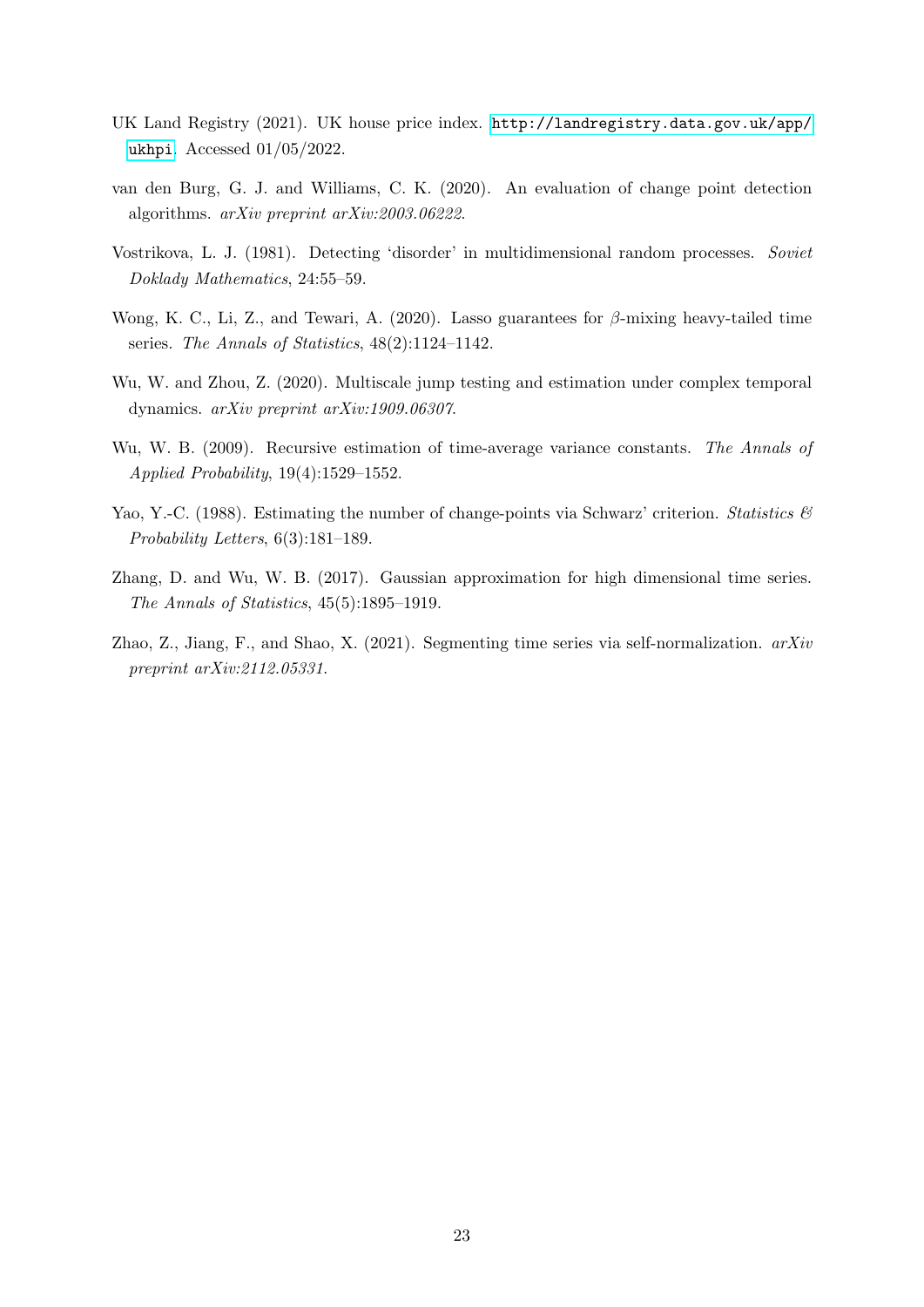# Appendices

# <span id="page-23-1"></span>A Algorithms and further description

## A.1 Multiscale MOSUM procedure with bottom-up merging

Algorithm [1](#page-23-0) provides a pseudocode for the multiscale MOSUM procedure with bottom-up merging combined with the robust estimation of TAVC.

Algorithm 1: Multiscale MOSUM procedure with bottom-up merging

```
Input: Data \{X_t\}_{t=1}^n, set G of bandwidths, \alpha, \eta \in (0, 1), maximum scale M for TAVC
           estimation
Initialise P \leftarrow C \leftarrow \emptysetfor G \in \mathcal{G} do
     if 2G \leq M then
          Set \widehat{\sigma}_{2G}^2(6) with L = 2Gelse
          Set \hat{\sigma}_{2G}^2 \leftarrow \hat{\sigma}_M^2 with \hat{\sigma}_M^2(6) with L = Mend
     \mathcal{C}(G) \leftarrow Set of change point estimators obtained with bandwidth G and critical
      value D_n(G, \alpha)(12)
    for \widehat{k} \in \mathcal{C}(G) do Add (\widehat{k}, G) to \mathcal{P}end
for \widehat{k}_{\circ} \in \mathcal{P} in increasing order with respect to G do
| if min_{\widehat{k} \in \mathcal{C}} |\widehat{k}_\circ - \widehat{k}| \ge \eta G then Add \widehat{k}_\circ to \mathcal{C}end
Output: C
```
### A.2 Wild binary segmentation 2 algorithm

Algorithm [2](#page-24-0) provides a pseudocode for the WBS2 algorithm combined with the robust TAVC estimation.

# <span id="page-23-2"></span>B Additional numerical results

In this section, we provide further information on the simulation study carried out in Section [4.2](#page-10-0) and report additional numerical results to demonstrate the performance of the proposed robust estimator of the scale-dependent TAVC.

The covering metric (CM) used to assess the quality of the segmentation produced by the detected change point is defined as follows. The true change locations  $\{\tau_i\}_{i=1}^q$  define a partition P of the interval  $\{1, 2, \ldots, n\}$  into disjoint sets  $\mathcal{A}_i$  such that  $\mathcal{A}_i$  is the segment  $\{\tau_{i-1} +$  $1, \ldots, \tau_i\}$ . Similarly, the estimated change locations  $\{\hat{\tau}_i\}_{i=1}^{\hat{q}}$  yield a partition  $\hat{\mathcal{P}}$  of segments  $\hat{\mathcal{A}}_i$ .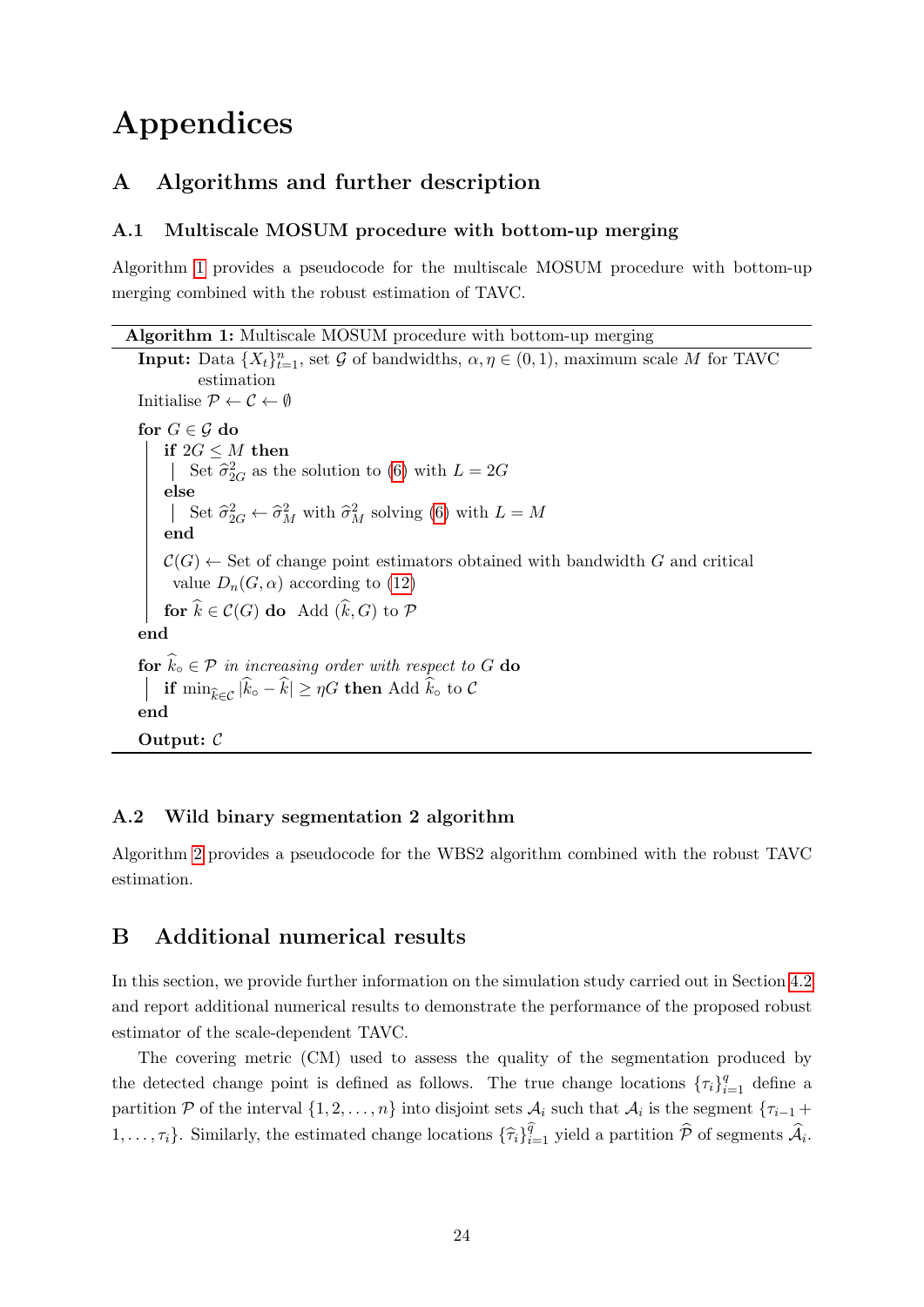Algorithm 2: Wild binary segmentation 2

<span id="page-24-0"></span>**Input:** Data  $\{X_t\}_{t=1}^n$ , number of intervals R, minimum interval length  $I_{\min}$ , threshold D, maximum scale M for TAVC estimation Function wbs2( $\{X_t\}_{t=1}^n$ , s, e, R, D, M, I<sub>min</sub>, C): if  $e − s ≤ I$ <sub>min</sub> then Quit  $\mathcal{A}_{s,e} \leftarrow \{(\ell, r) \in \mathbb{Z}^2 : s \leq \ell < r \leq e \text{ and } r - \ell > 1\}$ if  $|\mathcal{A}_{s,e}| \leq R$  then  $\begin{array}{c} \textbf{if} \ |\mathcal{A}_{s,e}| \leq R \ \textbf{then} \ \vert \quad \widetilde{R} \leftarrow |\mathcal{A}_{s,e}| \ \textbf{and set} \ \mathcal{R}_{s,e} \leftarrow \mathcal{A}_{s,e} \end{array}$ else  $R \leftarrow R$  and draw  $\widetilde{R}$  elements from  $\mathcal{A}_{s,e}$  deterministically over an equispaced grid, to form  $\mathcal{R}_{s,e} = \{(s_m, e_m): 1 \leq m \leq \tilde{R}\}\$ end for  $m \in \{1, \ldots, R\}$  do if  $e_m - s_m ≤ M$  then Set  $\hat{\sigma}_{s_m,e_m}^2$  as the solution to [\(6\)](#page-4-2) with  $L = 2\lfloor (e_m - s_m)/2 \rfloor$ else Set  $\widehat{\sigma}_{s_m,e_m}^2 \leftarrow \widehat{\sigma}_M^2$  with  $\widehat{\sigma}_M^2$  solving [\(6\)](#page-4-2) with  $L = M$ end  $\text{Identity} (s_o, k_o, e_o) = \arg \max_{(s_m, k, e_m): 1 \le m \le \tilde{R}, s_m < k < e_m \sqrt{\mathcal{T}_{s_m, k, e_m}} / \hat{\sigma}_{s_m, e_m}$ if  $|\mathcal{T}_{s_0,k_0,e_0}|/\hat{\sigma}_{s_m,e_m} > D$  then Add  $k_0$  to C Perform  $\mathsf{wbs2}(\{X_t\}_{t=1}^n, s, k_\circ, R, D, M, I_{\min}, \mathcal{C}) \cup \mathsf{wbs2}(\{X_t\}_{t=1}^n, k_\circ, e, R, D, M, I_{\min}, \mathcal{C})$ end Initialise  $\mathcal{C} \leftarrow \emptyset$ wbs2 $(\lbrace X_t \rbrace_{t=1}^n, 0, n, R, D, M, I_{\min}, C)$ Output:  $\mathcal C$ 

Then, CM is defined by

$$
C(\widehat{\mathcal{P}}, \mathcal{P}) = \frac{1}{n} \sum_{\mathcal{A} \in \mathcal{P}} |\mathcal{A}| \max_{\widehat{\mathcal{A}} \in \widehat{\mathcal{P}}} \left\{ \frac{|\mathcal{A} \cap \widehat{\mathcal{A}}|}{|\mathcal{A} \cup \widehat{\mathcal{A}}|} \right\}.
$$

The CM takes values between 0 and 1, with a value of 1 corresponding to a perfect segmentation, i.e.  $\mathcal{P} = \widehat{\mathcal{P}}$ .

We repeat the simulations carried out in Section [4.2](#page-10-0) with different values of  $n \in \{500, 2000\}$ . When  $n = 500$ , we introduce  $q = 3$  change points to the time series at times  $\tau_i = |(n/4)i|, i =$ 1, ..., 3. For  $n = 2000$ , we have  $q = 6$  change points at times  $\tau_i = |(n/7)i|$ ,  $i = 1, \ldots, 6$ . Lastly,  $\mu_i$  is set analogously as in the main text. See Tables [B.1–](#page-25-0)[B.2](#page-27-0) for the results.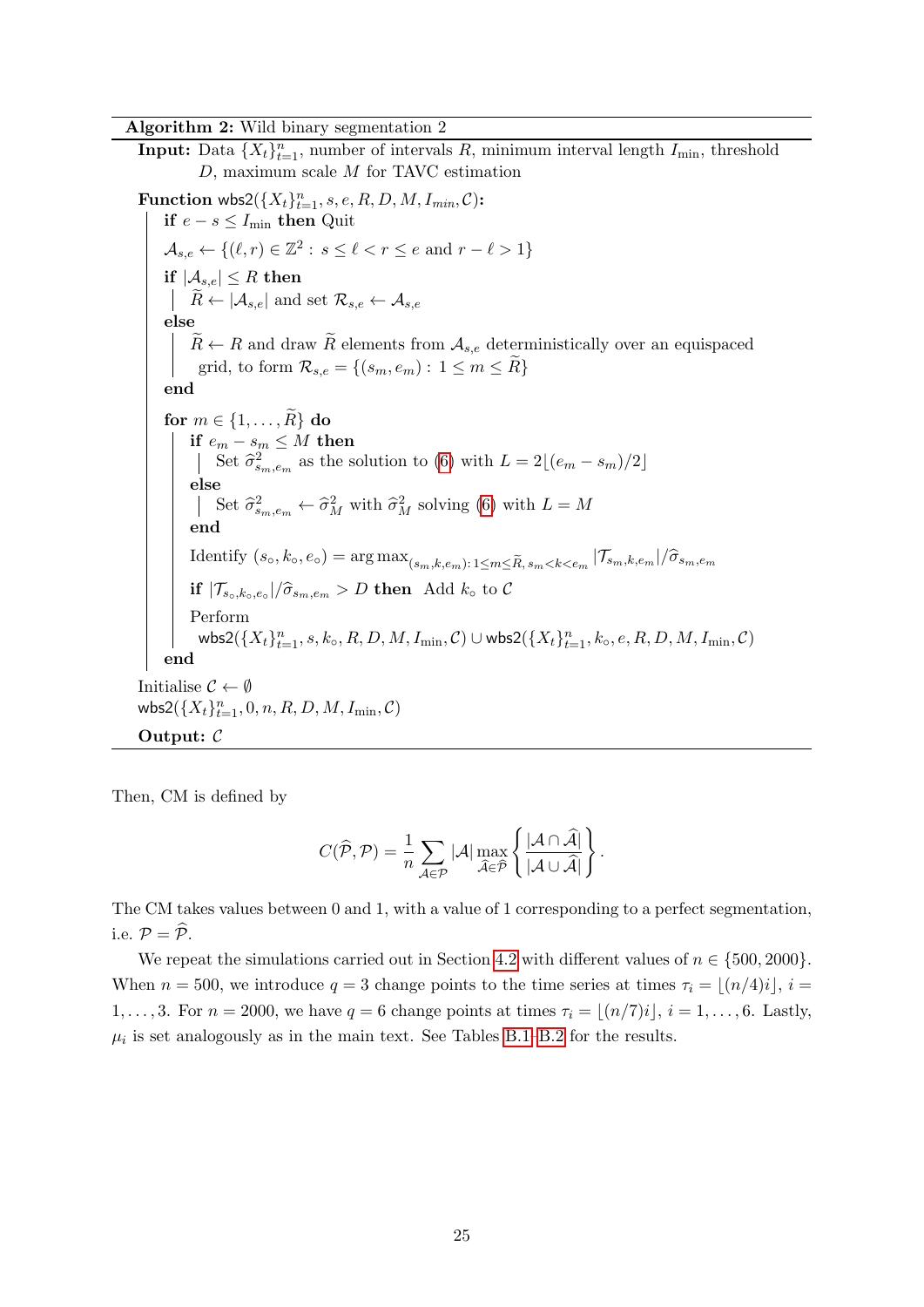<span id="page-25-0"></span>Table B.1: Performance comparisons when  $n = 500$ . We report the size, the proportion of realisations where change points are falsely detected when  $q = 0$ , and the distribution of the estimated number of change points, covering metric (CM) and relative MSE (RMSE) over 1000 realisations when  $q = 3$ . The modal value of the distribution of the number of estimated change points for each method is shown in bold. The best performing method according to each metric when  $q = 3$  is underlined.

|       |                           |             |                 |             | $\widehat{q}-q$ |              |          |                                                                                             |           |
|-------|---------------------------|-------------|-----------------|-------------|-----------------|--------------|----------|---------------------------------------------------------------------------------------------|-----------|
| Model | Method                    | Size        | $\leq -2$       | $-1$        | $\bf{0}$        | $\mathbf{1}$ | $\geq 2$ | $\mathrm{CM}% _{H}\left( \mathcal{M}\right) \equiv\mathrm{CM}_{H}\left( \mathcal{M}\right)$ | RMSE      |
| (M1)  | MOSUM.TAVC <sub>[1]</sub> | 0.116       | 0.006           | $\,0.033\,$ | 0.944 0.017     |              | 0.000    | 0.944                                                                                       | 7.188     |
|       | MOSUM.TAVC <sub>[2]</sub> | 0.061       | 0.010           | 0.086       | $0.897$ 0.007   |              | 0.000    | 0.930                                                                                       | 8.261     |
|       | WBS2.TAVC <sub>[1]</sub>  | 0.068       | 0.008           | 0.041       | $0.951$ $0.000$ |              | 0.000    | 0.949                                                                                       | 6.411     |
|       | WBS2.TAVC <sub>[2]</sub>  | 0.037       | 0.036           | 0.092       | 0.872           | 0.000        | 0.000    | 0.922                                                                                       | 9.082     |
|       | DepSMUCE(0.05)            | $\,0.015\,$ | 0.006           | 0.220       | 0.774 0.000     |              | 0.000    | 0.888                                                                                       | 13.039    |
|       | DepSMUCE(0.2)             | 0.067       | 0.000           | 0.033       | $0.965$ 0.002   |              | 0.000    | 0.949                                                                                       | 6.570     |
|       | DeCAFS                    | 0.023       | 0.000           | 0.000       | $0.964$ $0.035$ |              | 0.001    | 0.961                                                                                       | 6.062     |
|       | WCM.gSa                   | 0.011       | 0.000           | 0.000       | 0.963 0.026     |              | 0.011    | 0.958                                                                                       | 6.227     |
|       | MOSUM.oracle              | $0.025\,$   | 0.000           | 0.000       | 0.879           | 0.115        | 0.006    | 0.948                                                                                       | 6.863     |
|       | WBS2.oracle               | 0.008       | 0.000           | 0.000       | $0.997$ 0.003   |              | 0.000    | 0.963                                                                                       | 5.749     |
| (M2)  | MOSUM.TAVC <sub>[1]</sub> | 0.131       | 0.003           | 0.033       | 0.944 0.020     |              | 0.000    | 0.946                                                                                       | 7.020     |
|       | MOSUM.TAVC <sub>[2]</sub> |             | $0.079$ $0.016$ | 0.067       | $0.906$ $0.011$ |              | 0.000    | 0.931                                                                                       | 8.195     |
|       | WBS2.TAVC <sub>[1]</sub>  | 0.077       | 0.017           | 0.033       | 0.950           | 0.000        | 0.000    | 0.948                                                                                       | 6.183     |
|       | WBS2.TAVC <sub>[2]</sub>  | 0.040       | 0.042           | 0.081       | 0.877 0.000     |              | 0.000    | 0.924                                                                                       | 7.635     |
|       | DepSMUCE(0.05)            | 0.371       | 0.003           | 0.153       | 0.644 0.123     |              | 0.077    | 0.880                                                                                       | 14.722    |
|       | DepSMUCE(0.2)             | 0.572       | 0.000           | 0.022       | 0.611 0.197     |              | 0.170    | 0.914                                                                                       | 9.155     |
|       | DeCAFS                    | $0.746\,$   | 0.000           | 0.000       | 0.232           | $\,0.096\,$  | 0.672    | 0.894                                                                                       | 26.581    |
|       | WCM.gSa                   |             | $0.013$ $0.000$ | 0.000       | 0.977           | 0.022        | 0.001    | 0.959                                                                                       | 6.521     |
|       | MOSUM.oracle              | 0.040       | 0.000           | 0.000       | 0.862           | 0.129        | 0.009    | 0.948                                                                                       | 6.813     |
|       | WBS2.oracle               | 0.015       | 0.000           | 0.000       | 0.995           | 0.004        | 0.001    | 0.964                                                                                       | 5.335     |
| (M3)  | MOSUM.TAVC <sub>[1]</sub> | 0.168       | 0.000           | 0.003       | 0.992           | 0.005        | 0.000    | 0.991                                                                                       | 2.038     |
|       | MOSUM.TAVC <sub>[2]</sub> | 0.113       | 0.000           | 0.016       | 0.981           | 0.003        | 0.000    | 0.989                                                                                       | 2.153     |
|       | WBS2.TAVC <sub>[1]</sub>  |             | 0.144 0.000     | 0.002       | 0.998           | 0.000        | 0.000    | 0.997                                                                                       | 1.484     |
|       | WBS2.TAVC <sub>[2]</sub>  | $0.096\,$   | 0.001           | 0.017       | 0.982           | 0.000        | 0.000    | 0.992                                                                                       | 1.698     |
|       | DepSMUCE(0.05)            | 0.963       | 0.000           | 0.000       | 0.893 0.106     |              | 0.001    | 0.975                                                                                       | 3.254     |
|       | DepSMUCE(0.2)             | $\,0.993\,$ | 0.000           | 0.000       | $\bf0.750$      | 0.218        | 0.032    | 0.961                                                                                       | 3.604     |
|       | DeCAFS                    |             | $0.574$ $0.000$ | 0.002       | 0.646 0.276     |              | 0.078    | 0.976                                                                                       | 1.302     |
|       | WCM.gSa                   | 0.160       | 0.000           | 0.000       | 0.498 0.185     |              | 0.317    | 0.887                                                                                       | 3.262     |
|       | MOSUM.oracle              | 0.001       | 0.000           | 0.001       | 0.991           | 0.008        | 0.000    | 0.991                                                                                       | 2.037     |
|       | WBS2.oracle               | 0.000       | 0.000           | 0.000       | $1.000$ 0.000   |              | 0.000    | 0.997                                                                                       | 1.454     |
| (M4)  | MOSUM.TAVC <sub>[1]</sub> | 0.130       | 0.001           | 0.016       | 0.977 0.006     |              | 0.000    | 0.979                                                                                       | 3.419     |
|       | MOSUM.TAVC <sub>[2]</sub> | 0.071       | 0.005           | 0.051       | 0.943 0.001     |              | 0.000    | 0.968                                                                                       | 4.715     |
|       | WBS2.TAVC <sub>[1]</sub>  | 0.102       | 0.004           | 0.017       | 0.979           | 0.000        | 0.000    | 0.986                                                                                       | 2.091     |
|       | WBS2.TAVC <sub>[2]</sub>  | 0.066       | 0.012           | 0.060       | 0.928           | 0.000        | 0.000    | 0.971                                                                                       | $2.905\,$ |
|       | DepSMUCE(0.05)            | 0.762       | 0.000           | 0.000       | 0.959 0.039     |              | 0.002    | 0.978                                                                                       | 3.402     |
|       | DepSMUCE(0.2)             | 0.919       | 0.000           | 0.000       | 0.859           | 0.125        | 0.016    | 0.968                                                                                       | 3.765     |
|       | DeCAFS                    | 0.722       | 0.000           | 0.000       | 0.248           | 0.189        | 0.563    | 0.903                                                                                       | 2.642     |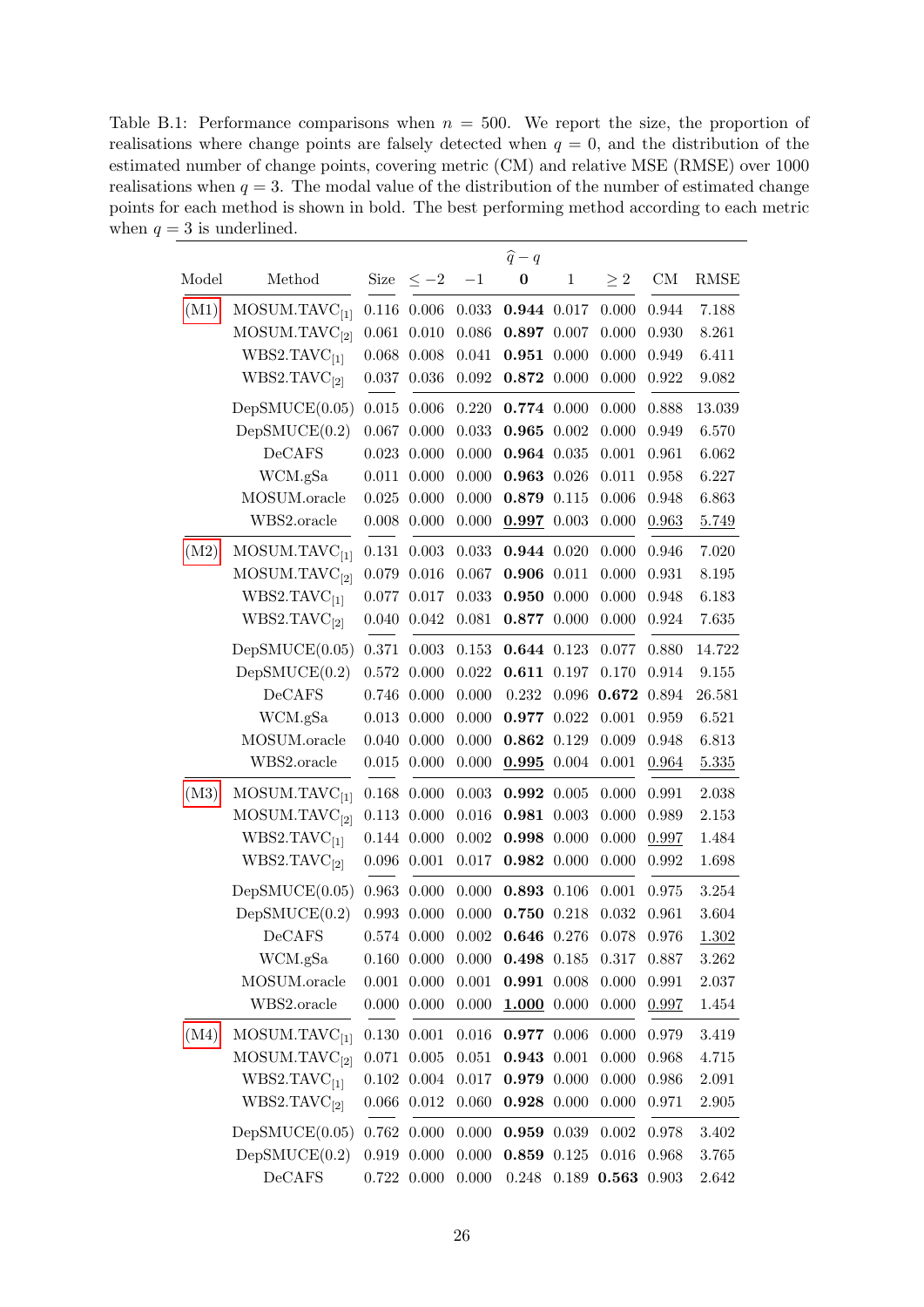| WCM.gSa                   |                                                        |       | 0.000                                                                                                                                                                                                                                                                                                                             |       |           | 0.221                                                                                                                                                                                                                                                                                                                                                                                                                                                                                                                                                                                        | 0.921         | 3.682       |
|---------------------------|--------------------------------------------------------|-------|-----------------------------------------------------------------------------------------------------------------------------------------------------------------------------------------------------------------------------------------------------------------------------------------------------------------------------------|-------|-----------|----------------------------------------------------------------------------------------------------------------------------------------------------------------------------------------------------------------------------------------------------------------------------------------------------------------------------------------------------------------------------------------------------------------------------------------------------------------------------------------------------------------------------------------------------------------------------------------------|---------------|-------------|
| MOSUM.oracle              | $0.003\,$                                              | 0.000 | 0.001                                                                                                                                                                                                                                                                                                                             |       |           | 0.001                                                                                                                                                                                                                                                                                                                                                                                                                                                                                                                                                                                        | 0.983         | 2.861       |
| WBS2.oracle               |                                                        |       | 0.000                                                                                                                                                                                                                                                                                                                             |       |           | 0.000                                                                                                                                                                                                                                                                                                                                                                                                                                                                                                                                                                                        | 0.992         | 1.776       |
|                           | 0.095                                                  | 0.000 | 0.000                                                                                                                                                                                                                                                                                                                             |       |           | 0.000                                                                                                                                                                                                                                                                                                                                                                                                                                                                                                                                                                                        | 0.985         | 78.044      |
|                           | 0.045                                                  | 0.000 | 0.000                                                                                                                                                                                                                                                                                                                             |       |           | 0.000                                                                                                                                                                                                                                                                                                                                                                                                                                                                                                                                                                                        | 0.985         | 78.070      |
| WBS2.TAVC <sub>[1]</sub>  | $0.191\,$                                              | 0.000 | 0.000                                                                                                                                                                                                                                                                                                                             |       |           | 0.000                                                                                                                                                                                                                                                                                                                                                                                                                                                                                                                                                                                        | 0.988         | 66.844      |
| WBS2.TAVC <sub>[2]</sub>  | $0.098\,$                                              | 0.000 | 0.000                                                                                                                                                                                                                                                                                                                             |       |           | 0.000                                                                                                                                                                                                                                                                                                                                                                                                                                                                                                                                                                                        | 0.988         | 66.844      |
| DepSMUCE(0.05)            | 0.968                                                  | 0.000 | 0.000                                                                                                                                                                                                                                                                                                                             | 0.238 |           |                                                                                                                                                                                                                                                                                                                                                                                                                                                                                                                                                                                              | 0.853         | 368.190     |
| DepSMUCE(0.2)             | 0.993                                                  | 0.000 | 0.000                                                                                                                                                                                                                                                                                                                             | 0.056 | 0.056     | 0.888                                                                                                                                                                                                                                                                                                                                                                                                                                                                                                                                                                                        | 0.752         | 578.034     |
| DeCAFS                    |                                                        |       | 0.000                                                                                                                                                                                                                                                                                                                             |       | 0.014     | 0.003                                                                                                                                                                                                                                                                                                                                                                                                                                                                                                                                                                                        | 0.988         | 84.649      |
| WCM.gSa                   |                                                        |       | 0.000                                                                                                                                                                                                                                                                                                                             |       |           | 0.000                                                                                                                                                                                                                                                                                                                                                                                                                                                                                                                                                                                        | 0.988         | 67.557      |
| MOSUM.oracle              | 1.000                                                  |       | 0.000                                                                                                                                                                                                                                                                                                                             | 0.000 | $0.000\,$ |                                                                                                                                                                                                                                                                                                                                                                                                                                                                                                                                                                                              |               | 250.212     |
| WBS2.oracle               | 1.000                                                  | 0.000 | 0.000                                                                                                                                                                                                                                                                                                                             | 0.000 | 0.000     | 1.000                                                                                                                                                                                                                                                                                                                                                                                                                                                                                                                                                                                        | 0.289         | 201.271     |
| MOSUM.TAVC <sub>[1]</sub> |                                                        |       | 0.013                                                                                                                                                                                                                                                                                                                             |       |           | 0.001                                                                                                                                                                                                                                                                                                                                                                                                                                                                                                                                                                                        | 0.958         | $7.016\,$   |
| MOSUM.TAVC <sub>[2]</sub> | 0.079                                                  | 0.005 | 0.030                                                                                                                                                                                                                                                                                                                             |       |           | 0.000                                                                                                                                                                                                                                                                                                                                                                                                                                                                                                                                                                                        | 0.953         | 7.527       |
| WBS2.TAVC <sub>[1]</sub>  | $0.105\,$                                              | 0.007 | $0.017\,$                                                                                                                                                                                                                                                                                                                         |       |           | 0.000                                                                                                                                                                                                                                                                                                                                                                                                                                                                                                                                                                                        | 0.963         | 6.226       |
| WBS2.TAVC <sub>[2]</sub>  | 0.058                                                  | 0.015 | 0.048                                                                                                                                                                                                                                                                                                                             |       |           | 0.000                                                                                                                                                                                                                                                                                                                                                                                                                                                                                                                                                                                        | 0.951         | 7.041       |
| DepSMUCE(0.05)            | 0.389                                                  | 0.000 | $0.075\,$                                                                                                                                                                                                                                                                                                                         |       |           | 0.026                                                                                                                                                                                                                                                                                                                                                                                                                                                                                                                                                                                        | 0.927         | 9.922       |
| DepSMUCE(0.2)             | 0.579                                                  | 0.000 | $0.014\,$                                                                                                                                                                                                                                                                                                                         |       |           | 0.081                                                                                                                                                                                                                                                                                                                                                                                                                                                                                                                                                                                        | 0.936         | 9.105       |
| DeCAFS                    | 0.647                                                  | 0.000 | 0.000                                                                                                                                                                                                                                                                                                                             | 0.304 | 0.120     | 0.576                                                                                                                                                                                                                                                                                                                                                                                                                                                                                                                                                                                        | 0.906         | 24.573      |
| WCM.gSa                   |                                                        |       | 0.000                                                                                                                                                                                                                                                                                                                             |       |           | $\,0.005\,$                                                                                                                                                                                                                                                                                                                                                                                                                                                                                                                                                                                  | 0.964         | 6.510       |
| MOSUM.oracle              | 0.025                                                  | 0.000 | 0.000                                                                                                                                                                                                                                                                                                                             |       |           | 0.005                                                                                                                                                                                                                                                                                                                                                                                                                                                                                                                                                                                        | 0.958         | 7.303       |
| WBS2.oracle               | $0.006\,$                                              | 0.000 | 0.000                                                                                                                                                                                                                                                                                                                             |       |           | 0.001                                                                                                                                                                                                                                                                                                                                                                                                                                                                                                                                                                                        | 0.969         | 5.939       |
| MOSUM.TAVC <sub>[1]</sub> | 0.230                                                  | 0.009 | 0.058                                                                                                                                                                                                                                                                                                                             |       |           | 0.000                                                                                                                                                                                                                                                                                                                                                                                                                                                                                                                                                                                        | 0.940         | 6.810       |
| MOSUM.TAVC <sub>[2]</sub> | 0.160                                                  | 0.015 | 0.102                                                                                                                                                                                                                                                                                                                             |       |           | 0.000                                                                                                                                                                                                                                                                                                                                                                                                                                                                                                                                                                                        | 0.928         | 7.928       |
| WBS2.TAVC <sub>[1]</sub>  | $0.205\,$                                              | 0.017 | $0.087\,$                                                                                                                                                                                                                                                                                                                         |       |           | 0.001                                                                                                                                                                                                                                                                                                                                                                                                                                                                                                                                                                                        | 0.918         | $8.715\,$   |
| WBS2.TAVC <sub>[2]</sub>  | 0.141                                                  | 0.038 | $0.124\,$                                                                                                                                                                                                                                                                                                                         |       |           | 0.000                                                                                                                                                                                                                                                                                                                                                                                                                                                                                                                                                                                        | 0.904         | 10.482      |
| DepSMUCE(0.05)            | $0.335\,$                                              | 0.002 | $0.325\,$                                                                                                                                                                                                                                                                                                                         |       |           | 0.003                                                                                                                                                                                                                                                                                                                                                                                                                                                                                                                                                                                        | 0.864         | $11.955\,$  |
| DepSMUCE(0.2)             | 0.577                                                  | 0.000 | 0.095                                                                                                                                                                                                                                                                                                                             |       |           | 0.005                                                                                                                                                                                                                                                                                                                                                                                                                                                                                                                                                                                        | 0.919         | 7.963       |
| DeCAFS                    |                                                        |       | 0.002                                                                                                                                                                                                                                                                                                                             |       |           | 0.099                                                                                                                                                                                                                                                                                                                                                                                                                                                                                                                                                                                        | 0.940         | 6.843       |
| WCM.gSa                   |                                                        |       | 0.095                                                                                                                                                                                                                                                                                                                             |       |           | 0.036                                                                                                                                                                                                                                                                                                                                                                                                                                                                                                                                                                                        | 0.908         | 8.554       |
| MOSUM.oracle              |                                                        |       | 0.000                                                                                                                                                                                                                                                                                                                             |       |           | 0.003                                                                                                                                                                                                                                                                                                                                                                                                                                                                                                                                                                                        | 0.954         | 5.573       |
| WBS2.oracle               | $0.006\,$                                              | 0.000 | 0.000                                                                                                                                                                                                                                                                                                                             |       |           | 0.000                                                                                                                                                                                                                                                                                                                                                                                                                                                                                                                                                                                        | 0.957         | 5.822       |
| MOSUM.TAVC <sub>[1]</sub> |                                                        |       | 0.058                                                                                                                                                                                                                                                                                                                             |       |           | 0.001                                                                                                                                                                                                                                                                                                                                                                                                                                                                                                                                                                                        | 0.938         | 8.065       |
| MOSUM.TAVC <sub>[2]</sub> |                                                        |       | 0.087                                                                                                                                                                                                                                                                                                                             |       |           | 0.002                                                                                                                                                                                                                                                                                                                                                                                                                                                                                                                                                                                        | 0.929         | 8.329       |
| WBS2.TAVC <sub>[1]</sub>  |                                                        |       | 0.058                                                                                                                                                                                                                                                                                                                             |       |           | 0.000                                                                                                                                                                                                                                                                                                                                                                                                                                                                                                                                                                                        | 0.922         | 9.555       |
| WBS2.TAVC <sub>[2]</sub>  |                                                        |       | 0.114                                                                                                                                                                                                                                                                                                                             |       |           | 0.000                                                                                                                                                                                                                                                                                                                                                                                                                                                                                                                                                                                        | 0.906         | 10.293      |
| DepSMUCE(0.05)            | 0.180                                                  | 0.063 | 0.712                                                                                                                                                                                                                                                                                                                             | 0.213 | 0.012     | 0.000                                                                                                                                                                                                                                                                                                                                                                                                                                                                                                                                                                                        | 0.747         | 17.280      |
| DepSMUCE(0.2)             |                                                        | 0.009 | 0.434                                                                                                                                                                                                                                                                                                                             |       |           | $0.003\,$                                                                                                                                                                                                                                                                                                                                                                                                                                                                                                                                                                                    | 0.829         | 12.788      |
| DeCAFS                    | 0.301                                                  | 0.006 | 0.023                                                                                                                                                                                                                                                                                                                             |       |           | 0.110                                                                                                                                                                                                                                                                                                                                                                                                                                                                                                                                                                                        | 0.930         | 9.065       |
| WCM.gSa                   |                                                        |       | 0.232                                                                                                                                                                                                                                                                                                                             |       |           | $0.014\,$                                                                                                                                                                                                                                                                                                                                                                                                                                                                                                                                                                                    | 0.885         | 9.182       |
| MOSUM.oracle              |                                                        |       | 0.001                                                                                                                                                                                                                                                                                                                             |       |           | 0.005                                                                                                                                                                                                                                                                                                                                                                                                                                                                                                                                                                                        | 0.947         | 6.526       |
| WBS2.oracle               |                                                        |       | 0.000                                                                                                                                                                                                                                                                                                                             |       |           | 0.000                                                                                                                                                                                                                                                                                                                                                                                                                                                                                                                                                                                        | 0.949         | 6.549       |
| MOSUM.TAVC <sub>[1]</sub> |                                                        |       | 0.251                                                                                                                                                                                                                                                                                                                             |       |           | 0.001                                                                                                                                                                                                                                                                                                                                                                                                                                                                                                                                                                                        | 0.886         | 8.747       |
|                           | MOSUM.TAVC <sub>[1]</sub><br>MOSUM.TAVC <sub>[2]</sub> |       | 0.113 0.000<br>$0.001$ $0.000$<br>$0.004$ $0.000$<br>$0.000\ 0.000$<br>0.000<br>$0.174$ $0.001$<br>$0.020\ 0.000$<br>$0.399$ $0.002$<br>$0.284$ $0.054$<br>$0.016$ $0.000$<br>$0.247$ 0.007<br>$0.164$ $0.013$<br>$0.195$ $0.016$<br>0.142 0.027<br>0.397<br>0.236 0.040<br>$0.034$ $0.000$<br>$0.014$ $0.000$<br>$0.261$ $0.005$ |       |           | 0.623 0.156<br>0.984 0.014<br>$1.000$ 0.000<br>0.965 0.035<br>0.970 0.030<br>$1.000$ 0.000<br>1.000 0.000<br>0.983<br>$1.000$ 0.000<br>0.969 0.016<br>0.955 0.010<br>0.975 0.001<br>0.937 0.000<br>0.802 0.097<br>0.727 0.178<br>0.972 0.023<br>0.922 0.073<br>$0.993$ 0.006<br>0.912 0.021<br>0.866 0.017<br>0.871 0.024<br>0.823 0.015<br>0.620 0.050<br>0.717 0.183<br>0.713 0.184<br>0.741 0.074<br>0.924 0.073<br>$0.997$ 0.003<br>0.897 0.037<br>0.877 0.021<br>0.898 0.028<br>0.848 0.011<br>0.482 0.072<br>0.662 0.199<br>0.692 0.022<br>0.863 0.131<br>$0.989$ 0.011<br>0.703 0.040 | $0.124$ 0.638 | 1.000 0.284 |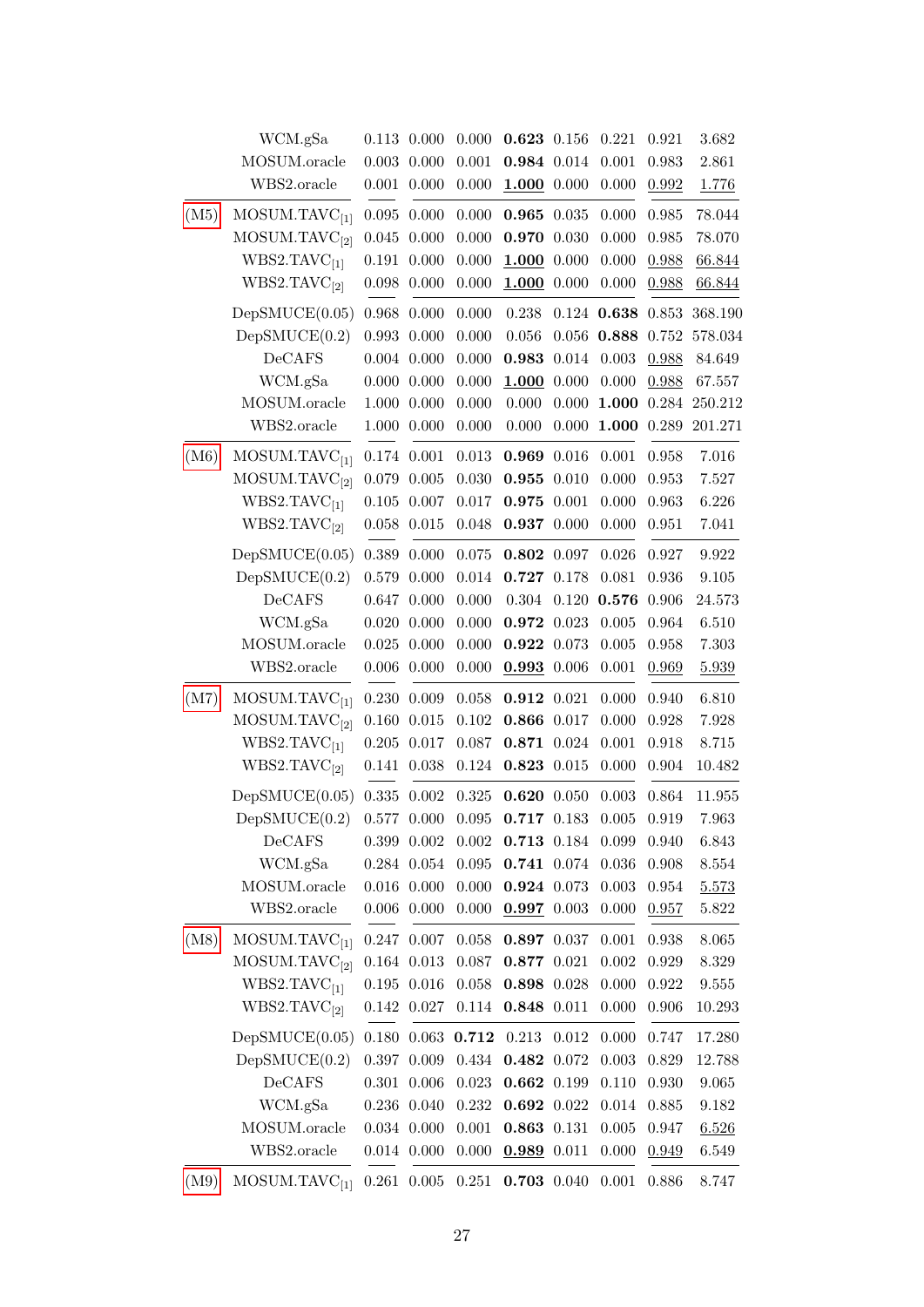| MOSUM.TAVC <sub>[2]</sub> 0.163 0.014 0.348 0.615 0.023 0.000 0.861 9.839                                            |  |                                                         |  |                                                                  |
|----------------------------------------------------------------------------------------------------------------------|--|---------------------------------------------------------|--|------------------------------------------------------------------|
| $\text{WBS2.TAVC}_{[1]} \quad 0.178\;\; 0.010\;\; 0.329\;\; \textbf{0.633}\;\; 0.028\;\; 0.000\;\; 0.855\;\; 10.803$ |  |                                                         |  |                                                                  |
| WBS2.TAVC <sub>[2]</sub> 0.117 0.025 0.440 0.520 0.015 0.000 0.825 11.536                                            |  |                                                         |  |                                                                  |
| DepSMUCE(0.05) 0.121 0.058 0.924 0.017 0.001 0.000 0.709 12.019                                                      |  |                                                         |  |                                                                  |
| DepSMUCE(0.2) 0.309 0.008 0.897 0.084 0.011 0.000 0.724 11.450                                                       |  |                                                         |  |                                                                  |
| DeCAFS                                                                                                               |  |                                                         |  | $0.084$ $0.004$ $0.660$ $0.224$ $0.081$ $0.031$ $0.774$ $11.858$ |
| WCM.gSa  0.071 0.002 0.749 0.219 0.019 0.011 0.775                                                                   |  |                                                         |  | 9.747                                                            |
| MOSUM.oracle                                                                                                         |  | $0.137$ $0.000$ $0.000$ $0.754$ $0.216$ $0.030$ $0.941$ |  | 7.328                                                            |
| WBS2.oracle                                                                                                          |  | $0.150$ $0.000$ $0.000$ $0.768$ $0.228$ $0.004$ $0.917$ |  | 8.366                                                            |

<span id="page-27-0"></span>Table B.2: Performance comparisons when  $n = 2000$ . We report the size, the proportion of realisations where change points are falsely detected when  $q = 0$ , and the distribution of the estimated number of change points, covering metric (CM) and relative MSE (RMSE) over 1000 realisations when  $q = 6$ . The modal value of the distribution of the number of estimated change points for each method is shown in bold. The best performing method according to each metric when  $q = 6$  is underlined.

|       |                           |       |           |       | $\widehat{q}-q$ |              |          |                                                                                             |             |
|-------|---------------------------|-------|-----------|-------|-----------------|--------------|----------|---------------------------------------------------------------------------------------------|-------------|
| Model | Method                    | Size  | $\leq -2$ | $-1$  | $\bf{0}$        | $\mathbf{1}$ | $\geq 2$ | $\mathrm{CM}% _{H}\left( \mathcal{M}\right) \equiv\mathrm{CM}_{H}\left( \mathcal{M}\right)$ | <b>RMSE</b> |
| (M1)  | MOSUM.TAVC <sub>[1]</sub> | 0.126 | 0.000     | 0.000 | 0.983           | 0.017        | 0.000    | 0.975                                                                                       | 5.979       |
|       | MOSUM.TAVC <sub>[2]</sub> | 0.068 | 0.000     | 0.005 | 0.991           | 0.004        | 0.000    | 0.974                                                                                       | 6.185       |
|       | WBS2.TAVC <sub>[1]</sub>  | 0.018 | 0.000     | 0.001 | 0.999           | 0.000        | 0.000    | 0.981                                                                                       | 4.781       |
|       | WBS2.TAVC <sub>[2]</sub>  | 0.006 | 0.000     | 0.007 | 0.993           | 0.000        | 0.000    | 0.981                                                                                       | 4.851       |
|       | DepSMUCE(0.05)            | 0.007 | 0.000     | 0.000 | 1.000 0.000     |              | 0.000    | 0.980                                                                                       | 5.050       |
|       | DepSMUCE(0.2)             | 0.067 | 0.000     | 0.000 | 0.998 0.001     |              | 0.001    | 0.980                                                                                       | 5.046       |
|       | DeCAFS                    | 0.006 | 0.000     | 0.000 | 0.985 0.014     |              | 0.001    | 0.981                                                                                       | 4.844       |
|       | WCM.gSa                   | 0.005 | 0.000     | 0.000 | 0.964 0.014     |              | 0.022    | 0.979                                                                                       | 6.087       |
|       | MOSUM.oracle              | 0.040 | 0.000     | 0.000 | 0.821 0.171     |              | 0.008    | 0.972                                                                                       | 6.023       |
|       | WBS2.oracle               | 0.000 | 0.000     | 0.000 | 1.000 0.000     |              | 0.000    | 0.982                                                                                       | 4.776       |
| (M2)  | MOSUM.TAVC <sub>[1]</sub> | 0.143 | 0.000     | 0.000 | $0.996$ 0.004   |              | 0.000    | 0.975                                                                                       | 5.940       |
|       | MOSUM.TAVC <sub>[2]</sub> | 0.079 | 0.000     | 0.003 | 0.997           | 0.000        | 0.000    | 0.974                                                                                       | 6.051       |
|       | WBS2.TAVC <sub>[1]</sub>  | 0.025 | 0.000     | 0.002 | 0.998 0.000     |              | 0.000    | 0.983                                                                                       | 4.432       |
|       | WBS2.TAVC <sub>[2]</sub>  | 0.016 | 0.002     | 0.003 | $0.995$ 0.000   |              | 0.000    | 0.982                                                                                       | 4.459       |
|       | DepSMUCE(0.05)            | 0.828 | 0.000     | 0.000 | 0.389           | 0.172        | 0.439    | 0.940                                                                                       | 7.415       |
|       | DepSMUCE(0.2)             | 0.924 | 0.000     | 0.000 | 0.209           | 0.142        | 0.649    | 0.921                                                                                       | 7.561       |
|       | DeCAFS                    | 0.957 | 0.000     | 0.000 | 0.040           | 0.016        | 0.944    | 0.879                                                                                       | 31.810      |
|       | WCM.gSa                   | 0.005 | 0.000     | 0.000 | $0.961$ $0.014$ |              | 0.025    | 0.980                                                                                       | 4.686       |
|       | MOSUM.oracle              | 0.051 | 0.000     | 0.000 | 0.846           | 0.138        | 0.016    | 0.973                                                                                       | 5.934       |
|       | WBS2.oracle               | 0.002 | 0.000     | 0.000 | 0.999 0.001     |              | 0.000    | 0.983                                                                                       | 4.413       |
| (M3)  | MOSUM.TAVC <sub>[1]</sub> | 0.122 | 0.000     | 0.000 | 0.996           | 0.004        | 0.000    | 0.995                                                                                       | 2.050       |
|       | MOSUM.TAVC <sub>[2]</sub> | 0.081 | 0.000     | 0.000 | 0.999           | 0.001        | 0.000    | 0.995                                                                                       | 2.063       |
|       | WBS2.TAVC <sub>[1]</sub>  | 0.034 | 0.000     | 0.000 | $1.000$ 0.000   |              | 0.000    | 0.998                                                                                       | 1.356       |
|       | WBS2.TAVC <sub>[2]</sub>  | 0.017 | 0.000     | 0.003 | $0.997$ 0.000   |              | 0.000    | 0.998                                                                                       | 1.394       |
|       | DepSMUCE(0.05)            | 0.925 | 0.000     | 0.000 | 0.975           | 0.025        | 0.000    | 0.991                                                                                       | 2.600       |
|       | DepSMUCE(0.2)             | 0.991 | 0.000     | 0.000 | 0.887 0.109     |              | 0.004    | 0.986                                                                                       | 2.761       |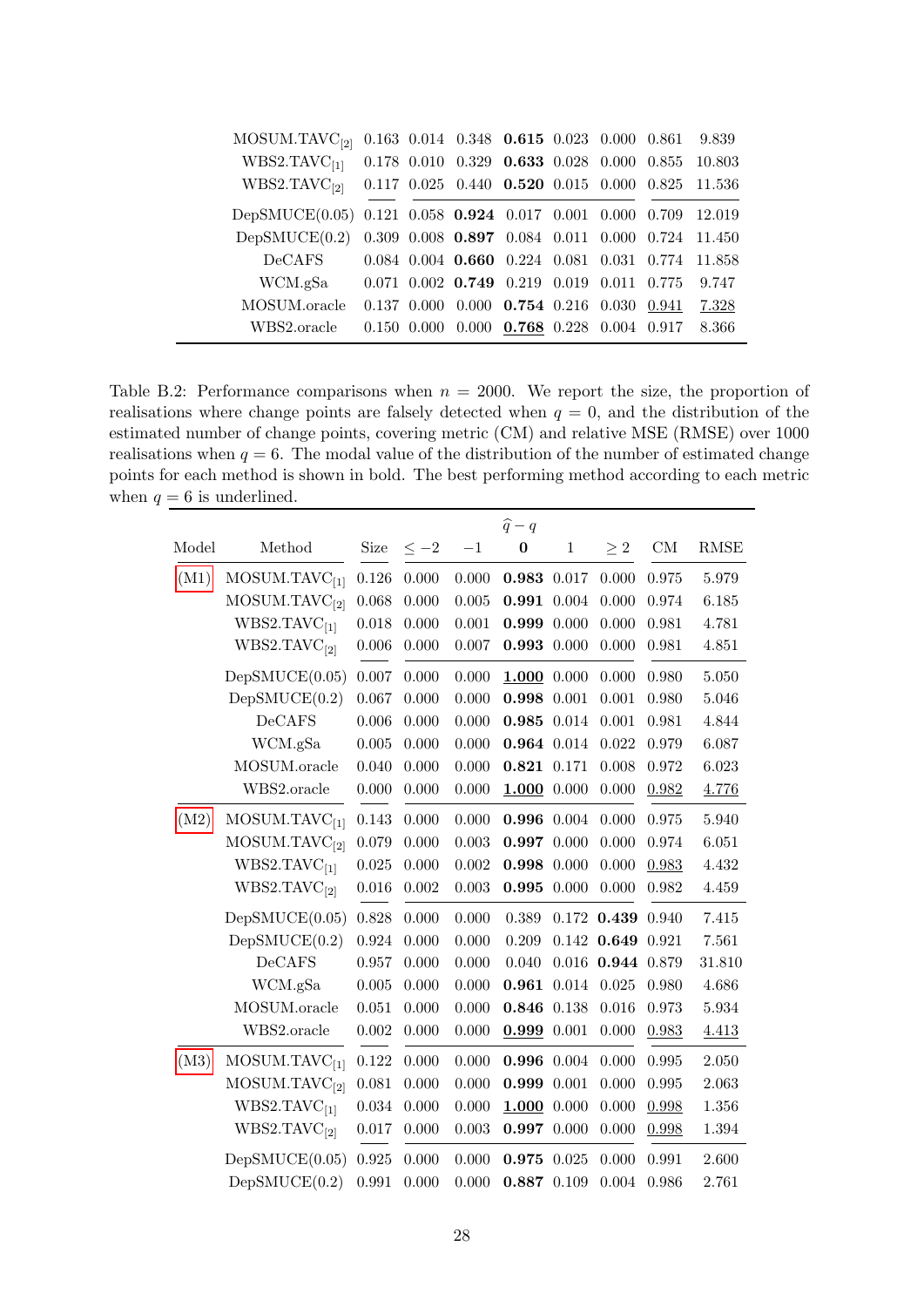|      | DeCAFS                    | 0.591       | 0.000 | 0.000     | 0.605 0.345     |       | 0.050                 | 0.988       | 1.176    |
|------|---------------------------|-------------|-------|-----------|-----------------|-------|-----------------------|-------------|----------|
|      | WCM.gSa                   | $0.007\,$   | 0.000 | 0.000     | $0.643$ $0.150$ |       | 0.207                 | 0.959       | 2.336    |
|      | MOSUM.oracle              | 0.005       | 0.000 | 0.000     | 0.974 0.026     |       | 0.000                 | 0.994       | 1.980    |
|      | WBS2.oracle               | 0.000       | 0.000 | 0.000     | $1.000$ 0.000   |       | 0.000                 | 0.998       | 1.356    |
| (M4) | MOSUM.TAVC <sub>[1]</sub> | 0.092       | 0.000 | 0.000     | 0.992 0.008     |       | 0.000                 | 0.990       | 3.017    |
|      | MOSUM.TAVC <sub>[2]</sub> | 0.060       | 0.000 | 0.003     | $0.995$ 0.002   |       | 0.000                 | 0.990       | 3.024    |
|      | WBS2.TAVC <sub>[1]</sub>  | 0.020       | 0.000 | 0.001     | 0.999 0.000     |       | 0.000                 | 0.996       | 1.808    |
|      | WBS2.TAVC <sub>[2]</sub>  | 0.009       | 0.000 | 0.002     | 0.998 0.000     |       | 0.000                 | 0.996       | 1.821    |
|      | DepSMUCE(0.05)            | 0.559       | 0.000 | 0.000     | 0.999 0.001     |       | 0.000                 | 0.991       | 2.873    |
|      | DepSMUCE(0.2)             | 0.850       | 0.000 | 0.000     | 0.964 0.035     |       | 0.001                 | 0.989       | 2.959    |
|      | DeCAFS                    | 0.696       | 0.000 | 0.000     | 0.267           | 0.220 | 0.513 0.961           |             | 1.944    |
|      | WCM.gSa                   | 0.013       | 0.000 | 0.000     | 0.723 0.113     |       | 0.164                 | 0.967       | 2.803    |
|      | MOSUM.oracle              | 0.004       | 0.000 | 0.000     | 0.951 0.046     |       | 0.003                 | 0.989       | 2.908    |
|      | WBS2.oracle               | 0.000       | 0.000 | 0.000     | $1.000$ 0.000   |       | 0.000                 | 0.996       | 1.800    |
| (M5) | MOSUM.TAVC <sub>[1]</sub> | 0.133       | 0.00  | 0.000     | $1.000$ 0.000   |       | 0.000                 | 0.993       | 87.796   |
|      | MOSUM.TAVC <sub>[2]</sub> | 0.071       | 0.000 | 0.000     | 1.000 0.000     |       | 0.000                 | 0.993       | 87.796   |
|      | WBS2.TAVC <sub>[1]</sub>  | 0.066       | 0.000 | 0.000     | $1.000$ 0.000   |       | 0.000                 | 0.994       | 74.530   |
|      | WBS2.TAVC <sub>[2]</sub>  | 0.029       | 0.000 | 0.000     | $1.000$ 0.000   |       | 0.000                 | 0.994       | 74.530   |
|      | DepSMUCE(0.05)            | 1.000       | 0.000 | 0.0000    | 0.000           | 0.000 | 1.000 0.612           |             | 1020.882 |
|      | DepSMUCE(0.2)             | 1.000       | 0.000 | 0.000     | 0.000           | 0.000 | 1.000                 | 0.464       | 1622.764 |
|      | DeCAFS                    | 0.000       | 0.000 | 0.000     | 0.993 0.007     |       | 0.000                 | 0.994       | 77.484   |
|      | WCM.gSa                   | 0.000       | 0.000 | 0.000     | 1.000 0.000     |       | 0.000                 | 0.994       | 74.648   |
|      | MOSUM.oracle              | 1.000       | 0.000 | 0.000     | 0.000           | 0.000 | 1.000 0.265           |             | 222.751  |
|      | WBS2.oracle               | 0.978       | 0.000 | 0.000     | 0.000           | 0.000 | $1.000$ 0.265         |             | 188.806  |
| (M6) | MOSUM.TAVC <sub>[1]</sub> | 0.192       | 0.000 | 0.002     | 0.988 0.010     |       | 0.000                 | 0.979       | 6.112    |
|      | MOSUM.TAVC <sub>[2]</sub> | 0.117       | 0.000 | 0.002     | 0.995 0.003     |       | 0.000                 | 0.979       | 6.259    |
|      | WBS2.TAVC <sub>[1]</sub>  | 0.054       | 0.000 | 0.001     | 0.999 0.000     |       | 0.000                 | 0.985       | 4.641    |
|      | WBS2.TAVC <sub>[2]</sub>  | 0.029       | 0.001 | 0.001     | 0.998 0.000     |       | 0.000                 | 0.985       | 4.662    |
|      | DepSMUCE(0.05)            | 0.767       | 0.000 | 0.000     | 0.549 0.232     |       | 0.219                 | 0.958       | 7.802    |
|      | DepSMUCE(0.2)             | 0.931       | 0.000 | 0.000     | 0.336           |       | $0.257$ 0.407 $0.942$ |             | 8.633    |
|      | DeCAFS                    | $\,0.903\,$ | 0.000 | 0.000     | 0.090           |       | 0.040 0.870 0.911     |             | 28.388   |
|      | WCM.gSa                   | 0.024       | 0.000 | 0.000     | 0.958 0.017     |       | 0.025                 | 0.983       | 4.860    |
|      | MOSUM.oracle              | 0.029       | 0.000 | 0.000     | 0.892 0.101     |       | 0.007                 | 0.978       | 6.151    |
|      | $\it WBS2.$ oracle        | 0.006       | 0.000 | 0.000     | $0.997$ 0.002   |       | 0.001                 | 0.985       | 4.631    |
| (M7) | MOSUM.TAVC <sub>[1]</sub> | 0.297       | 0.000 | 0.000     | $0.957$ 0.043   |       | 0.000                 | 0.979       | 4.854    |
|      | MOSUM.TAVC <sub>[2]</sub> | $0.214\,$   | 0.000 | $0.001\,$ | 0.971 0.027     |       | 0.001                 | 0.979       | 4.840    |
|      | WBS2.TAVC <sub>[1]</sub>  | 0.178       | 0.000 | 0.000     | $0.992\ 0.008$  |       | 0.000                 | 0.979       | 4.959    |
|      | WBS2.TAVC <sub>[2]</sub>  | 0.120       | 0.000 | $0.001\,$ | $0.997$ 0.002   |       | 0.000                 | 0.979       | 4.984    |
|      | DepSMUCE(0.05)            | 0.445       | 0.004 | 0.292     | 0.616 0.088     |       | 0.000                 | $\,0.915\,$ | 9.931    |
|      | DepSMUCE(0.2)             | 0.726       | 0.000 | 0.035     | 0.670 0.284     |       | 0.011                 | 0.960       | 5.902    |
|      | DeCAFS                    | 0.557       | 0.000 | 0.000     | 0.492 0.216     |       | 0.292                 | 0.961       | 6.242    |
|      | WCM.gSa                   | 0.316       | 0.031 | 0.027     | 0.895 0.026     |       | 0.021                 | 0.968       | 4.840    |
|      | MOSUM.oracle              | 0.036       | 0.000 | 0.000     | 0.878 0.111     |       | 0.011                 | 0.975       | 4.933    |
|      | WBS2.oracle               | 0.005       | 0.000 | 0.000     | $0.997$ 0.003   |       | 0.000                 | 0.983       | 4.154    |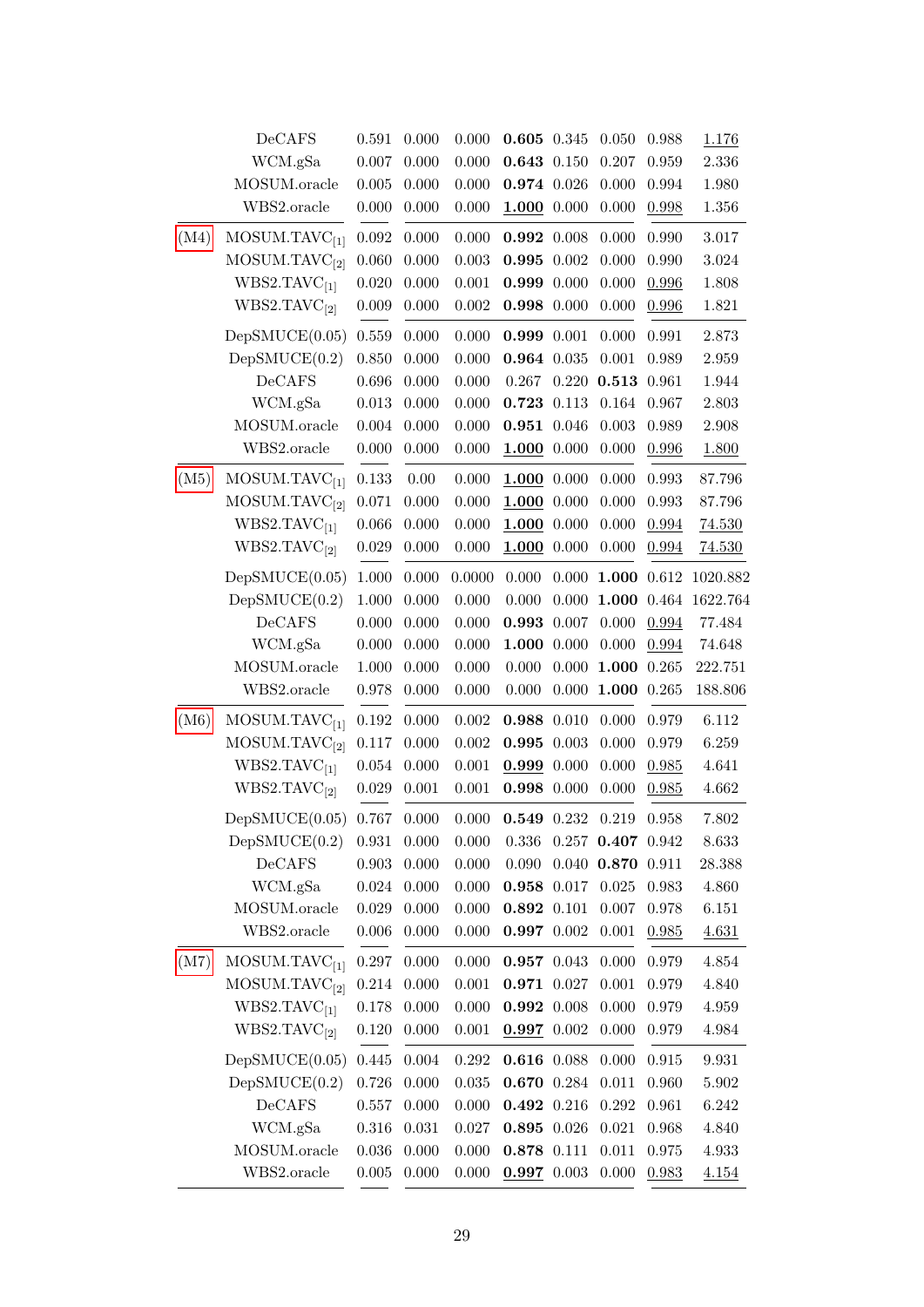| (M8) | MOSUM.TAVC <sub>[1]</sub> | 0.304 | 0.000 | 0.000       | 0.939         | 0.058 | 0.003 | 0.976 | 5.985  |
|------|---------------------------|-------|-------|-------------|---------------|-------|-------|-------|--------|
|      | MOSUM.TAVC <sub>[2]</sub> | 0.195 | 0.000 | 0.000       | 0.960         | 0.039 | 0.001 | 0.976 | 5.934  |
|      | WBS2.TAVC <sub>[1]</sub>  | 0.142 | 0.000 | 0.000       | 0.994         | 0.006 | 0.000 | 0.976 | 5.958  |
|      | WBS2.TAVC <sub>[2]</sub>  | 0.081 | 0.000 | 0.001       | 0.998 0.001   |       | 0.000 | 0.977 | 5.796  |
|      | DepSMUCE(0.05)            | 0.277 | 0.077 | 0.704       | 0.210         | 0.009 | 0.000 | 0.832 | 16.045 |
|      | DepSMUCE(0.2)             | 0.595 | 0.004 | 0.361       | 0.514 0.113   |       | 0.008 | 0.900 | 11.256 |
|      | DeCAFS                    | 0.368 | 0.000 | 0.000       | 0.594 0.199   |       | 0.207 | 0.965 | 7.261  |
|      | WCM.gSa                   | 0.136 | 0.040 | 0.051       | 0.894 0.010   |       | 0.005 | 0.962 | 5.811  |
|      | MOSUM.oracle              | 0.060 | 0.000 | 0.000       | 0.805 0.174   |       | 0.021 | 0.971 | 6.190  |
|      | WBS2.oracle               | 0.004 | 0.000 | 0.000       | $0.997$ 0.003 |       | 0.000 | 0.980 | 5.162  |
| (M9) | MOSUM.TAVC <sub>[1]</sub> | 0.382 | 0.000 | $\,0.003\,$ | 0.922 0.072   |       | 0.003 | 0.974 | 6.551  |
|      | MOSUM.TAVC <sub>[2]</sub> | 0.259 | 0.000 | $0.004\,$   | 0.953 0.042   |       | 0.001 | 0.974 | 6.549  |
|      | WBS2.TAVC <sub>[1]</sub>  | 0.231 | 0.000 | 0.005       | 0.985         | 0.010 | 0.000 | 0.973 | 7.309  |
|      | WBS2.TAVC <sub>[2]</sub>  | 0.181 | 0.000 | 0.003       | 0.993         | 0.004 | 0.000 | 0.974 | 7.153  |
|      | DepSMUCE(0.05)            | 0.231 | 0.741 | 0.251       | 0.008         | 0.000 | 0.000 | 0.730 | 13.738 |
|      | DepSMUCE(0.2)             | 0.540 | 0.269 | 0.616       | 0.106         | 0.008 | 0.001 | 0.783 | 13.546 |
|      | DeCAFS                    | 0.081 | 0.262 | $\,0.022\,$ | 0.574 0.092   |       | 0.050 | 0.890 | 8.834  |
|      | WCM.gSa                   | 0.061 | 0.281 | 0.076       | 0.624 0.014   |       | 0.005 | 0.890 | 8.122  |
|      | MOSUM.oracle              | 0.097 | 0.000 | 0.000       | 0.754 0.215   |       | 0.031 | 0.968 | 6.883  |
|      | WBS2.oracle               | 0.067 | 0.000 | 0.000       | 0.957 0.042   |       | 0.001 | 0.967 | 6.774  |
|      |                           |       |       |             |               |       |       |       |        |

# <span id="page-29-0"></span>C Proof of Theorem [1](#page-4-1)

For sequences of positive numbers  $\{a_n\}$  and  $\{b_n\}$ , we write  $a_n \lesssim b_n$ , or  $a_n = \mathcal{O}(b_n)$ , if there exists some constant  $C > 0$  such that  $a_n/b_n \leq C$  as  $n \to \infty$ . We write  $a_n \approx b_n$  if there exists some positive constants  $C_1$  and  $C_2$  such that  $C_1 \le a_n/b_n \le C_2$  as  $n \to \infty$ . Without loss of generality, we set  $b = 0$  and drop the dependence on b for notational simplicity; analogous arguments are applicable when other fixed values of  $b \in \{0, \ldots, G-1\}$  are used.

We denote by  $\mathcal{B}_j = \{t \in \{1, ..., n\} : jG + 1 \le t \le (j + 1)G\}$  the set of indices of the j-th block of data for some  $j = 0, \ldots, \lfloor n/G \rfloor - 1$ . We adapt the proof of Theorem 5 in [Chen et al.](#page-20-11) [\(2021\)](#page-20-11) with modifications to our case with the TAVC estimator. We denote by

 $\mathcal{S} = \{0 \leq j \leq |n/G| - 1 : \mathcal{B}_j \text{ or } \mathcal{B}_{j-1} \text{ contains change points}\}.$ 

Then,  $|\mathcal{S}| \leq 2q$ . First, we consider the influence function constructed using the blocks which do not contain any change points:

$$
\bar{h}_L(u) = \frac{1}{N_0} \sum_{j \notin S} \phi_v(\xi_j - u) = 0
$$
, where  $N_0 = N_1 - |S|$ .

Letting

$$
\tilde{\xi} = \frac{1}{N_0} \sum_{j \notin S} \mathbb{E}(\xi_j) = \tilde{\sigma}_L^2
$$
, and  $\gamma^2 = \frac{1}{N_0} \sum_{j \notin S} \mathbb{E}(\xi_j^2) - \tilde{\xi}^2$ ,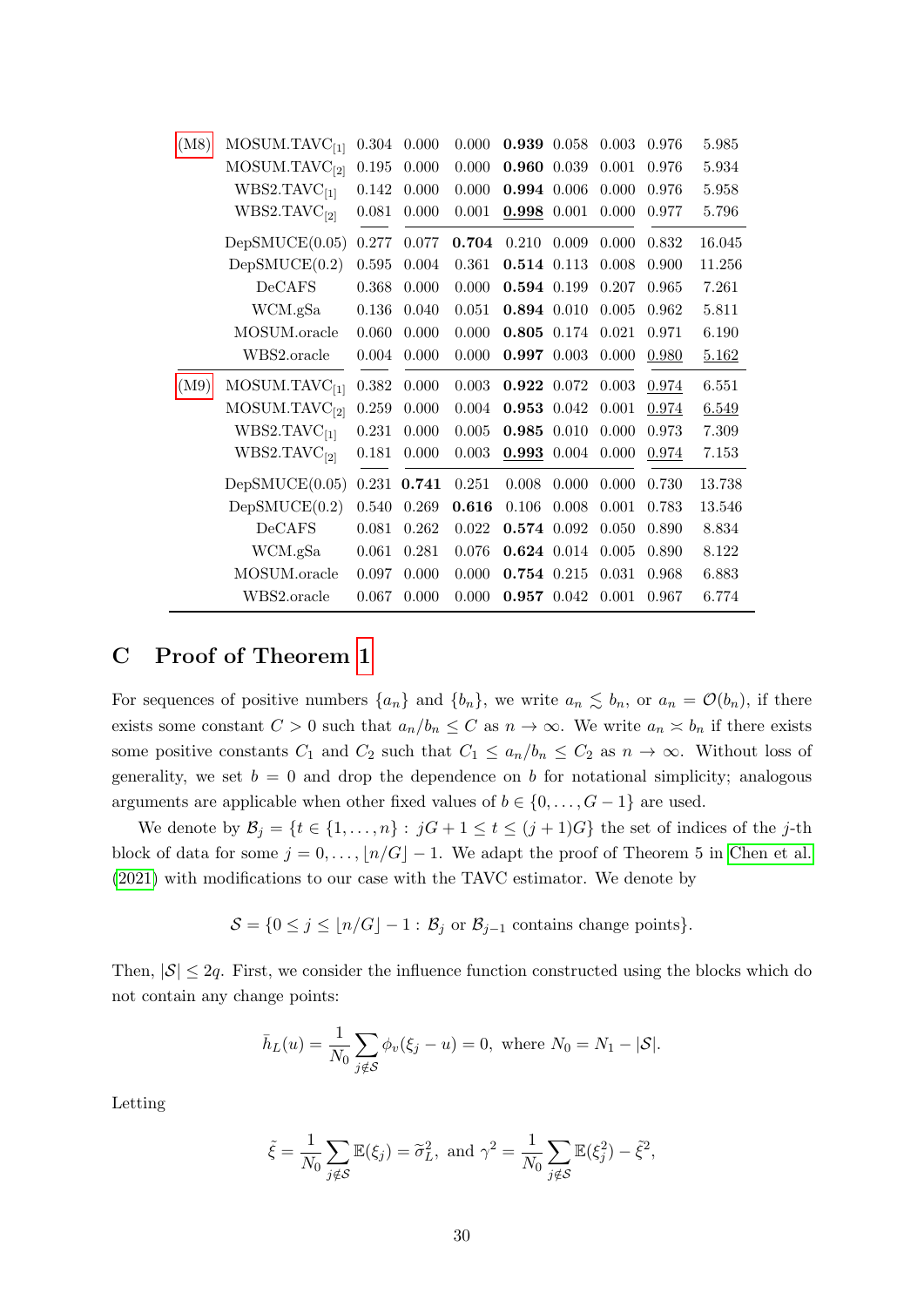define the functions

$$
B^+(u,x) = \tilde{\xi} - u + \frac{v}{2} \left[ \left( \tilde{\xi} - u \right)^2 + \gamma^2 \right] + x,
$$
  

$$
B^-(u,x) = \tilde{\xi} - u - \frac{v}{2} \left[ \left( \tilde{\xi} - u \right)^2 + \gamma^2 \right] - x.
$$

Then, it can be shown that  $\mathbb{E}(\bar{h}_L(u))$  satisfies the envelope property

<span id="page-30-1"></span>
$$
B^{-}(u,0) \le \mathbb{E}\left(\bar{h}_{L}(u)\right) \le B^{+}(u,0). \tag{C.1}
$$

To see this, note that since  $\phi(x) \leq x + x^2/2$  by Equation [\(5\)](#page-4-8), we have

$$
\mathbb{E}(\bar{h}_L(u)) \leq \frac{1}{vN_0} \sum_{j \notin \mathcal{S}} \left[ \mathbb{E}(v(\xi_j - u)) + \frac{1}{2} \mathbb{E}(v^2(\xi_j - u)^2) \right]
$$
  
= 
$$
\frac{1}{N_0} \sum_{j \notin \mathcal{S}} \mathbb{E}(\xi_j) - u + \frac{v}{2N_0} \sum_{j \notin \mathcal{S}} \mathbb{E}((\xi_j - u)^2)
$$
  
= 
$$
\tilde{\xi} - u + \frac{v}{2} \left[ (\tilde{\xi} - u)^2 + \gamma^2 \right] = B^+(u, 0).
$$

Similarly, from the fact that  $\phi(x) \geq x - x^2/2$ , the lower bound follows.

Next, we show that  $\bar{h}_L(u)$  is concentrated about its mean. We deal with the different cases, Assumptions [1](#page-4-0) [\(iii\)](#page-4-5) [\(a\)](#page-4-6) and [\(b\),](#page-4-7) separately, in order to prove Equations [\(7\)](#page-5-2) and [\(8\)](#page-5-3) respectively. Applying Step 2 of the proof of Theorem 5 in [Chen et al.](#page-20-11) [\(2021\)](#page-20-11), we have that, for  $C_0 > 0$  and  $x > 0$ ,

$$
\mathsf{P}\left(\sup_{u:\,|u-\tilde{\sigma}_L^2|\leq C_0} \left|\bar{h}_L(u)-\mathbb{E}(\bar{h}_L(u))\right|\geq x/N_0\right)\leq \mathsf{P}\left(\max_{u\in A_n} \left|\bar{h}_L(u)-\mathbb{E}(\bar{h}_L(u))\right|\geq x/(2N_0)\right),\tag{C.2}
$$

where  $A_n$  is the δ-net for  $\{u : |u - \tilde{\sigma}_L^2| \leq C_0\}$  with  $\delta = \tilde{\sigma}_L^2 x/(2N_0)$  and  $|A_n| = \mathcal{O}(N_0/x)$ . For any random variable X, denote by  $\mathbb{E}_0(X) = X - \mathbb{E}(X)$  the centering operator, and let  $\Delta \bar{X}_j = \bar{X}_j - \bar{X}_{j-1}$ . Let  $\mathcal{F}_k = \{\eta_t, t \in \bigcup_{l \leq k} B_l\}$ , and  $\mathcal{F}_{k,\{m\}}$ ,  $m \leq k$ , be  $\mathcal{F}_k$  with  $\eta_t$  therein replaced with its independent and identically distributed copy  $\eta'_t$  for all  $t \in \mathcal{B}_m$ . Then for any random variable  $X = h(\mathcal{F}_k)$  with measurable  $h(\cdot)$ , let  $X_{\{m\}} = h(\mathcal{F}_{k,\{m\}})$ .

*Proof of* [\(7\)](#page-5-2). Under Assumption [1](#page-4-0) [\(iii\)](#page-4-5) [\(a\),](#page-4-6) we show that  $\zeta_i(u) = \phi_i(\xi_i-u)$  satisfies appropriate functional dependence properties. Denote

<span id="page-30-0"></span>
$$
\delta_{\ell,r/2} = \max_{j \notin \mathcal{S}} \left\| \sup_{u} |\zeta_j(u) - \zeta_{j,\{j-\ell\}}(u)| \right\|_{r/2}.
$$

Since  $|\phi'|_{\infty} \leq 1$ , we have for any  $\ell \in \mathbb{N}$  and  $u \in \mathbb{R}$ ,

$$
\|\sup_{u} |\zeta_{j}(u) - \zeta_{j,\{j-\ell\}}(u)|\|_{r/2} \leq \|\xi_{j} - \xi_{j,\{j-\ell\}}\|_{r/2} = \frac{G}{2} \|\Delta \bar{X}_{j}^{2} - \Delta \bar{X}_{j,\{j-\ell\}}^{2}\|_{r/2}
$$
  

$$
\leq \frac{G}{2} \left( \|\mathbb{E}_{0} \left[ \Delta \bar{X}_{j} (\Delta \bar{X}_{j} - \Delta \bar{X}_{j,\{j-\ell\}}) \right] \|_{r/2} + \|\mathbb{E}_{0} \left[ \Delta \bar{X}_{j,\{j-\ell\}} (\Delta \bar{X}_{j} - \Delta \bar{X}_{j,\{j-\ell\}}) \right] \|_{r/2} \right)
$$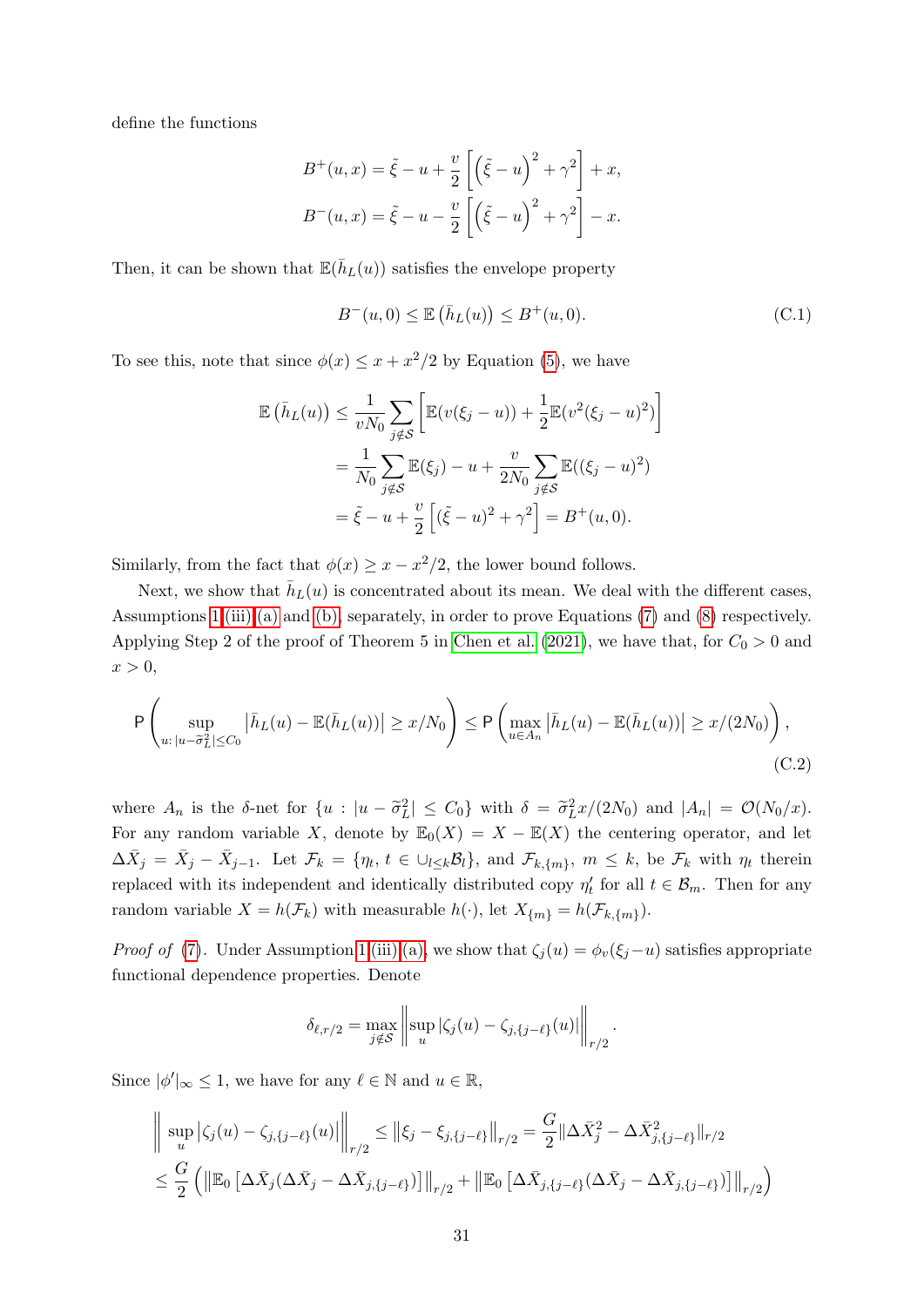$$
=\frac{G}{2}(I_1 + I_2). \t\t(C.3)
$$

Further, let  $E_{j,k} = \sum_{t=jG+1}^{(j+1)G} a_{t-k}$  and  $U_j = G^{-1} \sum_{t=jG+1}^{(j+1)G} \varepsilon_t$ . Then,

$$
U_j = \frac{1}{G} \sum_{t=jG+1}^{(j+1)G} \sum_{k=0}^{\infty} a_k \eta_{t-k} = \frac{1}{G} \sum_{t=jG+1}^{(j+1)G} \sum_{k=-\infty}^{t} a_{t-k} \eta_k = \frac{1}{G} \sum_{k \le (j+1)G} E_{j,k} \eta_k,
$$

and we define

<span id="page-31-1"></span>
$$
\Delta U_j = \frac{1}{G} \sum_{k \le (j+1)G} E_{j,k} \eta_k - \frac{1}{G} \sum_{k \le jG} E_{j-1,k} \eta_k.
$$

Noting that

$$
G\Delta U_{j,\{j-\ell\}} = \begin{cases} \sum_{\substack{k \leq (j+1)G, \\ k \notin \mathcal{B}_{j-\ell}}} E_{j,k}\eta_k + \sum_{k \in \mathcal{B}_{j-\ell}} E_{j,k}\eta_k' - \sum_{\substack{k \leq jG, \\ k \notin \mathcal{B}_{j-\ell}}} E_{j-1,k}\eta_k - \sum_{k \in \mathcal{B}_{j-\ell}} E_{j-1,k}\eta_k' & \text{for } \ell \geq 1, \\ \sum_{k \leq jG} E_{j,k}\eta_k + \sum_{k \in \mathcal{B}_j} E_{j,k}\eta_k' - \sum_{k \leq jG} E_{j-1,k}\eta_k & \text{for } \ell = 0, \end{cases}
$$

it follows that

$$
G\left(\Delta U_j - \Delta U_{j,\{j-\ell\}}\right) = \begin{cases} \sum_{k \in \mathcal{B}_{j-\ell}} (E_{j,k} - E_{j-1,k})(\eta_k - \eta'_k) & \text{for } \ell \ge 1, \\ \sum_{k \in \mathcal{B}_j} E_{j,k}(\eta_k - \eta'_k) & \text{for } \ell = 0. \end{cases}
$$

Next, by Assumption [1](#page-4-0) [\(i\),](#page-4-3) we have

<span id="page-31-3"></span><span id="page-31-2"></span><span id="page-31-0"></span>
$$
\left| \sum_{k \ge \ell} a_k \right| \le \sum_{k \ge \ell} |a_k| \le \Xi \sum_{k \ge \ell} (1+k)^{-\beta} \lesssim (1+\ell)^{-\beta+1+\epsilon} \tag{C.4}
$$

for any arbitrarily small  $\epsilon > 0$ . Then, using [\(C.4\)](#page-31-0),

$$
\sum_{k \in \mathcal{B}_{j-\ell}} E_{j-1,k}^2 = \sum_{k=(j-\ell)G+1}^{(j-\ell+1)G} \left( \sum_{t=(j-1)G+1}^{jG} a_{t-k} \right)^2
$$
\n
$$
\lesssim \sum_{k=(j-\ell)G+1}^{(j-\ell+1)G} ((j-1)G+1-k)^{-2(\beta-1-\epsilon)} \lesssim G(G(\ell-1) \vee 1)^{-2(\beta-1-\epsilon)}, \quad (C.5)
$$

$$
\sum_{k \le (j+1)G} E_{j,k}^2 = \sum_{k \le (j+1)G} \left( \sum_{t=jG+1}^{(j+1)G} a_{t-k} \right)^2 \lesssim \sum_{k \le (j+1)G} (1 \vee (jG+1-k))^{-2(\beta-1-\epsilon)} \lesssim G, \quad \text{(C.6)}
$$

where the constants involved in  $\leq$  depend on  $\epsilon$ ,  $\beta$  and  $\Xi$ . Since we only consider  $j \notin \mathcal{S}$ , we bound  $I_1$  in [\(C.3\)](#page-31-1) for  $\ell \ge 1$  as

$$
I_1 = \left\|\mathbb{E}_0 \left[\Delta U_j(\Delta U_j - \Delta U_{j,\{j-\ell\}})\right]\right\|_{r/2}
$$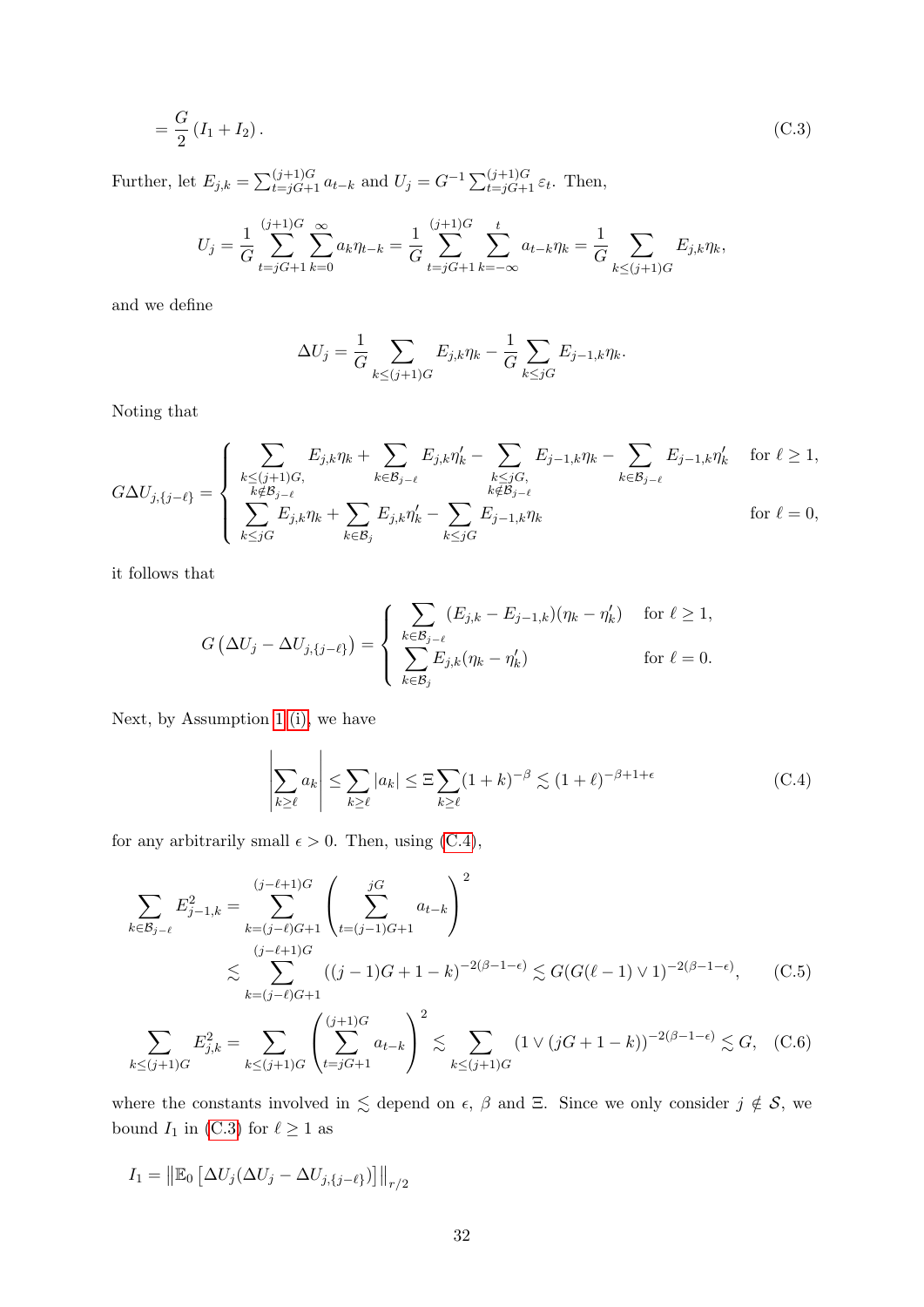$$
= G^{-2} \left\| \mathbb{E}_{0} \left[ \left( \sum_{k \leq (j+1)G} E_{j,k} \eta_{k} - \sum_{k \leq jG} E_{j-1,k} \eta_{k} \right) \left( \sum_{k \in \mathcal{B}_{j-\ell}} (E_{j,k} - E_{j-1,k}) (\eta_{k} - \eta'_{k}) \right) \right] \right\|_{r/2}
$$
  

$$
\lesssim G^{-2} \left\| \sum_{k \leq (j+1)G} E_{j,k} \eta_{k} - \sum_{k \leq jG} E_{j-1,k} \eta_{k} \right\|_{r} \left\| \sum_{k \in \mathcal{B}_{j-\ell}} (E_{j,k} - E_{j-1,k}) (\eta_{k} - \eta'_{k}) \right\|_{r}
$$
  

$$
\lesssim G^{-2} C_{r}^{2} \left( \sum_{k \leq (j+1)G} E_{j,k}^{2} \mu_{r}^{2} + \sum_{k \leq jG} E_{j-1,k}^{2} \mu_{r}^{2} \right)^{1/2} \left( \sum_{k \in \mathcal{B}_{j-\ell}} (E_{j,k} - E_{j-1,k})^{2} \mu_{r}^{2} \right)^{1/2}
$$
  

$$
\lesssim G^{-1} C_{r}^{2} \left( G(\ell - 1) \vee 1)^{-(\beta - 1 - \epsilon)} \mu_{r}^{2},
$$

where the first inequality follows from Hölder's inequality, the second from Burkholder's in-equality (see e.g. Lemma 2 of [Chen et al.](#page-20-11) [\(2021\)](#page-20-11)) with  $C_r = \max(\sqrt{r-1}, 1/(r-1))$ , the last from [\(C.5\)](#page-31-2)–[\(C.6\)](#page-31-3) and  $\mu_r = ||\eta_1||_r$ . Similarly, when  $\ell = 0$ , we have that  $I_1 \lesssim G^{-1}C_r^2\mu_r^2$ . We can bound the term  $I_2$  in [\(C.3\)](#page-31-1) in a similar fashion, to obtain

<span id="page-32-3"></span>
$$
\delta_{\ell,r/2} \lesssim \left( (G\ell)^{-(\beta-1-\epsilon)} \mathbb{I}(\ell > 1) + \mathbb{I}(\ell \le 1) \right) C_r^2 \mu_r^2. \tag{C.7}
$$

Therefore, the dependence-adjusted norm

$$
w_{r/2,\alpha} = \sup_{k \ge 0} (k+1)^{\alpha} \sum_{\ell=k}^{\infty} \delta_{\ell,r/2} \lesssim \sup_{k \ge 2} (k+1)^{\alpha} \sum_{\ell=k}^{\infty} (G\ell)^{-(\beta-1-\epsilon)} C_r^2 \mu_r^2 \lesssim C_r^2 \mu_r^2,
$$

for  $\alpha = \beta - 2 - 2\epsilon > 1/2 - 2/r$  $\alpha = \beta - 2 - 2\epsilon > 1/2 - 2/r$  $\alpha = \beta - 2 - 2\epsilon > 1/2 - 2/r$  with  $\beta > 2.5$ . Under Assumption 1 [\(iii\)](#page-4-5) [\(a\),](#page-4-6) having shown the bound on  $w_{r/2,\alpha}$ , we apply Lemma C.2 of [Zhang and Wu](#page-22-8) [\(2017\)](#page-22-8) and yield, for any  $u \in A_n$ ,

$$
\mathsf{P}\left(\left|\bar{h}_L(u) - \mathbb{E}(\bar{h}_L(u))\right| \geq \frac{x}{2N_0}\right) \lesssim N_0 x^{-r/2} + \exp\left(-\frac{x^2}{cN_0}\right),
$$

where c and the constant appearing in the  $\lesssim$  depend on r,  $\mu_r$ ,  $\Xi$ ,  $\beta$  and  $\epsilon$ . Applying a Bonferroni bound with  $|A_n| = \mathcal{O}(N_0/x)$  then yields

$$
\mathsf{P}\left(\max_{u\in A_n} \left|\bar{h}_L(u) - \mathbb{E}(\bar{h}_L(u))\right| \ge \frac{x}{2N_0}\right) \lesssim \frac{N_0}{x} \left(N_0 x^{-r/2} + \exp\left(-\frac{x^2}{cN_0}\right)\right). \tag{C.8}
$$

Taking  $x \n\t\approx N_0^{\frac{4}{r+2}} \vee (N_0 \log(N_0))^{1/2}$ , using Equations [\(C.2\)](#page-30-0) and [\(C.8\)](#page-32-0) we obtain

$$
\sup_{|u-\tilde{\sigma}_L^2| \le C_0} \left| \bar{h}_L(u) - \mathbb{E}(\bar{h}_L(u)) \right| = \mathcal{O}_P\left(N_0^{-\frac{r-2}{r+2}} \vee \sqrt{\frac{\log(N_0)}{N_0}}\right).
$$
 (C.9)

Recalling that  $|\mathcal{S}| \leq 2q$  and  $|\phi(x)| \leq \log(2)$ , we have that

<span id="page-32-2"></span><span id="page-32-1"></span><span id="page-32-0"></span>
$$
\left| \frac{N_1 h_L(u)}{N_0} - \bar{h}_L(u) \right| \le \frac{2q \log(2)}{v N_0}.
$$
 (C.10)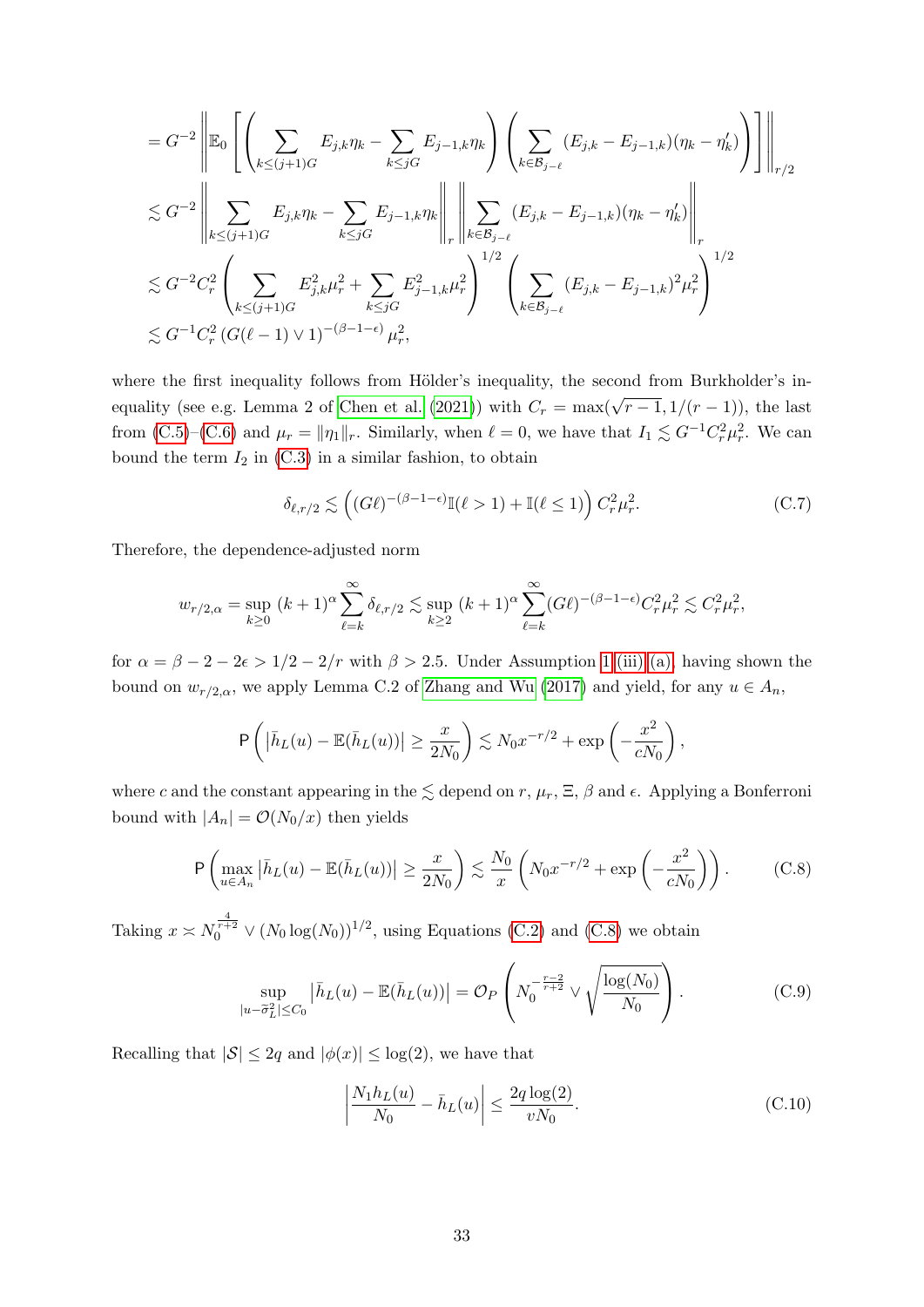Combining Equations  $(C.1)$ ,  $(C.9)$  and  $(C.10)$ , we have that with probability tending to one,

$$
B^{-}(u,\Delta) \le \frac{N_1 h_L(u)}{N_0} \le B^{+}(u,\Delta)
$$
\n(C.11)

uniformly for all  $|u - \tilde{\sigma}_L^2| \leq C_0$ , where

<span id="page-33-1"></span>
$$
\Delta = \frac{x}{N_0} + \frac{2q \log(2)}{vN_0},
$$

with  $x \asymp N_0^{\frac{4}{r+2}} \vee (N_0 \log(N_0))^{1/2}$ . If

<span id="page-33-2"></span><span id="page-33-0"></span>
$$
v^2\gamma^2 + 2v\Delta \le 1,\tag{C.12}
$$

then  $B^+(u, \Delta)$  possesses real roots. Denote the smallest root by  $u^+$ , which satisfies

$$
u^{+} \leq \tilde{\xi} + \frac{\gamma^{2} + 2\Delta/v}{\sqrt{1/v^{2}}} \leq \tilde{\xi} + v\gamma^{2} + 2\Delta.
$$
 (C.13)

Under Assumption [1,](#page-4-0) we have for some  $j \notin \mathcal{S}$ ,

$$
\gamma^2 \le \mathbb{E}(\xi_j^2) = \frac{G^2}{4} \mathbb{E}(\Delta \bar{X}_j^4) = \frac{G^2}{4} \mathbb{E}(\Delta U_j^4) \lesssim \frac{1}{G^2} \left( \left\| \sum_{k \le (j+1)G} E_{j,k} \eta_k \right\|_4^4 + \left\| \sum_{k \le jG} E_{j-1,k} \eta_k \right\|_4^4 \right)
$$
  

$$
\lesssim \frac{1}{G^2} \left( \sum_{k \le (j+1)G} E_{j,k}^2 + \sum_{k \le jG} E_{j-1,k}^2 \right)^2 \mu_4^4 = \mathcal{O}(1)
$$

by [\(C.6\)](#page-31-3) and Burkholder's inequality. Therefore, from [\(C.13\)](#page-33-0) and that  $u^+ \geq \tilde{\xi} = \tilde{\sigma}_L^2$ ,

$$
u^{+} - \widetilde{\sigma}_{L}^{2} = \mathcal{O}\left(v + \frac{x}{N_{0}} + \frac{q}{vN_{0}}\right) = \mathcal{O}\left(v + \frac{Gx}{n} + \frac{Gq}{vn}\right).
$$

A similar bound can be obtained for  $u^-$ , the largest root of  $B^{-1}(u,\Delta)$  and under Equa-tion [\(C.11\)](#page-33-1), we have that  $u^- \leq \hat{\sigma}_L^2 \leq u^+$ . Then, setting  $v \approx (Gq/n)^{1/2}$ , we have [\(C.12\)](#page-33-2) holds, and

$$
\left|\widehat{\sigma}_L^2 - \widetilde{\sigma}_L^2\right| = \mathcal{O}_P\left(\sqrt{\frac{Gq}{n}} + \max\left\{\left(\frac{G}{n}\right)^{\frac{r-2}{r+2}}, \sqrt{\frac{G\log(n)}{n}}\right\}\right).
$$

Proof of  $(8)$ . We proceed analogously as in the proof of  $(7)$ , except that we control for the dependence-adjusted sub-exponential norm of  $\zeta_j(u)$ , as

$$
\tilde{w}_f = \sup_{r \ge 2} r^{-f} \sum_{\ell=0}^{\infty} \delta_{\ell,r} \lesssim \sup_{r \ge 2} r^{-f} \sum_{\ell=0}^{\infty} \left( (G\ell)^{-(\beta - 1 - \epsilon)} \mathbb{I}(\ell > 1) + \mathbb{I}(\ell \le 1) \right) C_{2r}^2 \mu_{2r}^2 \lesssim \sup_{r \ge 2} r^{-f + 2\kappa + 1},
$$

where the first inequality follows from  $(C.7)$  and the second from Assumption [1](#page-4-0) [\(i\).](#page-4-3) Therefore,